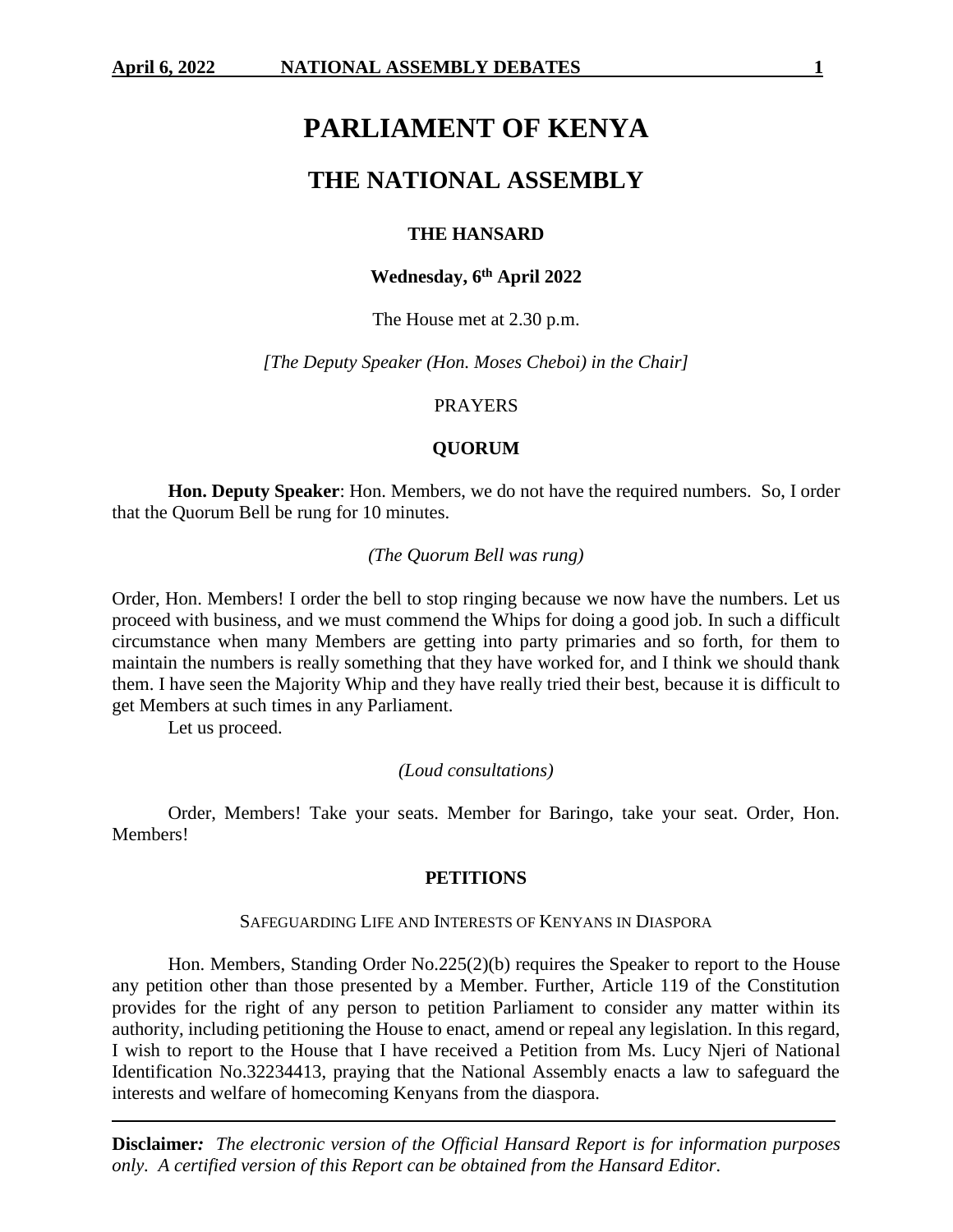Hon. Members, the petitioner states that when Kenyans migrate to the diaspora to pursue new employment and business opportunities, they get disconnected from their homeland, Kenya. Consequently, they face a myriad of challenges in relation to repatriating and investing their earnings back home due to lack of support and legal structures for securing, supervision and monitoring of the welfare and investments of Kenyans in diaspora. As a result, Kenyans in the diaspora or those returning home are vulnerable to opportunists who take advantage of structural and legal gaps to exploit them of their hard-earned investments.

Hon. Members, the petitioner is, therefore, praying that the National Assembly:

- (i) enacts a law on protection of persons not resident in the Republic of Kenya or returning non-resident Kenyans, and establishes an office to deal with matters of Kenyans living in diaspora and those returning to Kenya, and to promote the protection of the welfare and investments of Kenyans not resident in Kenya; and,
- (ii) allocates additional funds for the creation of an office and resource centre within the relevant Ministry to facilitate diaspora relations to handle both returning Kenyans and those not resident in Kenya.

Hon. Members, having determined that the prayers sought by the petitioner are well within the authority of this House, I order that pursuant to the provisions of Standing Order No.227(1), this Petition be committed to the Departmental Committee on Defence and Foreign Relations. The Committee is required to consider the Petition and report its findings to the House and to the petitioner in accordance with Standing Order No.227(2).

I thank you.

Well, on this particular one, I will allow a few Members to comment. Hon. Milemba Omboko.

**Hon. Omboko Milemba** (Emuhaya, ANC): Thank you, Hon. Deputy Speaker, for this chance. I support the Petition because it is timely and also long overdue. Many of the people in the diaspora want to invest in Kenya, but they end up having their money wasted to people who pretend to invest on their behalf. We have often heard that some of them have come back and collapsed because they do not have the investments they thought they had. I think this petitioner has mapped and identified a unique area that needs a law put in place so that there is a channel and an office where the money repatriated back to the country go through. Also, if the people pretending to invest or real investors can be known, this will be very good and will encourage them to invest much more in Kenya. This is a very good Petition.

## **Hon. Deputy Speaker**: Hon. Duale

**Hon. Aden Duale** (Garissa Township, JP): Thank you, Hon. Deputy Speaker. Kenyans in the diaspora have been taken for a ride for a long time. They contribute billions of shillings to the economy and to the Exchequer, and it is very sad that we are talking about them. This Petition is valid, because even those doing business under this Government want to migrate to neighbouring countries.

I want to assure this country that the Kenya Kwanza government will establish a Cabinet Secretary or Principal Secretary's position for diaspora, just like in Malaysia, Indonesia and many other countries. There are thousands of Kenyans working in the United Arab Emirates (UAE), and over 40,000 working in Doha, Qatar. There are thousands of Kenyans in the United State of America (USA) and in the United Kingdom (UK). Since, they did not get a very sensitive Government, I am sure they will vote wisely. Let them vote Kenya Kwanza, and we will ensure that the office of Cabinet Secretary or Principal Secretary in charge of the diaspora is established and this Government should go home like yesterday.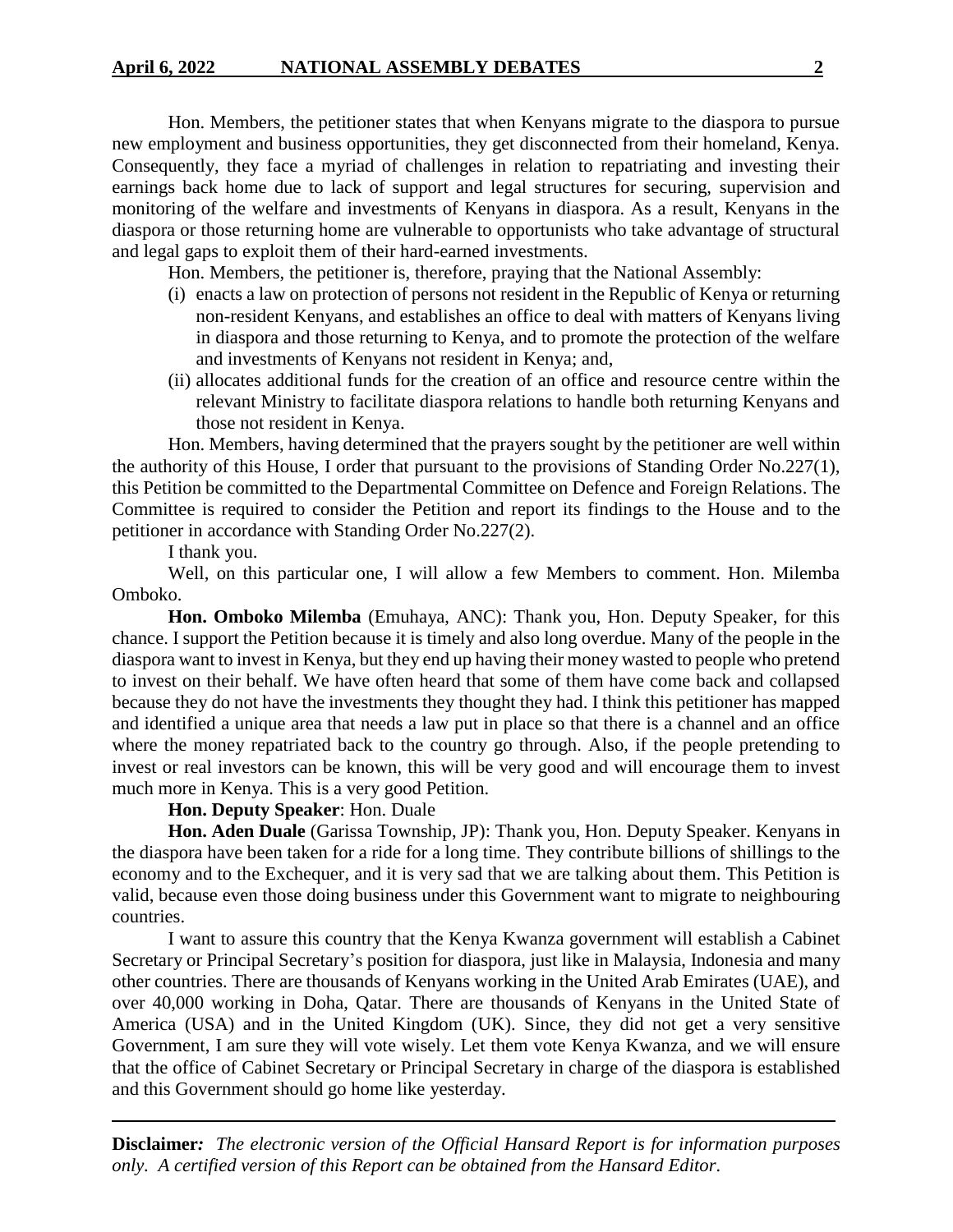**Hon. Deputy Speaker**: Let us have Hon. Jared Okelo Odoyo, who probably was in the diaspora sometimes ago. I will give a few more Members the opportunity, so please, do not be too jittery. Maybe I will give six Members, so let us move quickly. Proceed, Hon. Member.

**Hon. Jared Okelo** (Nyando, ODM): Thank you very much, Hon. Deputy Speaker. It is true that diaspora remittances to this country is annual, and looking at 2021, it was over Kshs300 billion. Last year in December, it hit the highest record ever at Kshs39.7 billion in just one month. Therefore, when the diaspora brings a concern on issues of investments in this country, we must pay much attention.

Many of them have lost money in the hands of clandestine businesspeople who only purport to be businessmen. We do not have strict controls on who should invest on behalf of the diaspora. So, I think we need to go a notch higher and carry out background checks which stems into registration of businesses that carry out diaspora investments. People have lost money and setup buildings that have not been completed. You can only imagine the amount of money this country is losing in the hands of conmen mushrooming in the streets as investors.

I support this Petition because we need to do the necessary to safeguard the interests of these people, who do not sleep so as to make money to bring to this country. You are aware that people keep more than two jobs in America and sleep less than two hours so that they can make ends meet. When they send home this money that they sweat to receive, somebody burns it out, and this does not make sense at all.

**Hon. Deputy Speaker**: Thank you. Hon. Wachira Kabinga.

**Hon. Josphat Kabinga** (Mwea, JP): Thank you, Hon. Deputy Speaker. Indeed, this Petition is timely. I do not think we need to wait until another Government comes for this office to be established. How I wish this office was established sometimes back.

It is unfortunate that this is coming when the term of this Parliament is coming to an end. We should all bear the responsibility of not having done something. Our colleagues working outside the country really suffer. The other day, we went to Saudi Arabia and saw how our sisters and brothers are struggling to work there. They work and get exploited out there, notwithstanding the fact that this country earns almost Kshs3 trillion through remittances from jobs outside.

I support this Petition and urge that there be a multi-agency office looking into this, not just the Ministry of Foreign Affairs. This is a matter that touches on trade and labour. Therefore, we need a concerted multi-agency effort to come up with a clear policy on how to ensure that those who work tirelessly outside the country make remittances. When they come back, they should enjoy the fruits of their labour. Many return and end up in hospitals because of what they find in terms of their investments.

**Hon. Deputy Speaker**: I gave you some leeway because you are the Chair of the Departmental Committee on Labour and Social Welfare which deals quite a lot with diaspora issues. The figures that you gave are probably not right in terms of the amounts they remit. It cannot be that amount because that is what we have in the budget. I am not so sure, but maybe you have facts. Those are statements.

Let us have Hon. Pukose. I will give an opportunity to three more Members. The rest can speak on other matters. Let us be brief as there is a lot of interest from Members on this diaspora issue.

Hon. Pukose, please.

**Hon. (Dr.) Robert Pukose** (Endebess, JP): Thank you, Hon. Deputy Speaker. I support this Petition by Lucy Njeri touching on issues of the diaspora.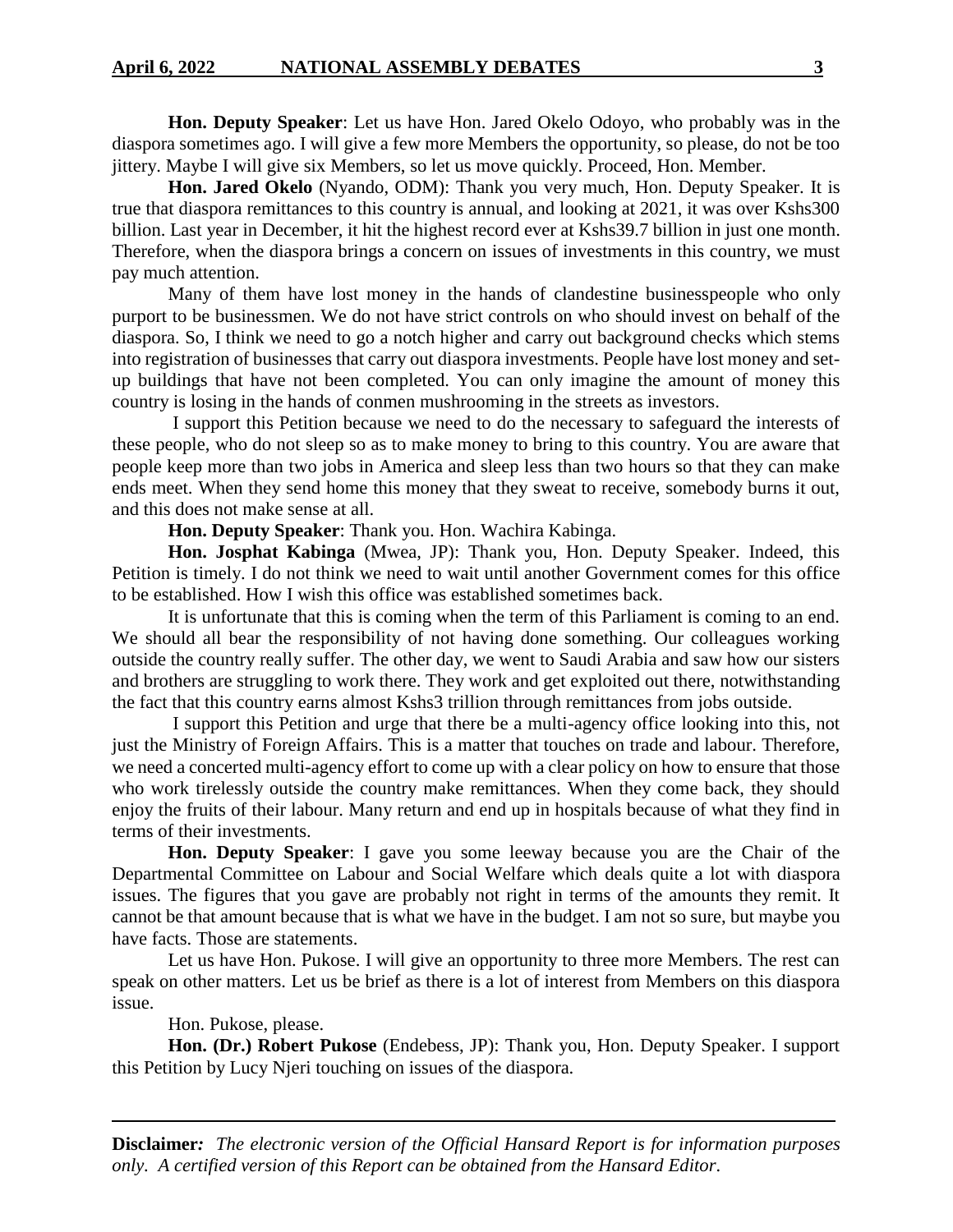The lady has asked us to make legislation. It is important that we make legislation that can facilitate easy movement of whatever those in the diaspora have invested, and can easily move back into the country. I live at the Kenya's border with Uganda and normally, there are people who move to Uganda to invest. Whenever they bring back what they invested there, they face many hurdles. It is the same for anybody else who lives in the neighbouring countries. Those are the challenges. They face many hurdles when bringing back whatever they have invested. We should make it easier for them.

I echo what Hon. Duale has said. In the Kenya Kwanza Alliance, we will establish a department and a ministry. The legislation that the Committee will propose should fast-track that process, so that we can ensure that those in the diaspora are well-taken care of.

With those few remarks, I support the Petition.

**Hon. Deputy Speaker**: I am a little hesitant. You know the lady petitioner wants this thing done now.

**Hon. (Dr.) Robert Pukose** (Endebess, JP): Yes

**Hon. Deputy Speaker:** It is much easier when it is done now. Those are the terms of her Petition. Let us have the Vice-Chair.

**Hon. Ibrahim Ahmed (**Wajir North, ODM): Hon. Deputy Speaker, there is no doubt that the diaspora plays a critical role in the economic development of this country. I have no doubt that we have received a lot of remittances and investments from the diaspora team, which led to the spurring entrepreneurship, transfer of knowledge and skills, and many more. The establishment of this office is long overdue. However, better late than never. It is important that this is done immediately.

I have no doubt that the presidential candidate of *Azimio la Umoja* had a meeting with the diaspora team in the United Kingdom recently. The kind of energy demonstrated by the team out there in trying to join us after August, God-willing, in building this nation, is overwhelming. I see a gentleman pointing his finger. There is no doubt that the Government will be formed by *Azimio la Umoja* come September 2022. No doubt, *Inshallah*, once that office is established, the lives of those in the diaspora and in Kenya will definitely improve. We will walk together and establish that office come September 2022.

**Hon. Deputy Speaker:** Hon. Members, let us forget about who will become or what is going to be of the next Government. This particular petitioner wants it done immediately with these Members of Parliament, and we must look for a way of quickly doing it. I do not think we will speak to it. Hon. Mwadime is top on the list.

**Hon. Andrew Mwadime** (Mwatate, ODM): Thank you, Hon. Deputy Speaker. I rise to support this Petition that is long overdue because the diaspora contributes significantly to the Gross Domestic Product (GDP) of this nation. The youth constitute a huge percentage of those living in the diaspora, and the biggest challenge we have in our country is unemployment.

Hon. Deputy Speaker, creating an office for the diaspora is long overdue. We have so many issues out there. This morning, I was informed that one of my constituents in Qatar has been missing since the  $1<sup>st</sup>$  of this month, and up to this very moment, they do not know where she is. So, it is important to establish this office for the diaspora as they are assisting us in many ways in terms of jobs and contribution to our GDP.

**Hon. Deputy Speaker:** Hon. Members, let us all be brief. There are some Members of the Departmental Committee on Defence and Foreign Relations, but not all of you will speak.

Hon. Tonui, the Member Bomet Central, that particular place does not seem to be working. Let us see if we can fix it. Please, use the next one. What is the number of that one? You can use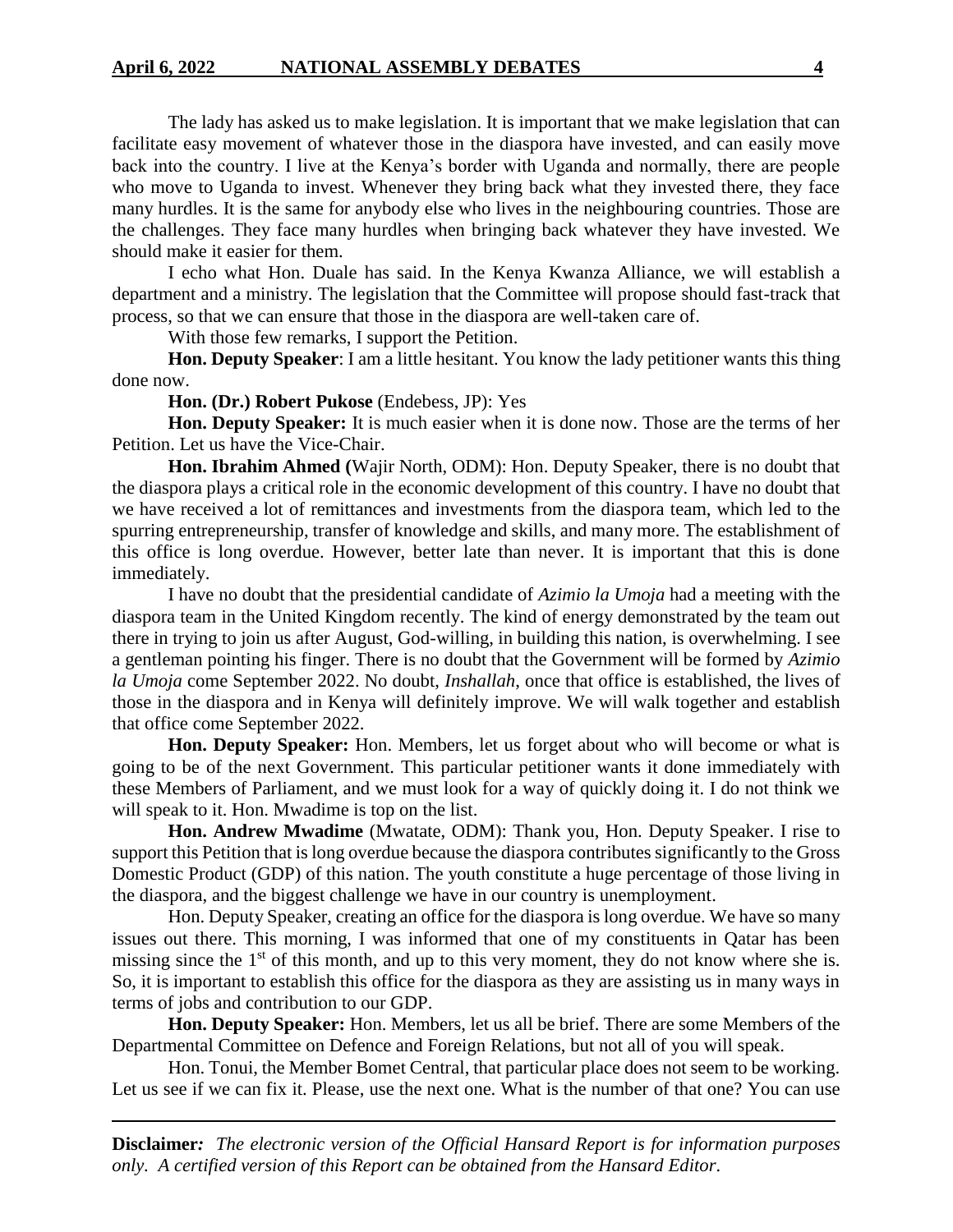the second one because the other one is where your card is. Can someone locate Hon Tonui? Please, come to this one that has been put on. It is much better. The whole of that area does not seem to be working well. Okay, it is actually working. Proceed.

**Hon. Ronald Tonui** (Bomet Central, JP): Thank you, Hon. Deputy Speaker, for this opportunity to support this Petition, which I think it is long overdue. We need to benchmark with best practices in other countries like Philippines, which has such investment authorities, and they have even gone ahead to have overseas labour offices. Those are the kind of things which we need to invest in so as to assist the hustlers working overseas.

**Hon. Deputy Speaker:** I hope Hon. Kabinga is keenly listening to that. The Member has made a very important point that probably is good for the Departmental Committee on Labour and Social Welfare

**Hon. Ronald Tonui** (Bomet Central, JP): Hon. Deputy Speaker, you know we have sort of dealt with this issue, that we require to create an Overseas Investment Authority for the people working abroad and go a step further to create labour offices in all the countries where Kenyans are working especially in the Middle East.

We need to borrow from Philippines. We do not need to do anything new. We only need to buy from them, so that the people who are hustling abroad are taken care of. When they send money to their relatives here in Kenya, it is misused and when they come back, they discover that they have no investment.

I think this Petition is timely. We need to support it and come up with a Bill to create this office. We can even enable the Ministry of Labour to create labour offices abroad without a Bill, by funding them.

**Hon. Deputy Speaker:** On this other side, I can see Hon. Baya Yaa, and Hon. Osotsi. Let us have first Hon. Osotsi.

### *(Loud consultations)*

Order, Members! Order, Members. Hon. Sankok is the high nominee, but we also have to balance. We must have all formations represented. We will have Hon. Baya Yaa and we will come back here and have one Member, and then we are through. Not all of us will speak. I will only give three more Members, and I have already made a decision on whom to give. At the very worst, I can give four Members, but let us be brief and straight to the point.

**Hon. Godfrey Osotsi** (Nominated, ANC): Thank you, Hon. Speaker, for this opportunity. The Petition seeks to safeguard the life and interests of homecoming Kenyans from the diaspora. I think when the Committee retreats to digest this matter, they need to get experiences from other countries which have done similar projects. For example, I know that Ghana had a programme where Ghanaians who were abroad were allowed to come back. The programme was incentivedriven, and it even attracted African Americans who traced their roots to Ghana. This attracted expert entry to the economy of Ghana, and had a lot of economic benefits. So, we expect the Committee to look at those experiences.

**Hon. Deputy Speaker**: Thank you, Hon. Osotsi. I will give more Members, but let us be brief. Any Member I give a chance will have a maximum of one minute. Lastly, I will give a chance to a Committee Member to say what they will do, and how quickly they will move. So, let us have Hon. Baya Yaa, and then I will give a chance to two Members and lastly the Committee. You should be straight to the point.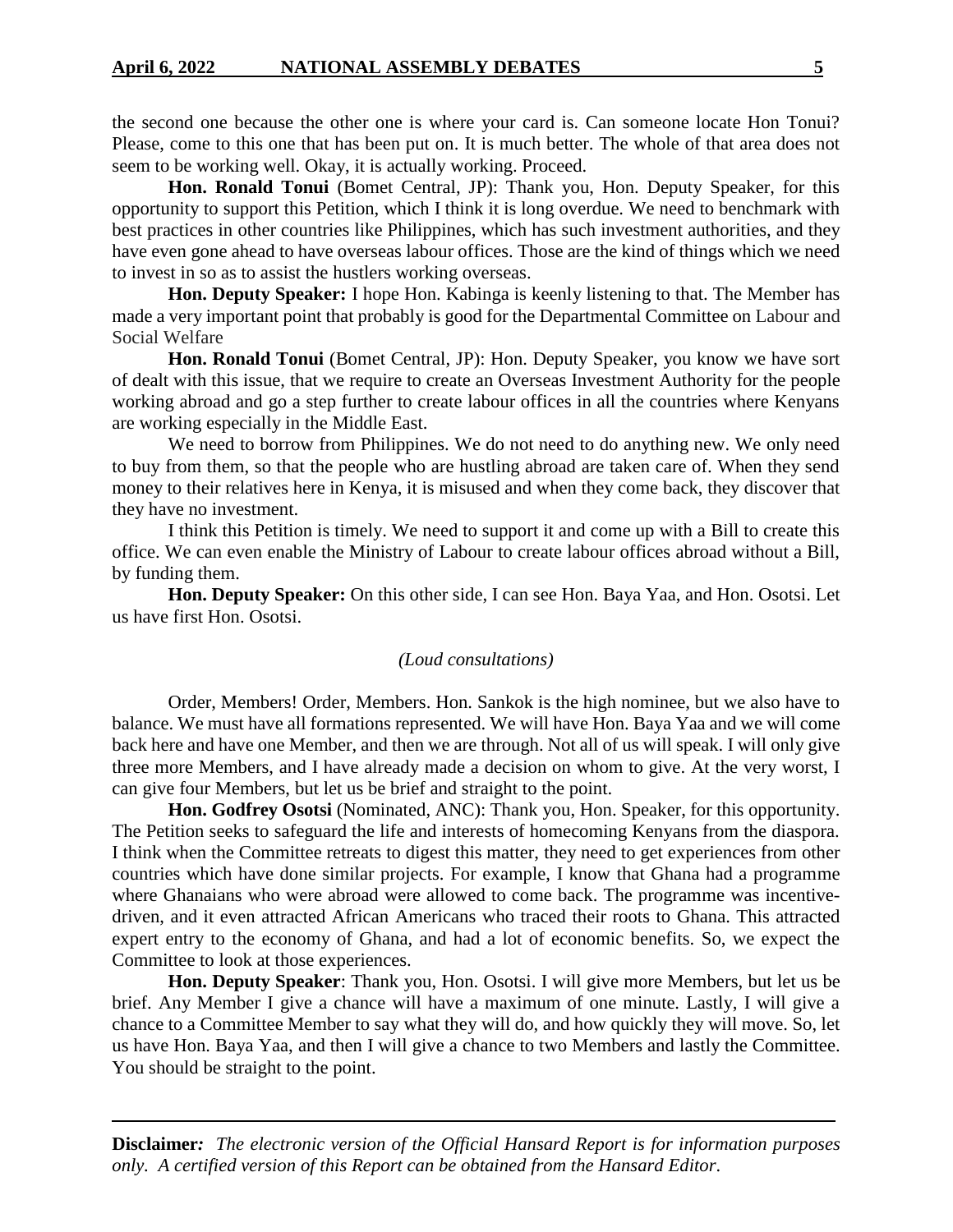**Hon. Owen Baya** (Kilifi North, ODM): Thank you, Hon. Deputy Speaker. I think the diaspora remits around Kshs400 billion, and this is a lot of money. We need to set-up an authority, ministry, infrastructural development or system that enables the diaspora to ensure that their remittances are protected. When we visited the USA, a young man made a profound presentation about how they were suffering.

**Hon. Deputy Speaker**: After saying, "when we visited the USA", your English changed. Just finalise.

**Hon. Owen Baya** (Kilifi North, ODM): I want to emphasise that a presentation was made and one of the areas which is a let-down to Kenyans in diaspora is our embassies. Again, in Washington, there are horror tales of how Kenyans have lost their resources and investments because this Government is not interested although the same money goes a long way in stabilising the shilling against other currencies.

**Hon. Deputy Speaker**: Thank you. You have had your take. I am going to give a chance to the Member for Nakuru Town East. What is it, Hon. Kilonzo? You are a Member of the Departmental Committee on Defence and Foreign Relations. So, this Petition will be brought before your Committee. You will have a chance to say something, because I do not see your Chair here.

**Hon. David Gikaria** (Nakuru Town East, JP): Thank you, Hon. Deputy Speaker. When you were reading this Petition, I was going to oppose until the former Leader of the Majority Party, Hon. Duale, said that once Kenya Kwanza takes over… Of course, he is reminding us that this will be handled immediately. You know the current Government is doing nothing…

**Hon. Deputy Speaker**: Order, Hon. Gikaria! Order Members! You see this Petition has not been taken to the Executive. It was brought to Parliament.

**Hon. David Gikaria** (Nakuru Town East, JP): I never spoke about the Executive.

**Hon. Deputy Speaker**: So, it is about the Members of Parliament, including you. Let us not bother too much about the Government or what will be done, but deal with the matter brought before us. The petitioner does not care who does what, but this has to be done. All the formations here seem to agree with this, so you can start the workings now.

**Hon. Emmanuel Wangwe** (Navakholo, JP): On a point of order, Hon. Deputy Speaker.

**Hon. Deputy Speaker**: What is your point of order, Hon. Wangwe?

**Hon. Emmanuel Wangwe** (Navakholo, JP): Hon. Deputy Speaker, is the Member in order to say that this Government has done nothing yet two or three months ago, he stopped being the Chair of the Departmental Committee on Energy? As the Chair, he steered a very good programme which he supervised and oversaw. Everyone is happy with the last mile connectivity. So, is he in order to say that the Government is doing nothing?

**Hon. Deputy Speaker**: Hon. Wangwe, so that we do not open this too much, and having heard what the Member for Nakuru Town East has said, to me, he was talking specifically on the issue of the diaspora. Probably, you may not be wrong, because had it been done, this lady would not be petitioning Parliament.

**Hon. Aden Duale** (Garissa Township, JP): On a point of order, Hon. Deputy Speaker.

**Hon. Deputy Speaker:** What is it, Hon. Duale? Once you have spoken, sometimes give a chance to other Members to also speak.

**Hon. Aden Duale** (Garissa Township, JP): Hon. Deputy Speaker, we cannot allow the Majority Whip. How can he confirm that in the last three months, Hon. Gikaria was the most competent Chair of the Departmental Committee on Energy, yet he is the one who wrote the letter calling for his de-whipping? He is lying on the *Hansard*. He must withdraw. He is the one who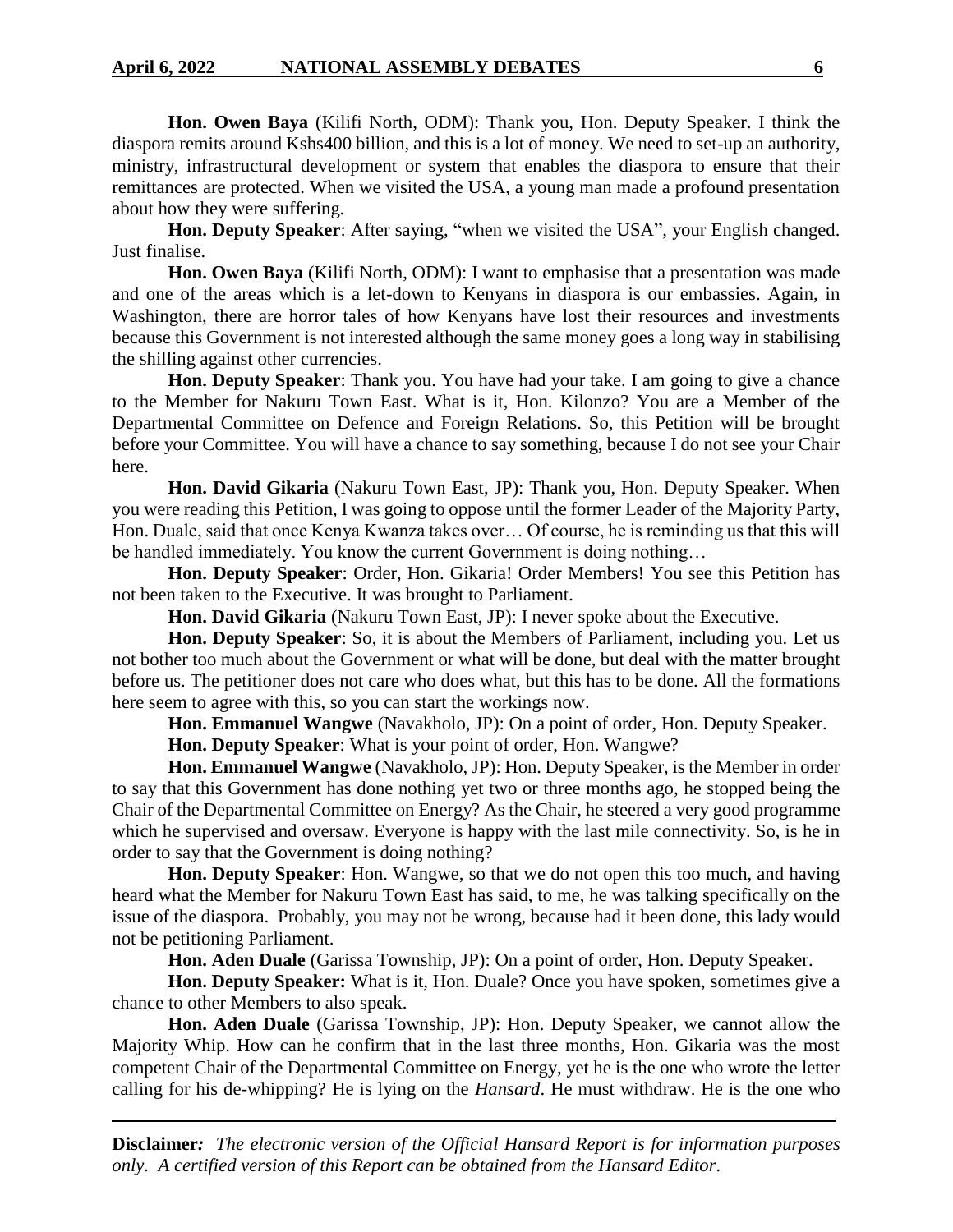wrote the letter to de-whip a very competent Chair which he has just confirmed. Secondly, in the last three months, from fuel to the food crisis, his Government has failed, and he must accept it. You have four months to go.

**Hon. Deputy Speaker**: I will cut short debate on this because…

**Hon. Jimmy Angwenyi** (Kitutu Chache North, JP): On a point of order, Hon. Deputy Speaker.

**Hon. Deputy Speaker:** What is it, Hon. Jimmy Nuru Angwenyi? What is your point of order? You have two microphones. Choose any that you want to speak into. Order!

*(Loud consultations)*

**Hon. Jimmy Angwenyi** (Kitutu Chache North, JP): Thank you, Hon. Deputy Speaker. With all due respect, how can my former boss say that the Government has done nothing, and he has been in that Government for the last eight years?

**Hon. Deputy Speaker**: These points of order are not helpful. Wind up.

**Hon. David Gikaria** (Nakuru Town East, JP): Thank you, Hon. Deputy Speaker. It is true. The Leader of the Majority Party has just indicated…

**Hon. Deputy Speaker:** Hon. Pukose, you are out of order!

**Hon. David Gikaria** (Nakuru Town East, JP): Hon. Deputy Speaker, I support the point that this office is critical. What the Member of Parliament for Navakholo Constituency, Hon. Wangwe, has just indicated is true. You also need to be very careful. You can see what has been happening since you kicked me out. I want to go on record that these people have refused to fund the National Oil Corporation of Kenya.

**Hon. Deputy Speaker**: Hon. Members, we are digressing too much. Let us have the Committee. Hon. Kilonzo, please. We expect you to tell us how quickly you will move with this because it looks like it is popular with Members.

**Hon. Charles Kilonzo** (Yatta, Independent): Thank you, Hon. Deputy Speaker. The issue of the diaspora is not something that we should politicise.

Hon. Deputy Speaker, you will recall that the issue of the diaspora became very crucial in this country's foreign affairs policy as far back as the 9<sup>th</sup> Parliament. The Ministry of Foreign Affairs has tried its best, but it has always been frustrated by the National Treasury, more so by our own Budget and Appropriations Committee.

*(Several Hon. Members stood at the entrance of the Chamber)*

**Hon. Deputy Speaker**: Order, Hon. Members. When Members stand there and bow, the next obvious thing is for them to come in. I am not so sure. Take your seats now.

Proceed, Hon. Kilonzo

*(Hon. Aden Duale consulted loudly)*

**Hon. Charles Kilonzo** (Yatta, Independent): After Hon. Duale contributed and we listened to him, he is actually making noise. Take control of Hon. Duale, Hon. Deputy Speaker.

Very well. The issue of the diaspora policy started in the 9<sup>th</sup> Parliament. There has been no funding through the Ministry of Foreign Affairs. The Ministry has tried, on very many occasions, to set up diaspora desks within the missions. As far as the Departmental Committee on Defence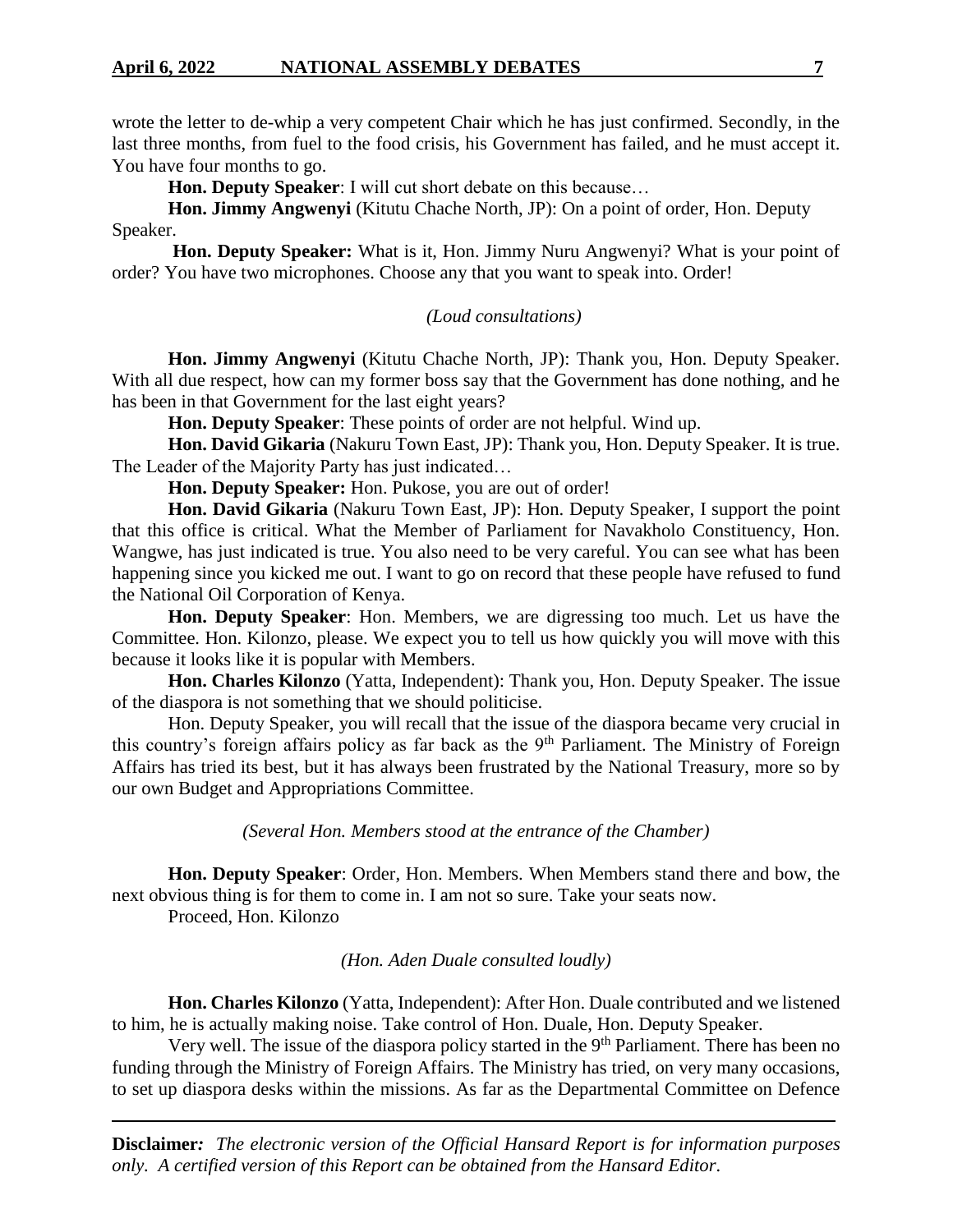and Foreign Relations is concerned, the Ministry of Foreign Affairs has been frustrated by the National Treasury.

Every time elections come up, we get promises like those by Hon. Duale stating that when they take over, they shall do a number of things for the diaspora. But successive Governments have always ignored the role the diaspora plays in the economy of this country. The diaspora community is not looking for handouts, but they want to know how they can invest in their country and enlighten other Kenyans to invest outside there. As I support this Petition, my prayer is that the next regime…

**Hon. Deputy Speaker**: You have taken too long, Hon. Kilonzo.

**Hon. Charles Kilonzo** (Yatta, Independent): Hon. Deputy Speaker, I had to keep quiet half of the time as a result of Hon. Duale's interjections. I am just finishing up in about 30 seconds.

**Hon. Deputy Speaker:** Just finish it up. You need to go and deal with it at the Committee.

**Hon. Charles Kilonzo** (Yatta, Independent): Thank you, Hon. Deputy Speaker. I would like to ask the Departmental Committee on Labour and Social Welfare to invite the Departmental Committee of Defence and Foreign Relations as well as the Ministry of Foreign Affairs in one of their sittings so as to know the frustrations which have been there in as far as the National Treasury is concerned.

**Hon. Deputy Speaker**: Okay. Next Order.

## *(Loud consultations)*

Hon. Members, let us leave it at that. Which one is that? The Majority Whip, please, lay those Papers.

## **PAPERS LAID**

**Hon. Emmanuel Wangwe** (Navakholo, JP): Thank you, Hon. Deputy Speaker. I beg to lay the following Papers on the Table of the House:

Reports of the Auditor-General and Financial Statements in respect of the following institutions for the year ended  $30<sup>th</sup>$  June 2021, and the certificates therein:

- a) Providence Fund;
- b) The Unclaimed Assets Trust Fund;
- c) The Asian Officers Family Pensions Fund;
- d) The Sports, Arts and Social Development Fund;
- e) The European Widows and Orphans Pension Fund;
- f) Office of the Controller of Budget Mortgage Fund;
- g) The Consolidated Fund Services Subscriptions to International Organisations, the National Treasury.
- h) The Consolidated Fund Services Salaries, Allowances and Miscellaneous Services;
- i) The National Exchequer Account;
- j) Public Sector Accounting Board; and
- k) Unclaimed Financial Assets Authority.

Report of the Auditor-General and Financial Statements in respect of the Mawego Technical Training Institute for the year ended 30<sup>th</sup> June 2020, and the certificate therein.

Report of the Auditor-General and Financial Statements in respect of the following constituencies for the year ended  $30<sup>th</sup>$  June 2020, and the certificates therein: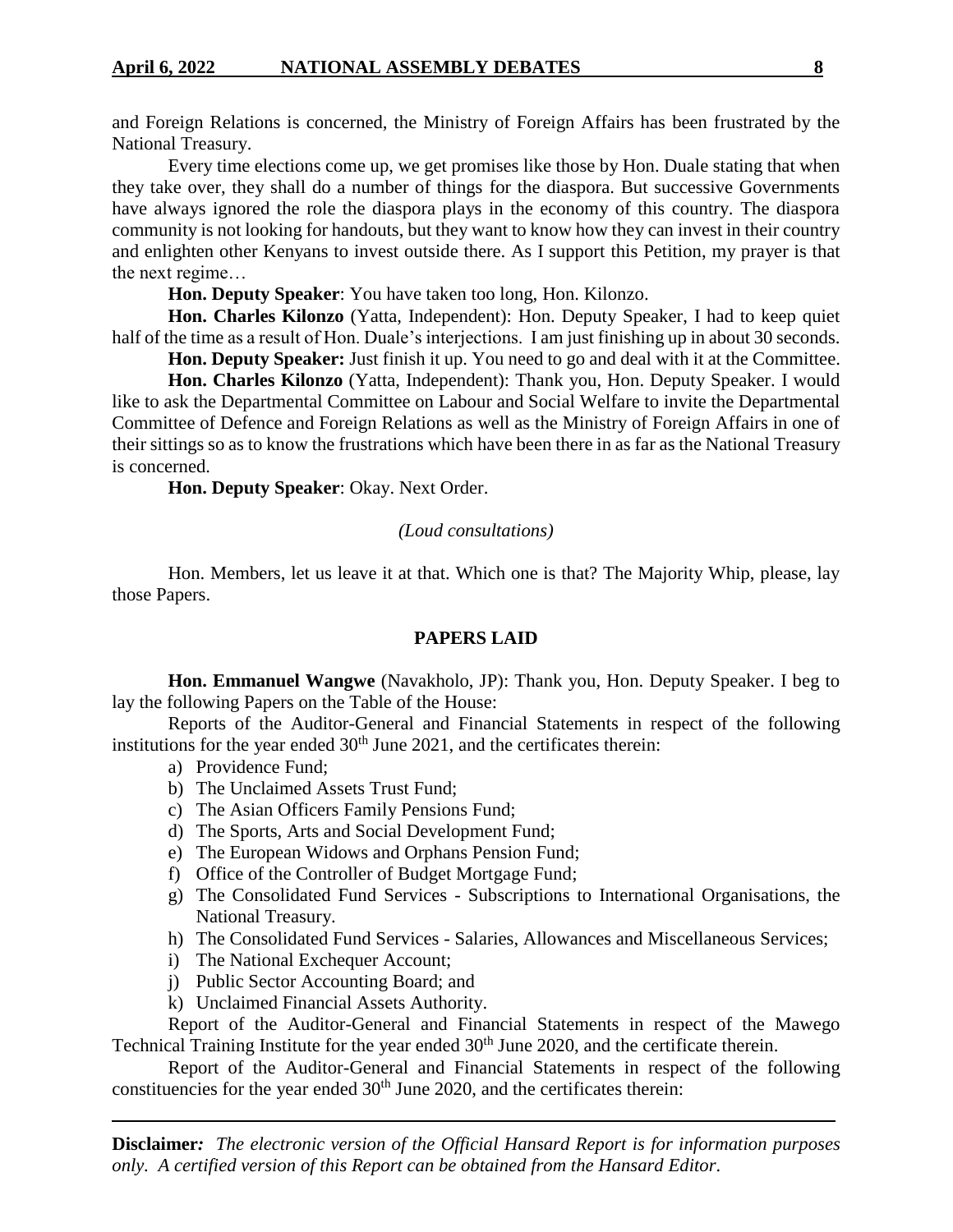- a. Alego-Usonga;
- b. Ugunja; and
- c. Embakasi South.

Report of the Auditor-General and Financial Statements in respect of Bondo Technical Training Institute for the year ended 30<sup>th</sup> June 2019, and the certificate therein.

Reports of the Auditor-General and Financial Statements in respect of the National Council for Law Reporting for the years ended  $30<sup>th</sup>$  June 2019,  $30<sup>th</sup>$  June 2020, and  $30<sup>th</sup>$  June 2021, and the certificates therein.

Thank you, Hon. Deputy Speaker.

**Hon. Deputy Speaker**: Very well. Chairperson of the Departmental Committee on Labour and Social Welfare, do you have something?

**Hon. Josphat Kabinga** (Mwea, JP): Hon. Deputy Speaker, I am hoping that our senior colleagues will be giving us time to dispense some of the matters when you call upon us to do so. I beg to lay the following Paper on the Table of the House:

Report of the Departmental Committee on Labour and Social Welfare on its consideration of the Children (National Assembly) Bill No.38/2021.

This is the report in case anybody will want to go through it.

#### *(Laughter)*

## *(Hon. Josphat Kabinga laid the document on the Table)*

**Hon. Deputy Speaker**: Very well. That is a heavy report!

Next Order.

**Hon. David ole Sankok** (Nominated, JP): On a point of order, Hon. Deputy Speaker.

**Hon. Deputy Speaker:** What is it, Hon. Sankok? You keep raising points of order.

**Hon. David ole Sankok** (Nominated, JP): Hon. Deputy Speaker, I seek your guidance on a matter that has left Parliament with rotten eggs on its face. How did an unconstitutional, null and void document pass through both Houses of Parliament? Does it mean that Parliament does not have a competent legal department? Does it also mean that lawyers are not elected as Members of Parliament?

**Hon. Deputy Speaker**: Order, Hon. Sankok. What unconstitutional document are you talking about?

**Hon. David ole Sankok** (Nominated, JP): I will make reference to it.

**Hon. Deputy Speaker**: Hon. Sankok, so that we do not take too much time on it, the beauty is that as an Assembly, we do what we are supposed to do, which is legislation. Once we have legislated, it is not for us to determine the constitutionality or otherwise of any legislation. That goes to other institutions, where they rule one way or another, and that marks the end of it.

**Hon. David Sankok** (Nominated, JP): Hon. Deputy Speaker, I am seeking guidance from the Chair.

**Hon. Deputy Speaker**: I cannot guide on this particular one.

**Hon. David Sankok** (Nominated, JP): You know that the BBI passed through this House, county assemblies and…

**Hon. Deputy Speaker**: Hon. Sankok, by the way, you are now serving your fifth year. So, you know that there is a process you can use to settle this. But in terms of guidance on my part, it is not possible. A matter that has been settled in court is finished.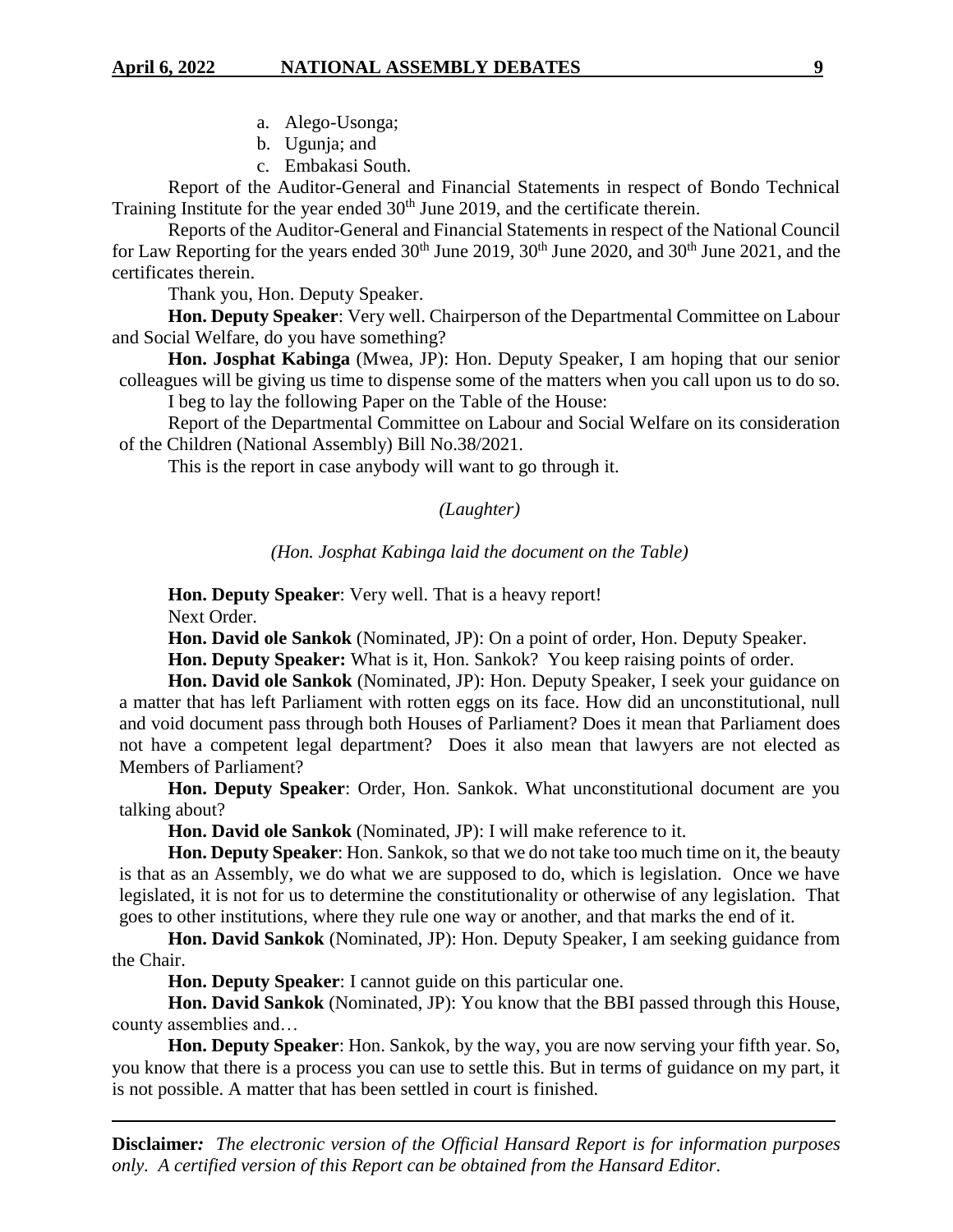## *(Hon. David ole Sankok spoke off-record)*

No, I am not going to guide on this particular one. The court has already made a substantive ruling. Hon. Sankok, take your seat. At least, you have gone on record as having said something. So, let us go to the next Order.

## *(Laughter)*

Hon. Sankok, I know that when you get the microphone, something gets into your head and you say everything and anything. So, let us go back to business. As of now, I do not want your appreciation. So, let us proceed to the next Order. Are we on Questions? Order! Let us go to Questions. We will start with the Question by the Member for Baringo. Please, you have the Floor.

Hon. (Ms.) Gladwell Cheruiyot (Baringo CWR, KANU): I just want to make noise. Thank you, Hon. Deputy Speaker. Let us get to back to business.

**Hon. Deputy Speaker**: Hon. Gladys, just in case you have forgotten, I have given you the microphone to start business by asking your Question. I am sure you can see it.

**Hon. (Ms.) Gladwell Cheruiyot** (Baringo CWR, KANU): Hon. Deputy Speaker, my name is not Gladys.

**Hon. Deputy Speaker**: I said Gladwell.

Hon. (Ms.) Gladwell Cheruiyot (Baringo CWR, KANU): Thank you, Hon. Deputy Speaker. Let us get back to business because the way we are going, people are using this House to campaign. For now, let us be in Parliament. I do not have a Question.

**Hon. Deputy Speaker**: Are you sure, Hon. Gladwell?

Hon. (Ms.) Gladwell Cheruiyot (Baringo CWR, KANU): Hon. Deputy Speaker, excuse me for a minute. Give another person and get back to me later. One minute, please.

**Hon. Deputy Speaker**: Hon. Gladwell, let me help you because you have a Question. If you look at the Order Paper, you are on top of the list. Since you have made a request, I will give another Member the opportunity and come back to you later. Let us have the Member for Magarini, Hon. Kingi.

**Hon. (Ms.) Gladwell Cheruiyot** (Baringo CWR, KANU): Kindly, come back to me later.

**Hon. Deputy Speaker**: Just take your time, Hon. Gladwell. Hon. Sankok, that is not how you help a colleague. Hon. Kingi, please, proceed. I am not able to trace you. We are having a problem locating you. So, just use that microphone. It is not very far from where you are. Hon. Gladwell, please, approach the Chair and you will be fine. Hon. Sankok, take your seat. I think you are being very…

Proceed, Hon. Kingi.

## **QUESTIONS AND STATEMENTS**

## **ORDINARY QUESTIONS**

*Question No.102/2022*

### CONTINUOUS AND ADEQUATE SUPPLY OF RELIEF FOOD IN MAGARINI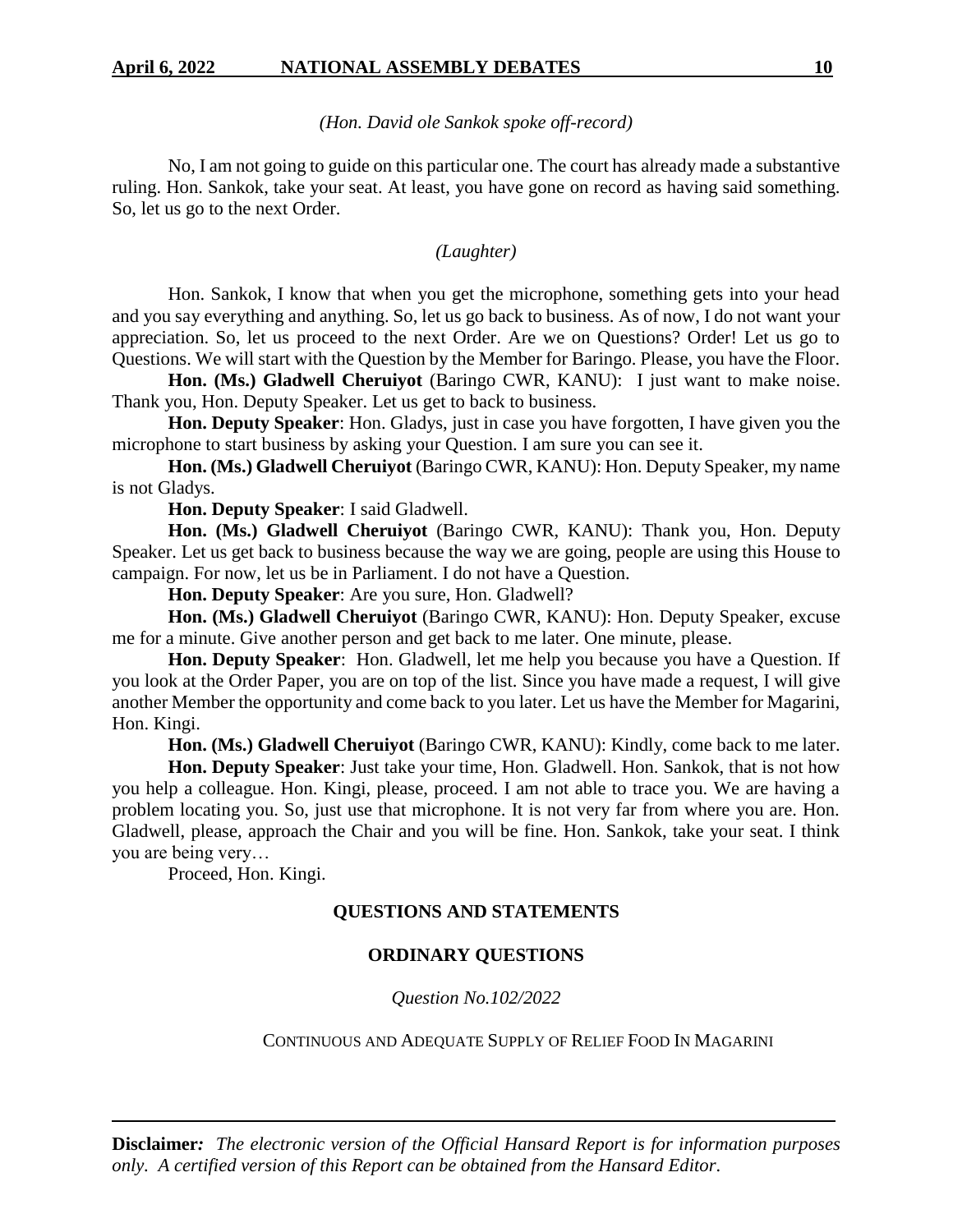**Hon. Michael Kingi** (Magarini, ODM). Thank you, Hon. Deputy Speaker. I rise to ask Question No.102/2022 to the Cabinet Secretary for Public Service, Gender, Senior Citizens Affairs and Special Programmes:

- (i) What urgent measures has the Ministry put in place to ensure continuous and adequate supply of relief food in Magarini Constituency, given that the current supply is inadequate, particularly for the vulnerable members of the society?
- (ii) What steps has the Government taken to ensure transparency and fair disbursement of relief food distributed through local administrators, village elders and *nyumba kumi* officials, particularly to the vulnerable and most affected populations?
- (iii) Could the Government consider allocating more relief food to Magarini Constituency, given the extent of famine in the area, to prevent starvation and cushion the vulnerable population, especially women and children?

**Hon. Deputy Speaker:** That will be replied to before the Departmental Committee on Administration and National Security.

Let us go back to Hon. Gladwell Chesire. It is Gladwell, and not Gladys.

## *Question No.101/2022*

## MEASURES TO ADDRESS INSECURITY AND DROUGHT IN BARINGO COUNTY

**Hon. (Ms.) Gladwell Cheruiyot** (Baringo CWR, KANU): Thank you, Hon. Deputy Speaker. I rise to ask Question No.101 of 2022 to the Cabinet Secretary for Interior and Coordination of National Government:

- (i) What measures has the Government put in place to mitigate against the recent spate of insecurity incidences experienced in Baringo County, particularly ensuring that the incidences do not escalate into communal conflicts?
- (ii) What immediate interventions has the Government employed to ensure that food and relief items are distributed in Baringo County, considering the ongoing drought that has severely affected the county?
- (iii) What humanitarian assistance is the Government intending to provide to persons who are internally displaced by the conflicts in the county, and in particular, the steps being taken to resettle displaced persons?
- (iv) What measures has the Government put in place to ensure that persons displaced by the rising water levels of Lake Baringo and Lake Bogoria in Baringo County are resettled?

**Hon. Deputy Speaker**: That will be replied to before the Departmental Committee on Administration and National Security.

We have a Statement Response by the Chairperson of the Departmental Committee on Trade, Industry and Cooperatives. Is he present? How long will it take? Proceed. Allow the Hon. Chair to enjoy his *Ramadhan* in peace.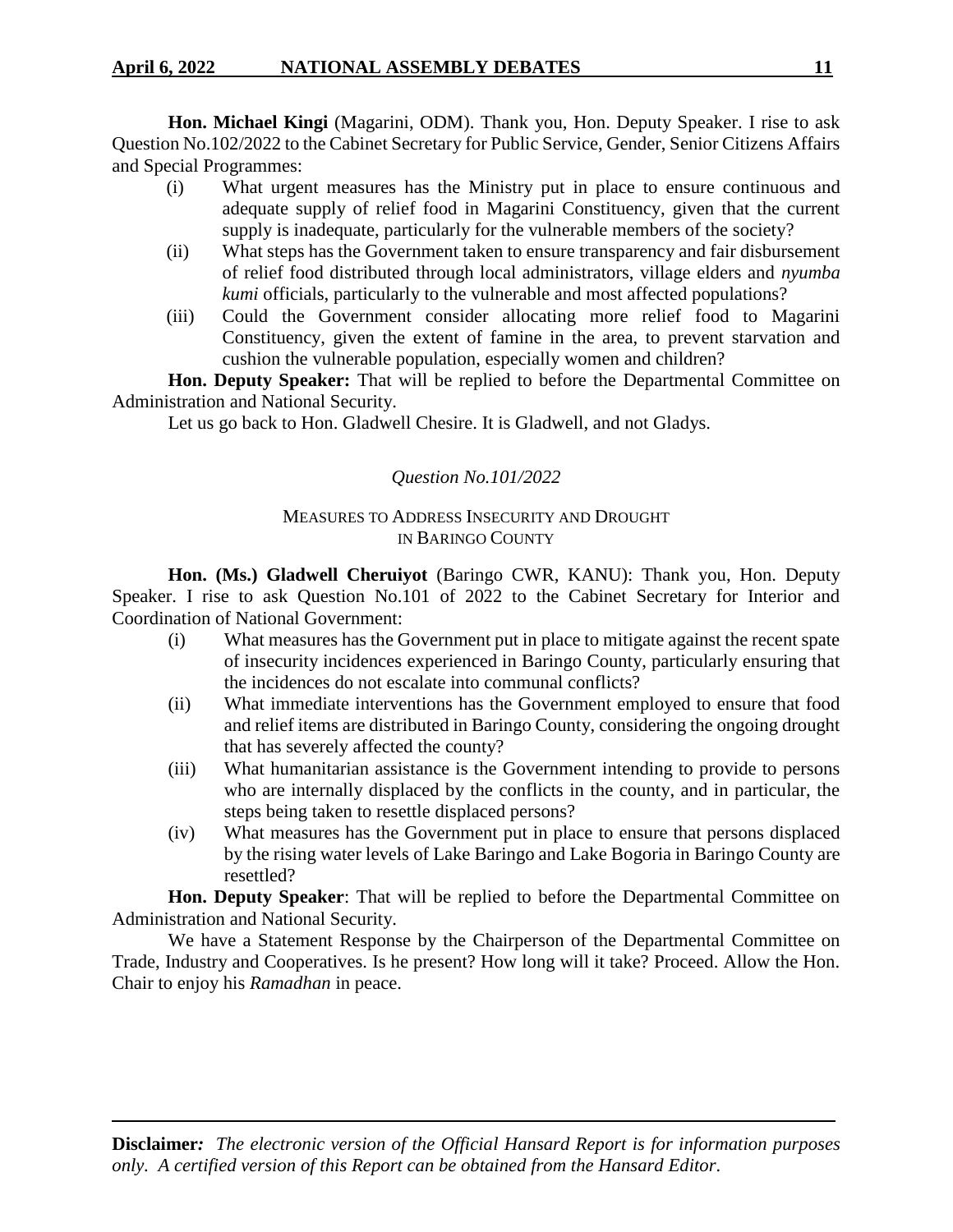## **STATEMENTS**

### BAN ON SCRAP METAL TRADE

**Hon. Ali Adan** (Mandera South, JP): Thank you, Hon. Deputy Speaker. Pursuant to Standing Order No.44 (2) (c), Hon. John Kiarie requested for a Statement on  $8<sup>th</sup>$  February 2022, regarding a ban on scrap metal trade.

The Ministry of Industrialisation, Trade and Enterprise Development responded as follows: Article 26 of the Scrap Metal Act (No.1 of 2015) is on export of scrap metal. Export of scrap metal in Article 26(1) is for non-ferrous metal which cannot be smelted locally, while export

of ferrous metal is not allowed. Article 26(2) indicates that for export, the Cabinet Secretary responsible for finance in consultation with the Cabinet Secretary responsible for industrialisation, and with the recommendation of the council may, under such circumstances as may be prescribed, authorise the export of specific scrap metal for a specific period. Certificates for each consignment shall be issued by the Principal Secretary.

Currently, there is no one holding any export licences. All licences expired and exporters are all applying. The applications are being processed. Fresh vetting will be undertaken by a multiagency team for licensing. Since the imposition of the moratorium, 59 businesses have applied for licences, seven of which have applied for export licences. The final processing of the licences will be undertaken once vetting by the multi-agency team is completed.

The second question was on the issue of the scrap metal dealers and exporters. The response is as follows:

A multi-agency team has been constituted to do fresh vetting of all fresh applications for licences. Those already licensed have their licences renewed in order to streamline the scrap metal trade in the country. The multi-agency team comprises of the Ministry of Industrialisation, Trade and Enterprise Development, the Scrap Metal Council, the National Police Service, the Kenya Power and Lighting Company, the Kenya Railways Corporation, the Directorate of Criminal Investigations (DCI), and the national Government administration.

The third question was whether there are any plans to nullify all permits which had been exempted by the Cabinet Secretary. There are no plans to nullify all permits which had been exempted by the Cabinet Secretary. However, special permits for copper, which is a key component for critical national infrastructure equipment, will be issued after fresh vetting.

The fourth question was what measures are in place to lift the ban, especially for local recyclers. Hon. Deputy Speaker, the Ministry has developed standard guidelines for the purpose of conducting scrap metal business in the country. These guidelines were presented before the multiagency team on 9th February 2022 for deliberation. The Draft Guidelines were also presented to representatives of the stakeholders in the scrap metal trade, including the Kenya Iron and Scrap Metal Association, Millers and the Scrap Metal Recyclers Association, among others, on 15<sup>th</sup> February 2022. Subsequently, the Draft Guidelines shared with the Ministry of Interior and Coordination of National Government, the Head of Public Service and the Attorney General for concurrence on 17<sup>th</sup> February 2022 presented an opportunity for it to be discussed in a Cabinet meeting.

Hon. Deputy Speaker, the Cabinet Secretary for Trade, Industrialisation and Enterprise Development met with the Cabinet Secretary for Interior and Coordination of National Government on 28<sup>th</sup> February 2022 and they agreed to convene a meeting of all the relevant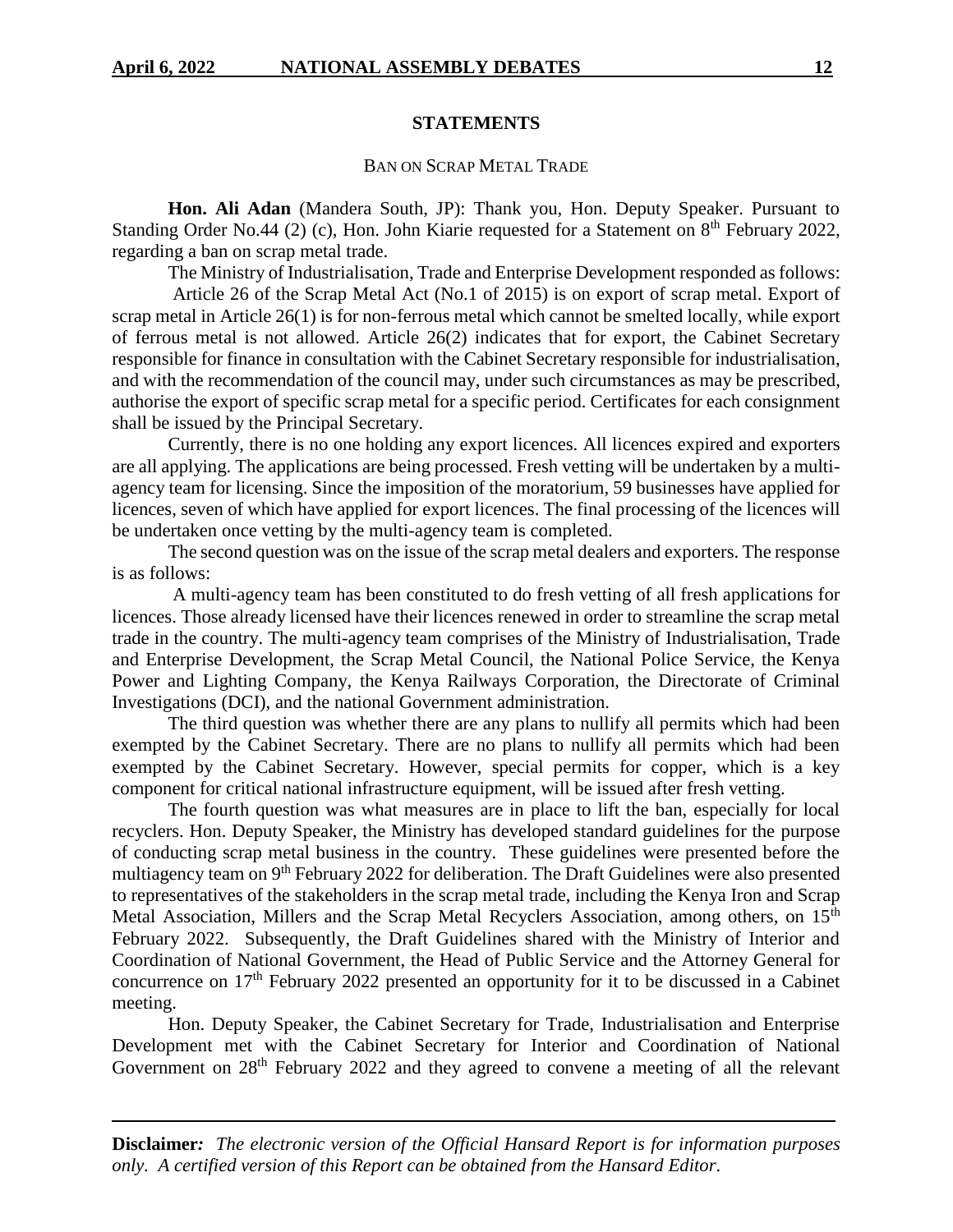stakeholders from the public and the private sectors in order to review the Draft Guidelines and chart the way forward on the matter in preparation for lifting of the moratorium.

It is in the interest of all stakeholders that all persons and businesses handling scrap metal are licensed. They should use business membership organisations to undertake the initial vetting of their members. As you may recall, proper guidelines were a pre-condition for lifting the moratorium.

In terms of estimation, the moratorium has ensured that approximately Kshs3 billion has not been lost by vandalism of critical infrastructure.

I wish to share this Statement with Hon. Kiarie. If there are any additional questions, we can take them from here.

Thank you, Hon. Deputy Speaker.

**Hon. Deputy Speaker**: Hon. Members, we will start with Hon. Kiarie.

## *(An Hon. Member spoke off-record)*

It is true because I do not have any information on that. Let us hear the Member for Kikuyu first because he has not spoken this afternoon.

**Hon. Kimani Ichung'wah** (Kikuyu, JP): Thank you, Hon. Deputy Speaker. I have a keen interest in the Statement because many of our people who are scrap metal dealers, more so very young hustlers who collect scrap metal in our villages and small towns and sell them to local smelters, have suffered in the last few months. The ban in itself was illegal.

It is amazing that the Chair has the audacity to say that the Ministry is working on guidelines. Guidelines on what when there is already an existing law that regulates the scrap metal business in the country? As a House, we must be bold and courageous enough to tell the President off when he acts against the law. The illegal ban by the President and the Cabinet Secretary is something that we should not accommodate. What guidelines do we need other than what is already established in law?

Hon. Deputy Speaker, recently, there was a very unfortunate incident where a young man fell into a metal smelting boiler in Thika and lost his life. May the Lord rest his soul in peace. We are punishing very many innocent families in this county who rely on the scrap metal trade. At Dagoretti Centre, where Hon. Kiarie comes from, close to 12 per cent of the shops are scrap metal dealers. The same is the case at Waithaka Shopping Centre. These are not the people who vandalised electric poles and power stations in Embakasi. These are people who earn an honest living through collection of scrap metals. We must not punish our people because of failure by the Government. It is the Government's work to protect its installations. The Government cannot hide behind the people.

**Hon. Deputy Speaker**: What is your point of order, Hon. Kabinga?

**Hon. Kimani Ichung'wah** (Kikuyu, JP): Hon. Deputy Speaker, there is nothing out of order in what I have said. The Government has a responsibility to protect its vital installations without punishing hustlers.

**Hon. Deputy Speaker**: Let us hear Hon. Kabinga.

**Hon. Josphat Kabinga** (Mwea, JP): Hon. Deputy Speaker, it is wrong for the Member for Kikuyu to …

**Hon. Kimani Ichung'wah** (Kikuyu, JP): Who are you to judge me on what is wrong and right?

**Hon. Josphat Kabinga** (Mwea, JP): And who are you?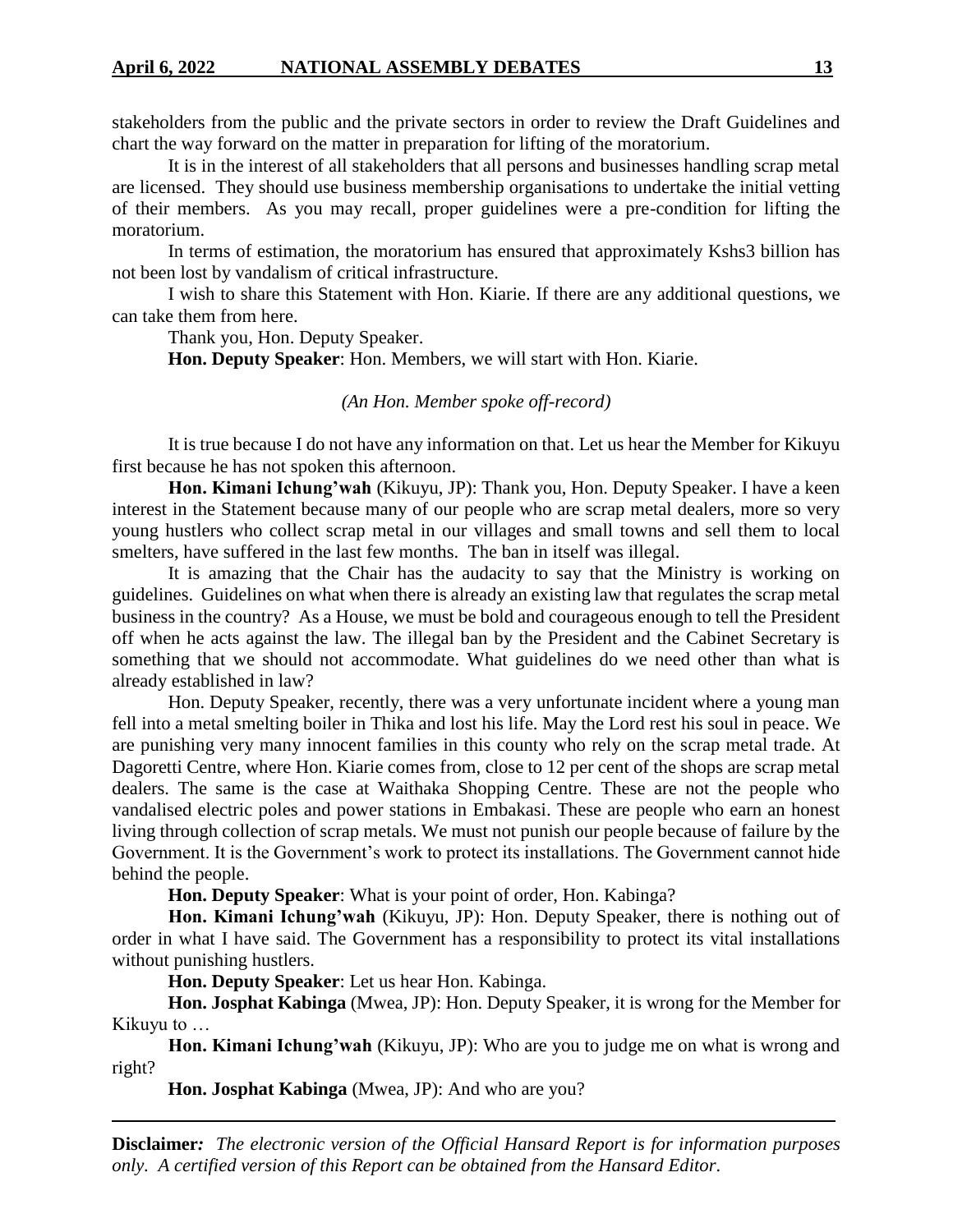## *(Loud consultations)*

**Hon. Deputy Speaker:** Calm down, Hon. Kabinga.

**Hon. Josphat Kabinga** (Mwea, JP): No! He cannot ask me who I am.

**Hon. Deputy Speaker**: Order, Hon. Member! Let us always maintain our cool.

**Hon. Josphat Kabinga** (Mwea, JP): Hon. Deputy Speaker, it is wrong for him to ask me who I am. He is a senior Member of this House.

## *(Loud consultations)*

I am Wachira Kabinga.

**Hon. Deputy Speaker**: Hon. Kabinga!

**Hon. Josphat Kabinga** (Mwea, JP): Hon. Deputy Speaker, there is a tendency by some Members to turn this House into a town hall political House. We must not allow that to continue. Hon. Ichung'wah is turning everything into politics. We cannot allow it.

## *(Loud consultations)*

**Hon. Deputy Speaker**: Order! Order! You will have to allow Hon. Kabinga to talk. What Hon. Kabinga is saying is true. Even fairly apolitical matters are being politicised.

**Hon. Josphat Kabinga** (Mwea, JP): Even a serious matter like this one is being politicised. We cannot allow this in this House.

**Hon. Deputy Speaker**: Let us deal with matters that have been brought to the House. The Chairperson of the Departmental Committee on Trade, Industry and Cooperatives has presented a Statement on scrap metals. We do not need to deviate from that subject.

Hon. Kabinga.

**Hon. Josphat Kabinga** (Mwea, JP): Hon. Deputy Speaker, I am on a point of order. It is wrong to accuse the Government when it temporarily halts an activity to put structures in place. There were no structures for dealing with scrap metals before. We now have structures. How can you wake up and start blaming the Government by politicising this issue out of nowhere?

**Hon. Deputy Speaker**: Order, Hon. Kabinga. Hon. Ichung'wah and Hon. (Dr.) Pukose are asking what is out of order. Both of you are out of order because you are unnecessarily shouting each other down.

**Hon. Josphat Kabinga** (Mwea, JP): What is out of order is bringing politics into this House.

**Hon. Deputy Speaker**: Hon. Members, let us take it easy. I have noticed that towards the elections, especially during the primaries, Members' temperatures and sugar levels rise. Let us avoid this. It is not that serious. All these will come and go.

## *(Loud consultations)*

Order, Member! Once you have made your point, you should allow other Members to also make their points. We do not have to politicise everything that comes to the House. Let us leave politics for other forums outside the House. Because of that, I am not going to allow any more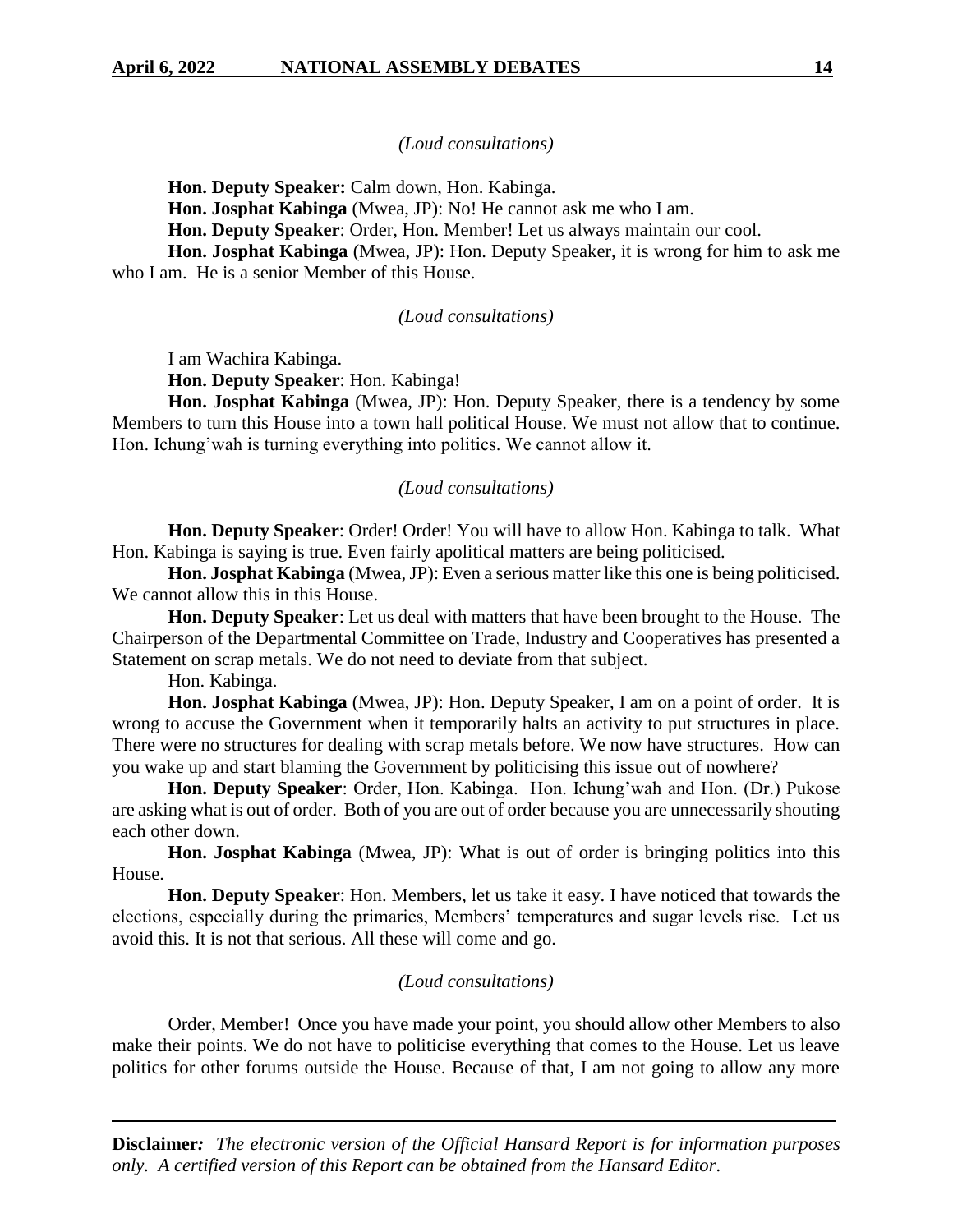comments. I am giving chance to the Leader of the Minority Party and that will be the end on this matter.

**Hon. John Mbadi** (Suba South, ODM): Hon. Deputy Speaker, mine is a small one. I think we are being unfair to Hon. Kimani Ichung'wah. Hon. Kimani Ichung'wah is preparing to be the Leader of the Minority Party, being in the opposition. He has to practise it now. So, let us allow him the latitude.

**Hon. Deputy Speaker:** Leader of Minority Party, we are just from trying to put down unnecessary political statements.

## *(Hon. Kimani Ichung'wah spoke off record)*

Order, Hon. Ichung'wah.

**Hon. John Mbadi** (Suba South, ODM): Hon. Deputy Speaker, I am not going to be a Governor. I have accepted. Allow Hon. Kimani Ichung'wah to practise being in the opposition. This is the time.

**Hon. Deputy Speaker:** You know, it is very interesting. These are some of the very good and fine accountants we have in this House. It becomes a bit difficult when they start throwing words at each other. Hon. Members, I am not going to allow anything else. To bring sanity to the House, I am not going to allow any point of order for the time being. So, we will go back to other business. Let us proceed now. I will not open up anything more for the House. We cannot go on like this. Let us proceed.

Next Order.

## *(The Clerk-at-the-Table consulted with Hon. Deputy Speaker)*

There is a Statement Request by Hon. Duale. Do you have anything, Chair of the Departmental Committee on Administration and National Security? Is it a Response? Let us start with the Response then we come to Requests for Statements. Actually, what we should have done earlier was to start with Requests but I had not seen it listed here. As much as yours is not listed, it was the only Response to Requests for Statements that I have on the Order Paper. It is the one by the Chair of the Departmental Committee on Trade, Industry and Cooperatives. You will have an opportunity then we come to Hon. Duale's Request. We will not open it to a lot of interrogation. We will just go straight to the point and then we will be fine.

Proceed, Hon. Chair.

## ACCIDENT INVOLVING EMPLOYEES OF TRANSMARA SUGAR COMPANY

**Hon. Peter Mwathi** (Limuru, JP): Hon. Deputy Speaker, the Member for Borabu Constituency, Hon. Ben Momanyi had sought a Statement regarding an accident involving two employees of Transmara Sugar Company Limited located in Narok County. In particular, the Member sought responses on the following:

- (i) The status of investigation since the disappearance of Mr. Duke Nyambimba Mong'are and Mr. Patrick Adipo, both employees of Transmara Sugar Company Limited, who were covered by falling bagasse which put up a fire at the bagasse yard and have not been traced to date.
- (ii) The steps that have been taken to trace the two employees.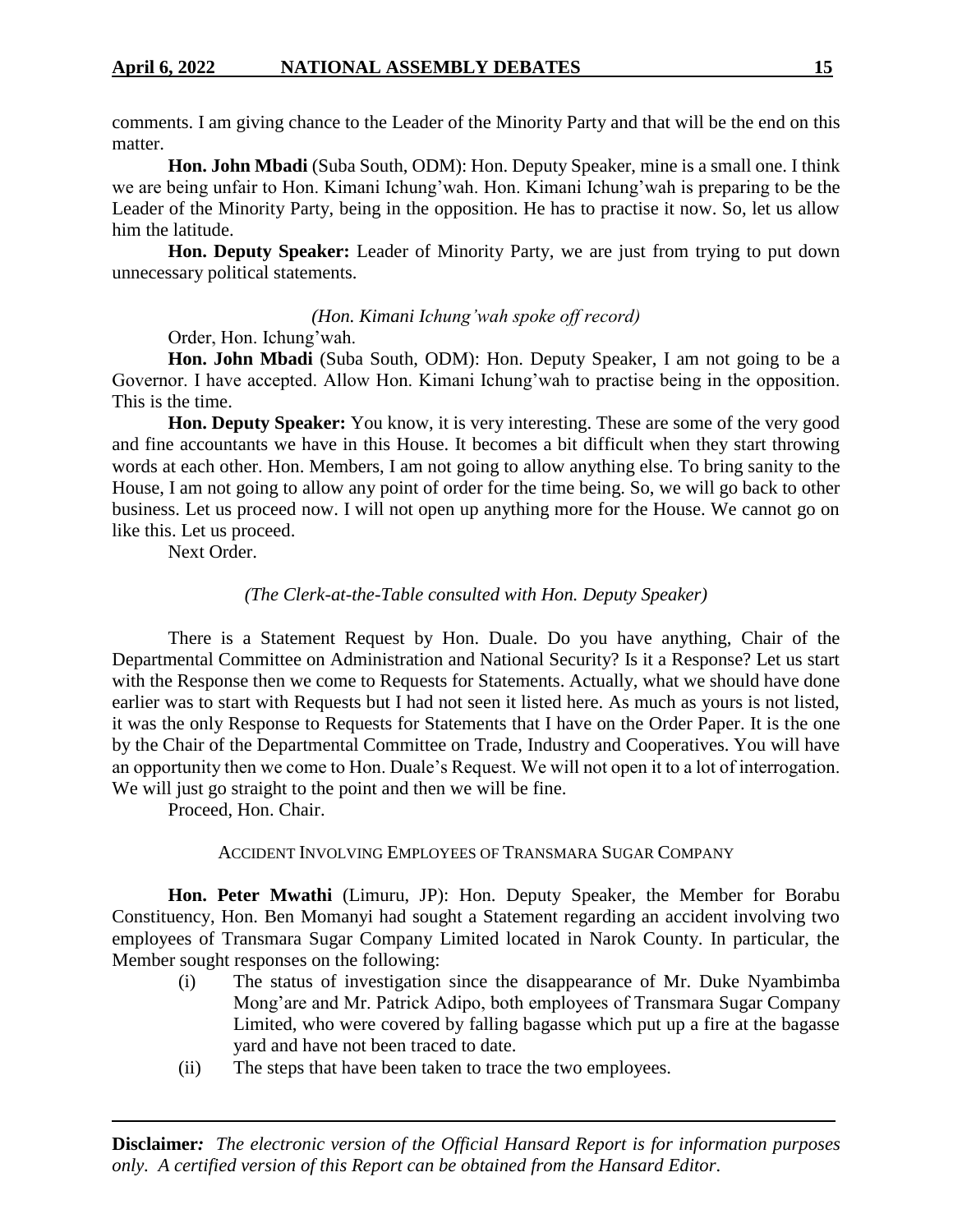- (iii) The action that relevant Government agencies such as the Directorate of Criminal Investigations has taken, including instituting investigations and making arrests for possible criminal negligence by the management of the sugar company.
- (iv) Whether the company has been operating in strict conformity to the provisions of the Occupational Safety and Health Act, 2007.
- (v) An assurance that comprehensive investigations are carried out into the circumstances surrounding the accident and whether action has been taken against anyone found culpable on any form of negligence.

Hon. Deputy Speaker, I beg to respond as follows:

On 22nd February 2022, the Chief Security Officer of Transmara Sugar Company Limited, Mr. David Tonkei, reported that there was an incident at the factory. Police officers from Enoosaen Police Station visited the scene and established that three fire marshals – Patrick Adipo Okelo aged 35 years, Duke Nyambimba aged 27 years and Reuben Cheruiyot aged 33 years – were on routine patrols at the bagasse area when suddenly the bagasse caved in and covered two of them. Reuben Cheruiyot escaped unhurt.

The rescue mission commenced immediately. On the following day, the Transmara Sub-County Security and Intelligence Committee and the sugar company management held a meeting at the scene. After deliberations, the Kenya Red Cross Society team and the Dog Unit were invited to join the rescue mission. However, the sniffer dogs could not assist in such a mission due to the toxic nature of bagasse. They were therefore withdrawn. The search continued with the aid of eye witnesses, one of them being Reuben Cheruiyot, and the company's CCTV footage.

On 25th February 2022, the Sub-County Security Committee led by the DCC Transmara West were at the scene to supervise the scooping of bagasse. The factory's management was asked to hire more machinery to facilitate the scooping of the bagasse. The following machinery was deployed: three excavators, each with a driver and one spotter; 24 tippers to remove bagasse from the site to a safe place; three earthmoving bulldozers….

## *(Loud consultations)*

**Hon. Deputy Speaker:** Order, Members! I have been here for a long time. Sometimes when it is close to elections, temperatures just get ignited unnecessarily and on very small issues. Please, let us maintain our cool even amidst issues of elections. We can still afford to be peaceful with each other in the House.

**Hon. Peter Mwathi** (Limuru, JP): Hon. Deputy Speaker, allow me to proceed.

The following machinery was deployed: three excavators, each with a driver and one spotter; 24 tippers to remove bagasse from the site to a safe place; three earthmoving bulldozers; two backhoes; three shovels and one grader. Further, a 100-manpower was on operation in 12 hour shifts continuously. Eight police officers were also deployed to guard the scene.

On 28th February 2022, the Sub-County Security Committee held a meeting with Transmara Sugar Company Limited. They were briefed on progress made so far. On 15<sup>th</sup> March 2022, the factory's management held a meeting with the relatives of the victims at Enoosaen Police Station, where the Sub-County Intelligence Officer assured the families of their commitment in retrieving the missing persons.

On 24<sup>th</sup> March 2022 at 1930 Hours, Mr. Sam Kalu, who is the Legal Counsel for Transmara Sugar Company Limited, reported at Enoosaen Police Station vide OB No.21/24/3/2022...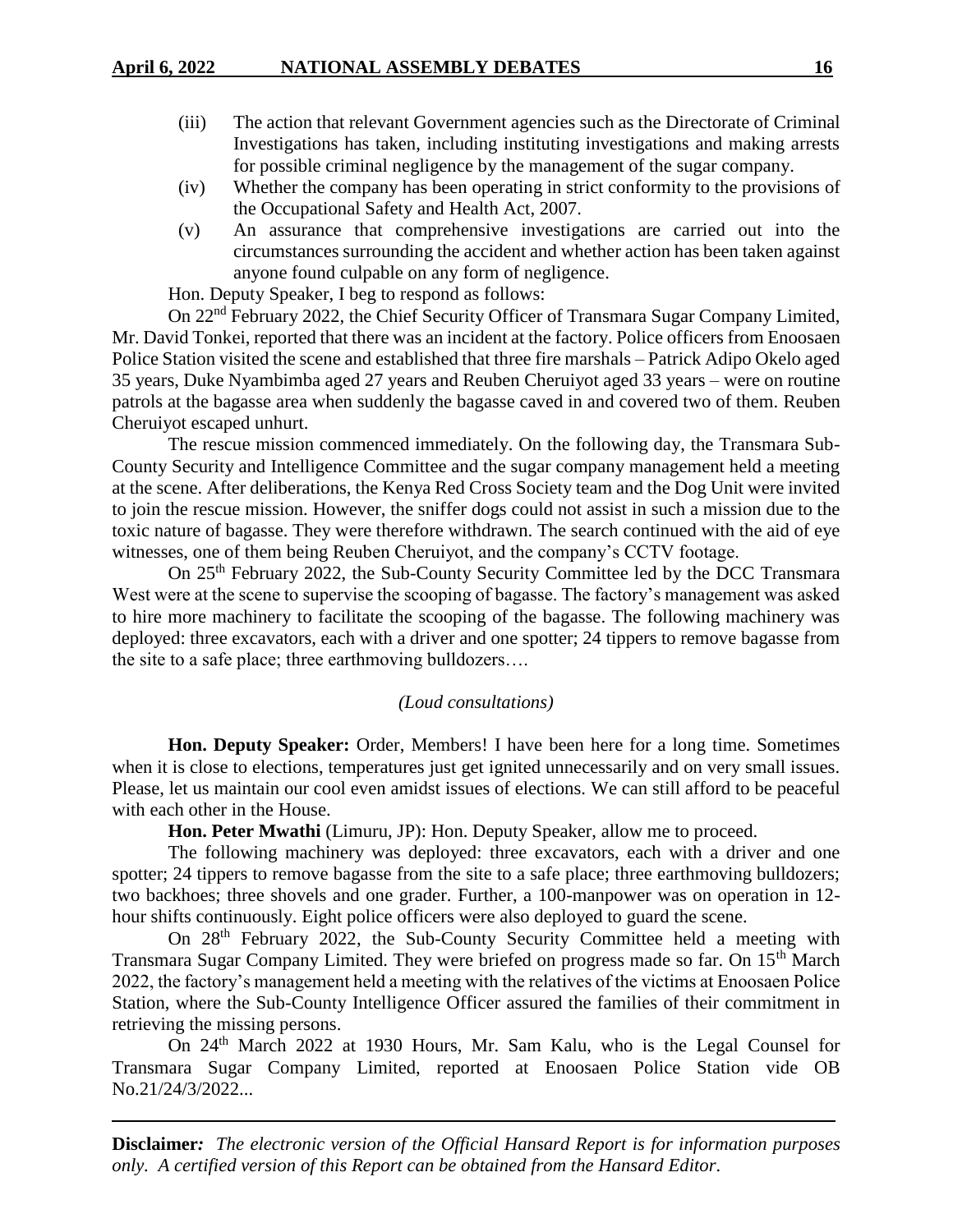**Hon. Deputy Speaker:** Order, Hon. Peter Mwathi. I hear some Members saying that you should table the Statement because the owner of the Statement Request is not there. We like doing things uniformly. Remember, we just did the previous one in the absence of Hon. KJ. There is only one thing which I will do to save the time of the House: Once you have read your Statement, we will simply leave it at that. That is easy. Just read the Statement.

**Hon. Peter Mwathi** (Limuru, JP): I am much obliged, Hon. Deputy Speaker. I am wellguided.

On 24th March 2022 at 1930 Hours, Mr. Sam Kalu, who is the Legal Counsel of Transmara Sugar Company Limited, reported at Enoosaen Police Station vide OB No.21/24/3/2022 that the Directorate of Occupational Safety and Health Services from the Ministry of Labour and Social Security Services had visited the factory and issued conservatory orders to immediately close down Transmara Sugar Factory against the backdrop of the company's plan to harvest 11,600 tonnes of sugarcane band at Mapashe/Magenje areas along the boundaries of Narok and Kisii counties. On 5<sup>th</sup> March 2022, a consultative meeting was convened at Transmara Sugar Company Offices attended by:

(i) the Management of Transmara Sugar Company;

(ii) officers of the Directorate of Occupational Safety and Health Services from Nairobi and Narok;

(iii) the Sub-County Security Intelligence Committee, Transmara West;

(iv) the Local Administrator;

(v) the area Deputy County Commissioner (DCC); and,

(vi) the Officer Commanding Station (OCS), Enoosaen.

The meeting was chaired by the DCC, Transmara West Sub-County. The team from the Directorate of Occupational Safety and Health Services led members in identifying areas of concern that ought to be addressed by the sugar company's management. The members unanimously agreed to convene an all-stakeholders' meeting on  $31<sup>st</sup>$  March, 2022 at Lenamo Springs Hotel, Kilgoris.

Investigations are ongoing vide Inquiry File No.1 of 2022 and statement of crucial witness has been taken. On 28<sup>th</sup> February 2022, investigators visited the Directorate of Occupational Safety and Health Services office at Safety House, Nairobi, with the intention of recording statements. However, the Directorate requested for three days to make a comprehensive report on the same, which would be crucial in the investigation.

The company is working in compliance with the Occupational Safety and Health Act. The company has a current certificate of registration of workplace issued by the Directorate on 30<sup>th</sup> November, 2021, which will expire on 9<sup>th</sup> September 2022. Further, the company conducts its annual occupational safety and health audit and submits the same to the relevant authority.

The sugar company has so far done the following:

(i) A risk assessment audit report was submitted to the Directorate on  $24<sup>th</sup>$  January...

**Hon. Deputy Speaker:** Have you finished, Hon. Chair? Proceed.

**Hon. Peter Mwathi** (Limuru, JP): The following is what they have done:

(i) Undertaking a risk assessment audit, whose report was submitted to the Directorate on 24<sup>th</sup> January 2022;

(ii) Undertaking an annual safety and health audit, whose report was submitted to the Directorate on  $24<sup>th</sup>$  January 2022;

(iii) Undertaking a fire and safety audit, whose report was submitted to the same institution on 24<sup>th</sup> January 2022;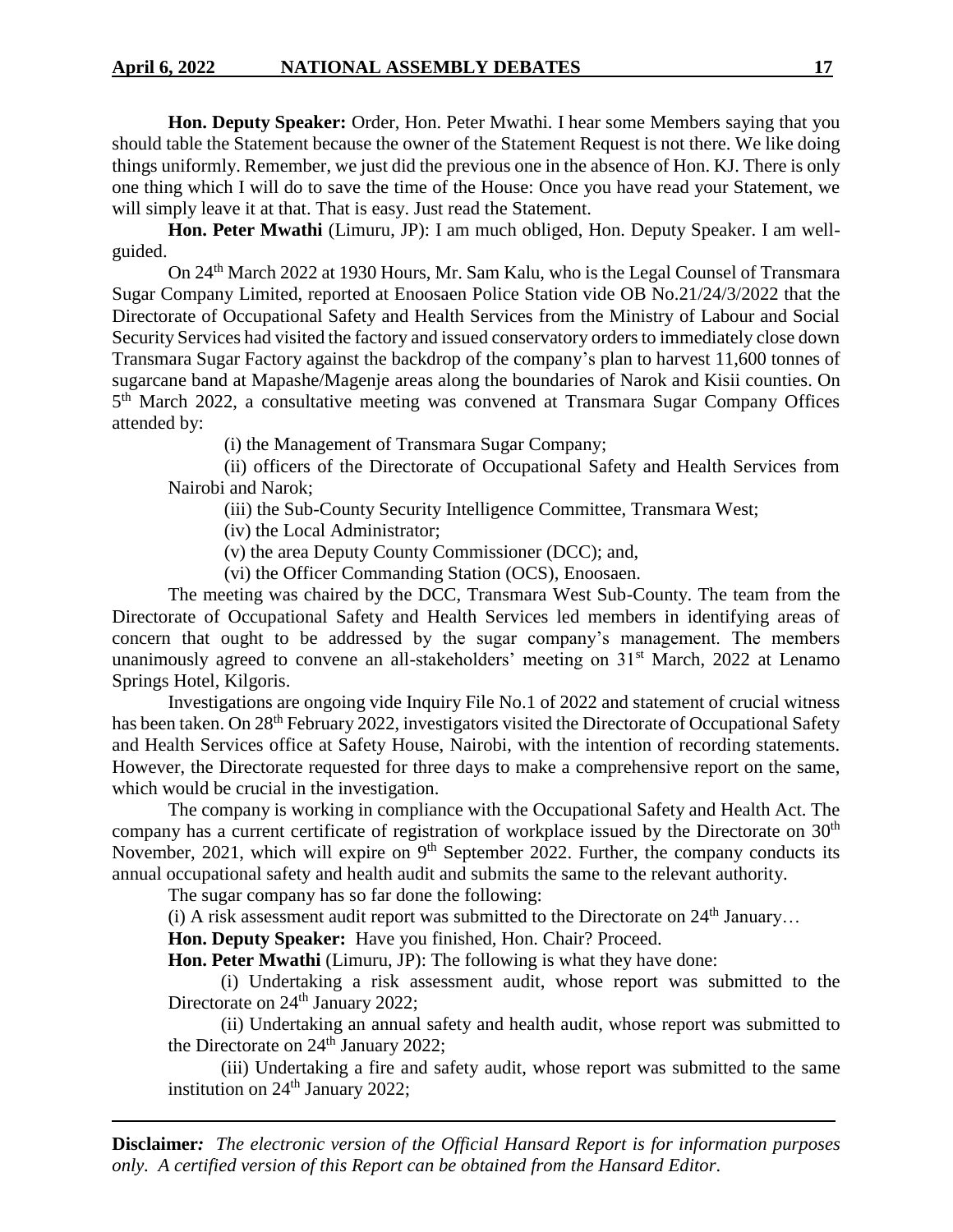(iv)Undertaking a workplace noise assessment, whose report was also submitted to the same institution on  $22<sup>nd</sup>$  February 2022; and,

(v) Undertaking an occupational air quality assessment, whose report was also submitted to the same institution on 22<sup>nd</sup> February 2022

Thank you, Hon. Deputy Speaker.

**Hon. Deputy Speaker:** Very well. We will now go to a Statement Request by Hon. Duale.

## **REQUEST FOR STATEMENT**

### ALLEGED MISUSE/WASTAGE OF PUBLIC FUNDS ON BUILDING BRIDGES INITIATIVE

**Hon. Aden Duale** (Garissa Township, JP): Hon. Deputy Speaker, pursuant to Standing Order No.44 (2) (c), I rise to request for a Statement from the Chairperson of the Public Accounts Committee (PAC) regarding alleged misuse and wastage of public funds on the Building Bridges Initiative (BBI) Steering Committee and Taskforce, the BBI Secretariat and Principal Secretaries.

On Thursday 31<sup>st</sup> March, 2022, the Supreme Court declared the Constitution of Kenya (Amendment) Bill, 2020 popularly known as the BBI Bill as null and void. The pertinent question that arises is: Were public funds utilised in rolling out the unconstitutional BBI process?

It is estimated that over Kshs30 billion was used by the BBI Steering Committee and Taskforce, the BBI Secretariat and the Principal Secretaries in the formulation and advancement of the BBI Bill. In particular, the BBI Steering Committee and Taskforce spent an estimated Kshs10 billion of public funds on what was termed as "public and stakeholder engagement exercise" for collection of views on the BBI Bill. Further, senior Government officers, including Principal Secretaries, who were also Accounting Officers, spent an estimated Kshs20 billion to roll out the illegal BBI project.

Article 201 (d) of the Constitution provides that public money shall be used in a prudent and responsible way. Further, Section 66 (1) (a) (i) of the Public Finance Management Act No.18 of 2012 provides that Accounting Officers shall monitor, evaluate and oversee the management of public finances in their respective entities, including promotion and enforcement of transparency, effective management and accountability with regard to the use of public finances and take such other actions, not inconsistent with the Constitution. Further, Article 73(2) (d) of the Constitution provides the guiding principles of leadership, and integrity defines accountability to the public for decisions and actions as one of the leadership principles.

Lastly, Article 226 (5) of the Constitution provides that if the holder of a public office, including a political office, directs or approves the use of public funds contrary to the law or instructions, that person is liable for any loss arising from that use and shall make good the loss, whether the person remains the holder of the office or not.

The use of public funds by the BBI Steering Committee and Taskforce, the BBI Secretariat and the Principal Secretaries on the unconstitutional BBI Bill was in blatant violation of Articles 73(2) (d), 201 (d) and 226 (5) of the Constitution and Section 66 (1) (a) and (i) of the Public Finance Management Act, 2012.

Hon. Speaker, indeed, pursuant to Article 73 (2) (d), as read together with Article 226 (5) of the Constitution, the Principal Secretaries who authorised the use of public funds and or diverted public funds for advancement of the unconstitutional BBI process should be held personally liable for the misuse and wastage of public funds. Whereas under Article 37 of the Public Audit Act No.34 of 2015, a forensic audit to establish fraud, corruption or other financial improprieties may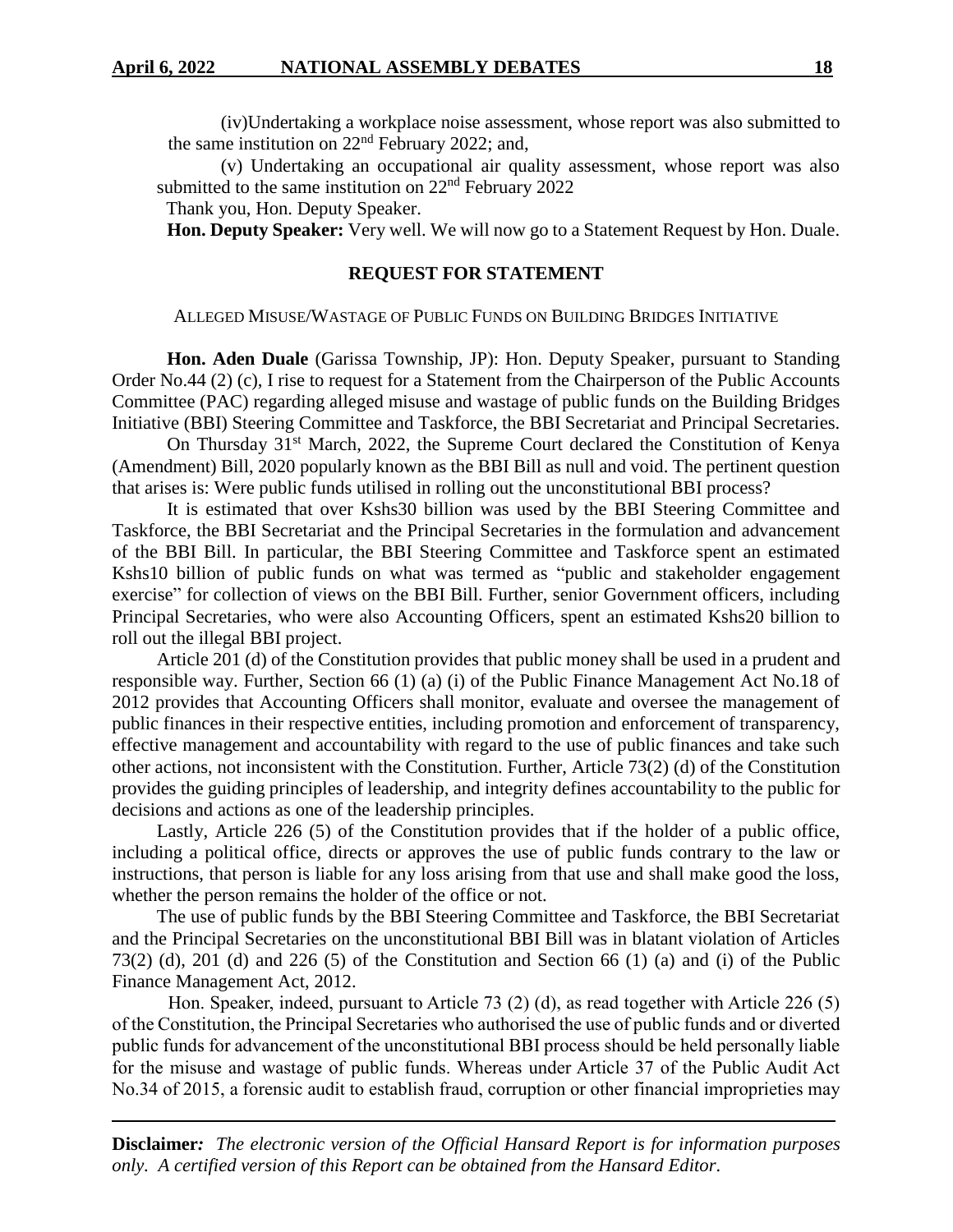be undertaken by the Auditor-General only upon request by Parliament, and more so this House, it is worth noting that Article 229 (5) of the Constitution places a constitutional and legal obligation on the Auditor-General to conduct an audit on the accounts of any entity that is funded from the public funds. In this regard, to the extent that the BBI Steering Committee and Taskforce, the BBI Secretariat and the Principal Secretaries applied and diverted public funds into the unconstitutional BBI process, the Auditor-General has a constitutional obligation under Article 229 (5) of the Constitution, as an independent office, to undertake an audit of the accounts of the BBI Steering Committee and Taskforce, the BBI Secretariat and the Principal Secretaries for possible misuse and wastage of public funds.

Hon. Deputy Speaker, it is on account of these grave concerns that I seek for a Statement from the Chairperson of the PAC on the following:

(i) What was the exact amounts of public funds that were allocated and utilised by the BBI Steering Committee and Taskforce, the BBI Secretariat and Principal Secretaries in the unconstitutional BBI process?

## *(Applause)*

(ii) Whether in accordance with Article 201(d) of the Constitution, the public funds were used in a prudent and responsible way;

## **Hon. Members**: Yes!

**Hon. Aden Duale** (Garissa Township, JP): Hon. Deputy Speaker, I do not need pedestrian answers on the Floor of the House. There are people who are used to pedestrian engagements. They cannot engage me.

Finally, I would like the PAC Chair to:

(iii) state whether, in accordance with Article 229 (6) of the Constitution, the public funds were applied lawfully and in an effective way.

Thank you, Hon. Deputy Speaker, if not this Parliament, the next one will deal with this matter.

**Hon. Deputy Speaker:** Hon. Duale, you have put your request on record. I am trying to consult on whether we require a Statement from the Chairperson of PAC. Ordinarily and per the Standing Orders that we recreated, I am going to consult on that matter.

#### *(An Hon. Member spoke off-record)*

Which one? We normally send these things to the Departmental Committees so that we can get answers from the Executive. In this situation, where would the PAC's response be coming from?

**Hon. Aden Duale** (Garissa Township, JP): I am a Member of PAC. I am sure the Clerk will help you. The substantive Speaker gave a Communication from the Chair on how forensic audit can be sought by Parliament, mainly through PAC and PIC. If you read the Communication of the Speaker, Hon. Muturi, it is only PAC or PIC that has the mandate to, on behalf of the House, write to the Auditor-General on any matter that concerns audit. This is an audit issue.

Hon. Deputy Speaker, I am a ranking Member. I did my homework well. I even read Hon. Speaker's Communication from the Chair.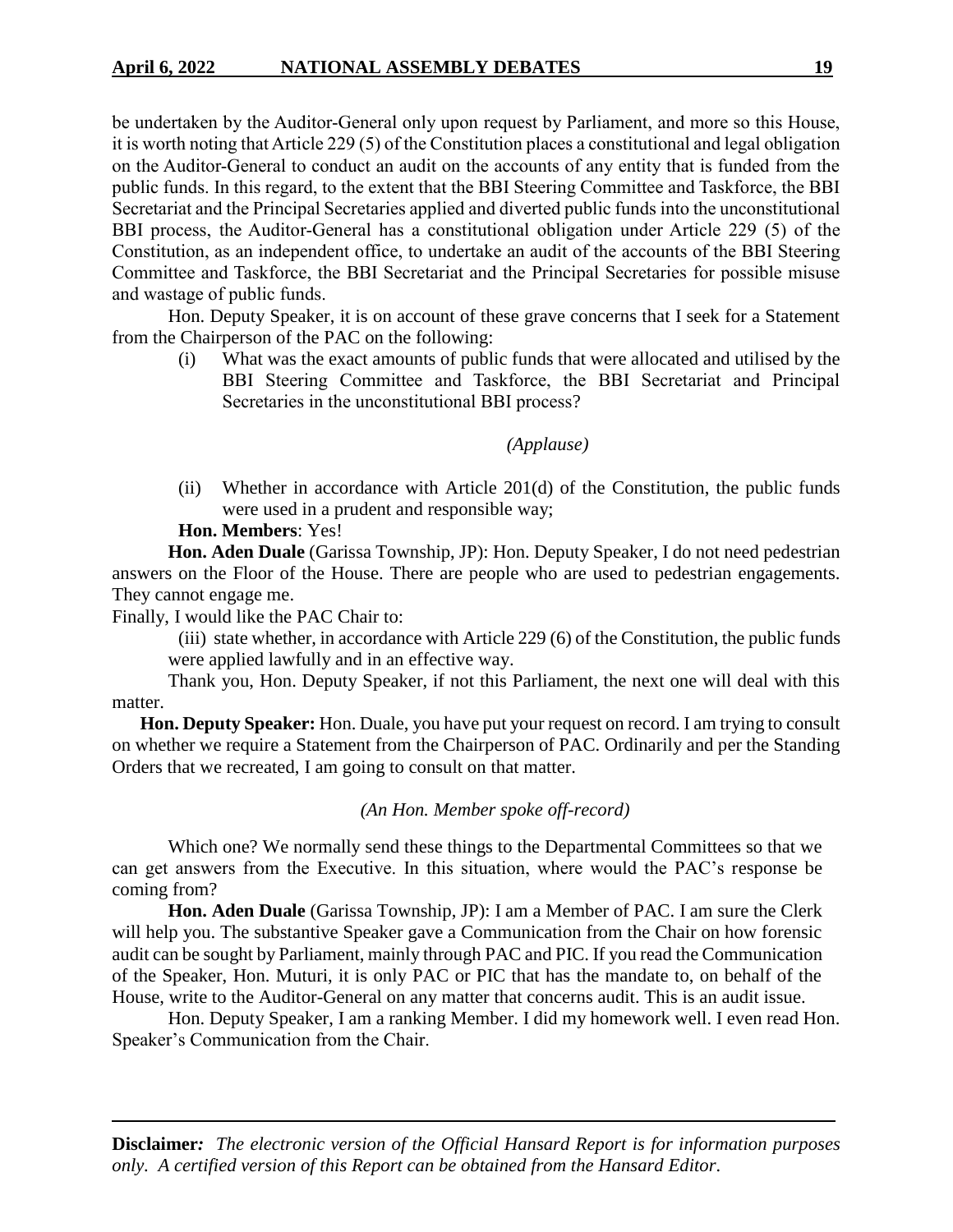#### **April 6, 2022 NATIONAL ASSEMBLY DEBATES 20**

**Hon. Deputy Speaker:** Hon. Duale, even if you did, you are asking for a Statement from the Chairperson of PAC. That is the thing that I want to consult on. I do not think we need to open this matter for debate now.

#### *(Loud consultations)*

It is better. The option I have is to simply send the Statement Request to PAC. However, as to how we are going to ask them to read out a Statement like every other Committee, a Departmental Committee or otherwise, is something that we would want to confirm. Maybe, I would only give a chance to two Members.

#### *(Loud consultations*)

Hon. Members, sometimes you must be respectful. You cannot guide me from where I sit. It is not possible. What I am saying is that it is something I want to confirm. I do not think of where the problem is in that particular one. It is not the issues that arise out of this request but whether we should expect a Statement from PAC. Hon. Duale was part of the team that crafted the section on appearance of Ministers and responding to Statements. So, even if it is Communication that I am going to ask for, Hon. Duale, I would have to look at it. The option I have is whether I want to open it up for Members to make comments on the request as I make that big consultation.

#### *(Hon. (Dr.) Robert Pukose spoke off-record)*

Hon. Pukose, if you do not want to make a Statement, that is absolutely fine.

*(Hon. (Dr.) Robert Pukose spoke off-record)*

You have just said that you are not interested.

I will give chance to one Member from my right and another one from my left. Let us start with Hon. Sankok. Do you want to say something on this particular matter?

**Hon. David ole Sanko** (Nominated, JP): Hon. Deputy Speaker, this is a very important Statement Request because public funds were used on a document that the High Court, the Court of Appeal, and the Supreme Court declared illegal and unconstitutional or null and void. The reason is because we want to recover this money. Where do we recover this money from? Is it from the Principal Secretaries and the Steering Committee Members or from the Handshake brothers? If it is from the Handshake brothers, since we are aware that the sitting President cannot be sued, we can sue the *bonoko* "president" so that he refunds Kshs15 billion as we wait for four months for Uhuru Kenyatta to become former President and take him to court so that he pays the balance of Kshs15 billion. Public funds must be recovered. Where then do we collect this money from?

*(Hon. T.J. Kajwang' spoke off-record)*

Hon. Deputy Speaker, let me not get interrupted by Hon. Kajwang'. You are a *bonoko* CJ. You can as well go and…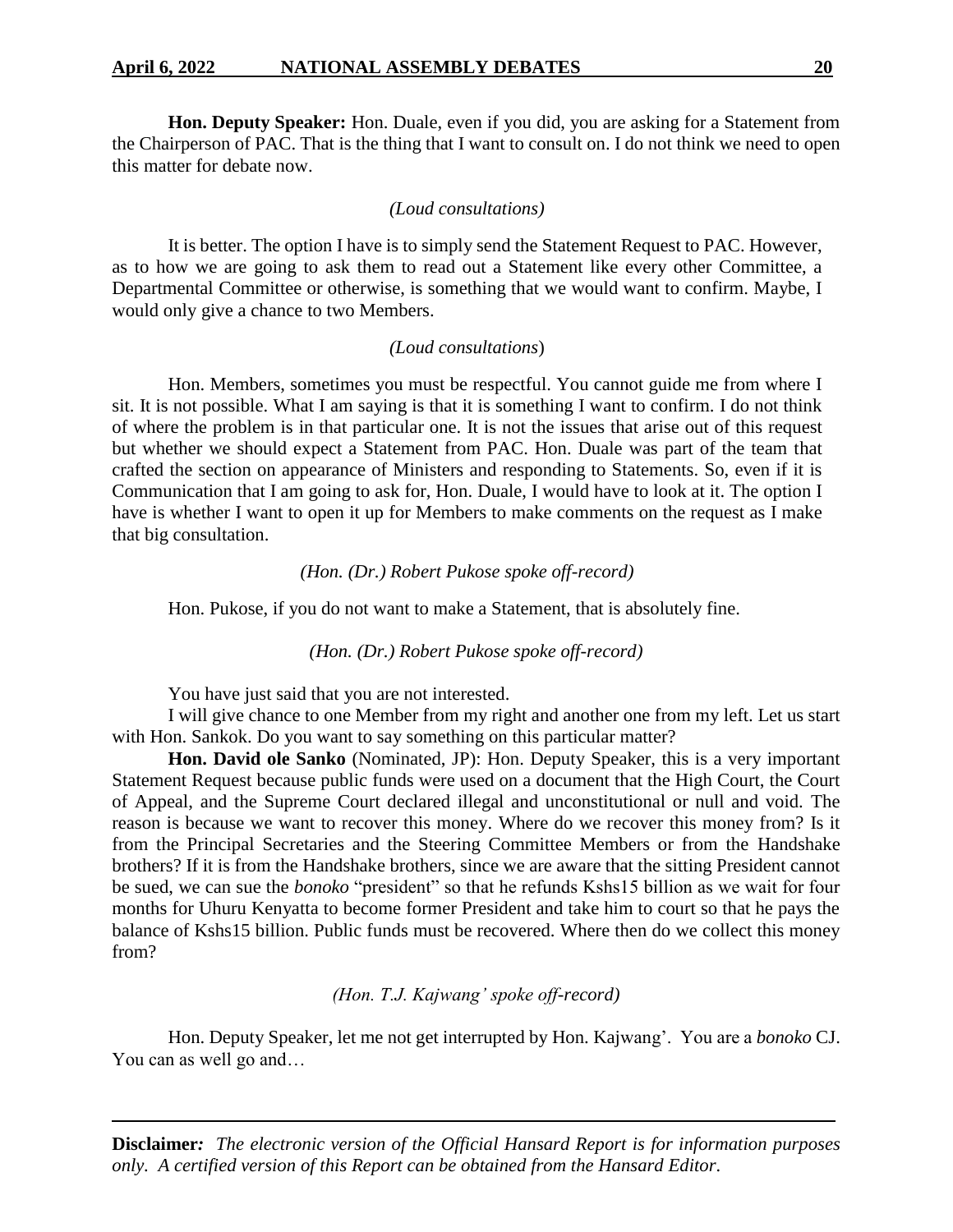**Hon. Deputy Speaker:** Members, you sometimes make it extremely difficult. Let us hear from Hon. Kajwang'.

**Hon. T.J. Kajwang'** (Ruaraka, ODM): Hon. Deputy Speaker, we are at the tail-end of the parliamentary term. Many Members would want to speak to their constituents, especially those who are here and did nothing so that by speaking on the Floor of the House, they may be considered by their electorate. However, we can still be serious and do what we came here to do.

## *(Loud consultations)*

A trend has emerged in this House where Members interact with the Speaker freely as though the Speaker is someone you can engage with.

**Hon. Deputy Speaker:** Hon. T.J., I expected you to basically look at…

**Hon. T.J. Kajwang'** (Ruaraka, ODM): I am going there, Hon. Deputy Speaker but I have an issue of order.

**Hon. Deputy Speaker:** Forget about the sideshows.

**Hon. T.J. Kajwang'** (Ruaraka, ODM): There is a trend that has come to this House, where Members freely engage with the Speaker from their seats as though there are no rules that should contain Members.

This is an issue…

**Hon. Deputy Speaker:** Are you able to respond to this particular issue because it is the most important one?

**Hon. T.J. Kajwang'** (Ruaraka, ODM): I am going there. Let me get to the substance. There are ranking Members who are older than I am, but who have used their positions to mislead this House.

An issue such as a Ministerial Statement is a jurisprudent received from Westminster. A Ministerial Question is a Prime Minister's Question. It is directed at a Minister or to the Executive.

### *(Hon. Aden Duale spoke off record)*

Hon. Deputy Speaker, I need protection from Hon. Duale. When he was speaking, we were very quiet. He must also listen to other people who have alternative views. Can I be protected from Hon. Duale? He must not think he is the one who has all answers in this House. Can I be protected from Hon. Duale?

#### *(Chants)*

**Hon. Deputy Speaker:** Order, Members! What is your point of order, Hon. Duale? Hon. T.J. Kajwang' (Ruaraka, ODM): No! No! I am on a point of order.

**Hon. Deputy Speaker:** What is your point of order? Hon. Kajwang', you will still have the Floor.

Order! Order, Members! Can you listen? Take your seat, Hon. Duale. Hon. Members, Hon. Duale has sought opportunity to raise a point of order. Hon. Kajwang' will still have the Floor. Hon. Kajwang', let him raise his point of order then you will finalise what you were saying. That is how it is done here. He is on a point of order then we go back to listening to Hon. Kajwang'.

### *(Loud consultations)*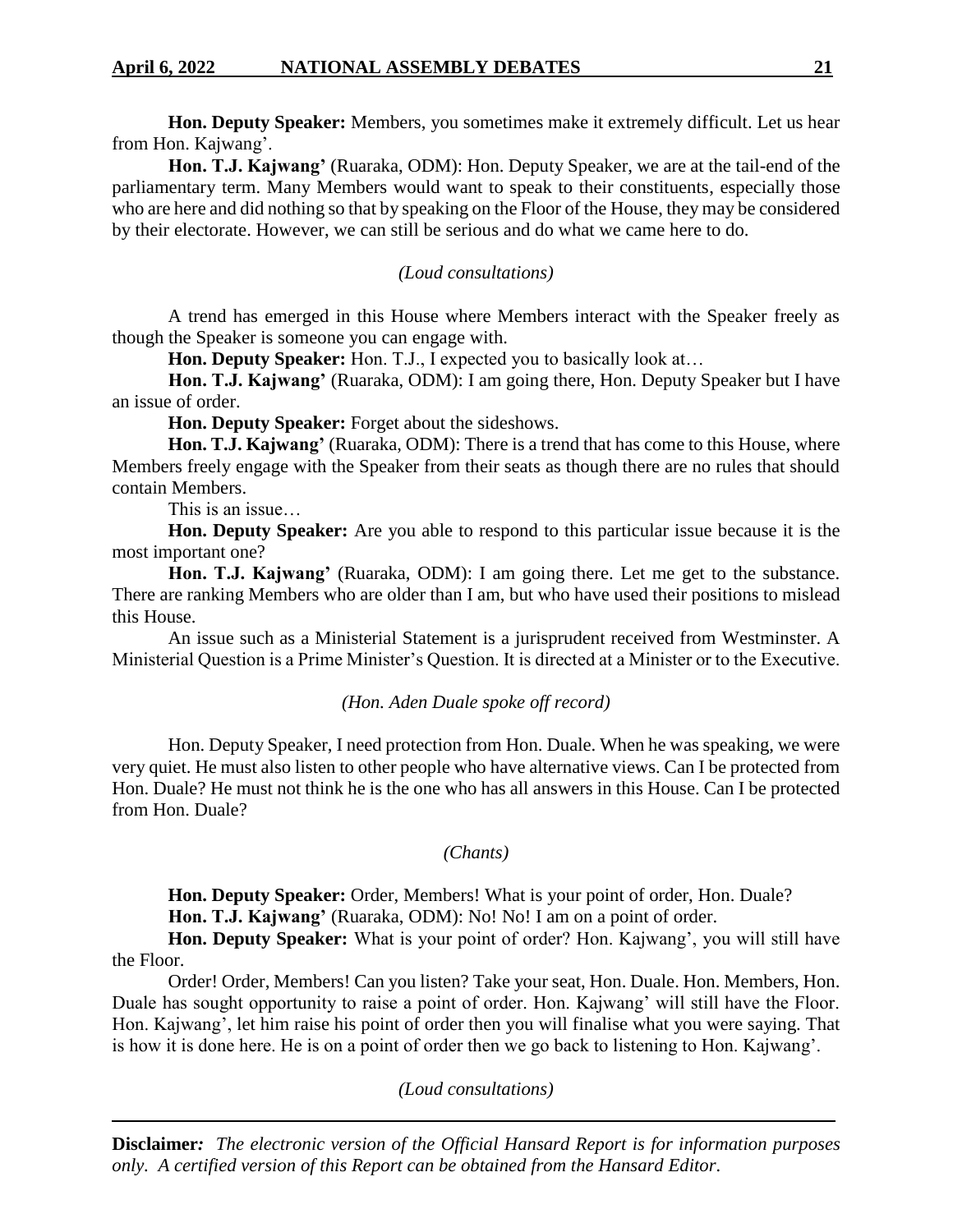Order! Take your seat, Hon. Duale. Take your seat. Just in case you are not aware, Hon. Members, Hon. T.J. Kajwang' was not on a point of order. He was contributing. I had given him an opportunity to contribute. Let him finalise.

**Hon. T.J. Kajwang'** (Ruaraka, ODM): Hon. Deputy Speaker, I think we are all entitled to come here and contribute as equal Members of this House. Hon. Duale should not take it upon himself thinking he has all the answers to these questions. All of us are Members of this House by virtue of election. After all, I was elected by more votes than he was. He was elected by 3,000 votes from Garissa. You were elected by 3,000 votes and you come here thinking you are…

**Hon. Deputy Speaker:** Thank you very much. Now take your seat. Hon. Duale, take your seat. Hon. Sankok, take your seat. Everybody has finished their contribution.

You are out of order. What we are going to do is very simple. Let me consult on which Committee to refer the matter to.

#### *(The Deputy Speaker consulted with the Clerk-at-the-Table)*

Take your seats, Hon. Members. You do not have to be excited about anything. Hon. Duale and Hon. T.J. Kajwang' can discuss their issues there, but we are going to consult on what steps to take. Just take your seats. I gave Hon. T.J. an opportunity expecting him to bring up the legal bit to this matter, but he did not do so. So, let us proceed with the Statement.

#### *(Several Members rose in their places)*

Before any Member rises on a point of order, every Member should take their seat and be silent. If you continue throwing words between yourselves, it will not help anybody. Hon. T.J. Kajwang' was making a contribution. So, it was right for Hon. Duale to rise on a point of order. It is okay. We know it because we have been here long enough. Towards elections, people want to shout and say all manner of things because they are speaking to constituencies outside this House. I have noticed one particular Member who is shouting all the time. If you ask that particular Member to say anything about this matter, probably the Member does not know what the proceedings are about.

I gave Hon. T.J. Kajwang' opportunity to contribute. A Member did not even notice that Hon. Kajwang' was not on a point of order. I know when I give you an opportunity to contribute you bring your intellectual input to the matter. Another Member on this other side wants to say everything about anything. It is known who the particular Members are. They are shouting. I can assure you, Hon. Members, among all the Members in this House now, it is only one Member who came here earlier than myself. Even if you shout so much, if you are not working very hard down there, there is really nothing much the shouting can achieve. Let us engage in intellectual discourse. Let us legislate.

#### *(Applause)*

When I give opportunity to a Member like the Member for Ruaraka, please, listen to him. Let us hear if he has anything to contribute to the issue. In the meantime, what every Speaker does is that as they give Members opportunity, they also consult on other issues that relate to the matter at hand. Why are we shouting at each other here? We can do much better by listening to each other.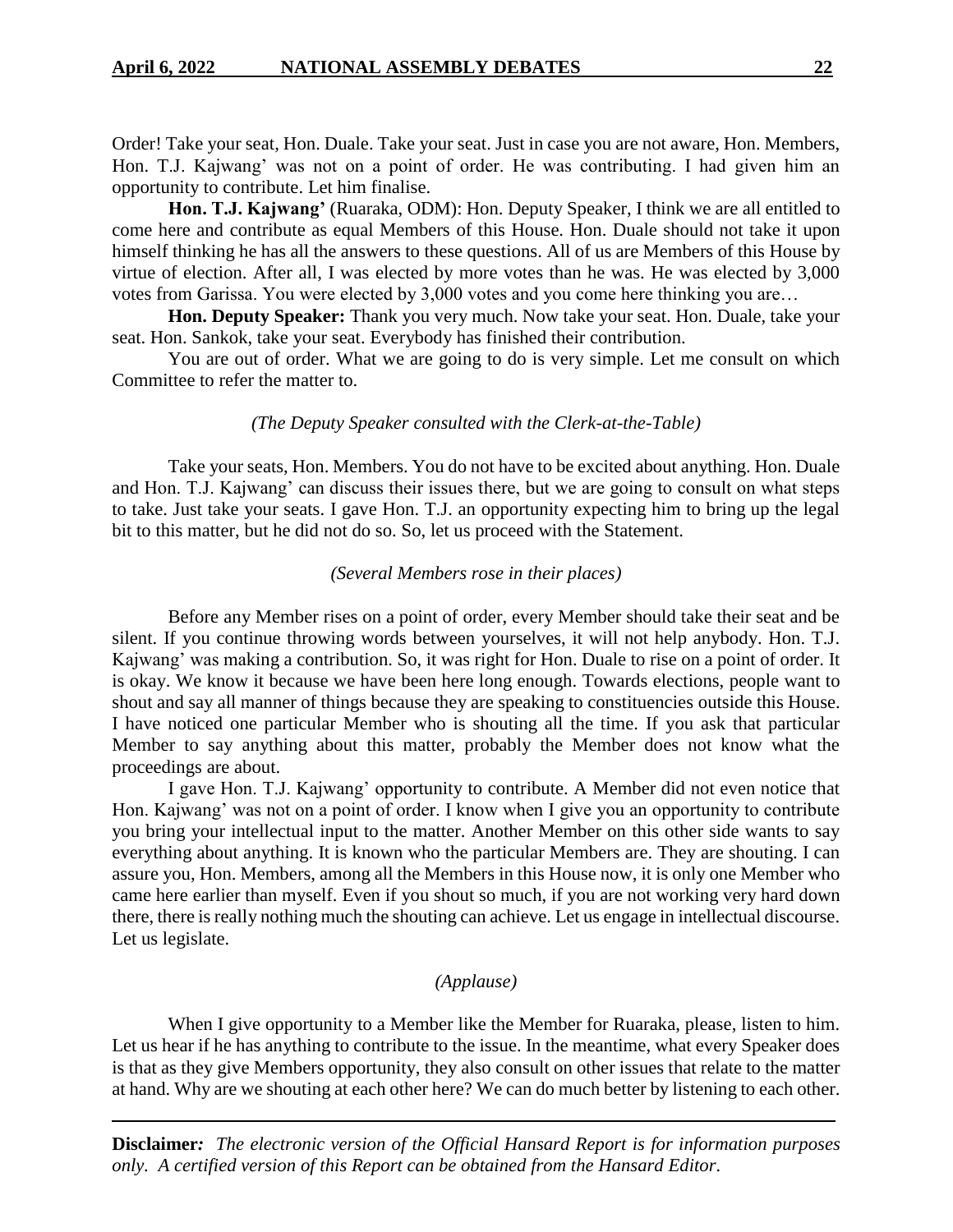## **April 6, 2022 NATIONAL ASSEMBLY DEBATES 23**

Can we take our peace? I will give an opportunity to the two Members to contribute on the issue of referral. I will make that decision. Even if you shout, it does not matter. The decision that I will make will go on the *Hansard*. It will handle that matter. It is sometimes good to get your minds off colleagues in the House, and see whether there is any way that can be modified to make the matter even better. That is the only thing that we require here.

For example, when I give Hon. T.J. Kajwang' an opportunity to contribute and give intellectual input, which I know he has, he throws political issues and then he gets a political response. It does not help.

## *(Loud consultations)*

This matter will be resolved. There is no problem. We will consult. You can see there are quite a number of Clerks-at-the-Table here. We will consult and make a decision that will be good for the House and posterity. Please, Hon. Members, take your peace.

## *(Hon. T.J. Kajwang' spoke off record)*

Hon. T.J. Kajwang', I do not need any more of this contribution. It is something that I need to deal with quickly.

> *(Hon. Deputy Speaker consulted with the Clerks-at-the-Table)*

Next Order!

## **BILL**

*Second Reading*

THE ELECTIONS (AMENDMENT) BILL

(*Hon. Amos Kimunya on 30.3.2022)*

*(Debate concluded on 5.4.2022)* 

Hon. Wangwe.

**Hon. Emmanuel Wangwe** (Navakholo, JP): Thank you, Hon. Deputy Speaker. I rise on Standing Order No.53 (3) following the Order which the Clerk-at-the-Table has read out. Due to some consultations, which are still going on, kindly allow us one more opportunity, so that you can put the Question on a date which you will decide.

**Hon. Deputy Speaker**: Is that Order No.8? Yes. We will go to the next Order.

*(Putting of the Question deferred)*

*(An Hon. Member spoke off record)*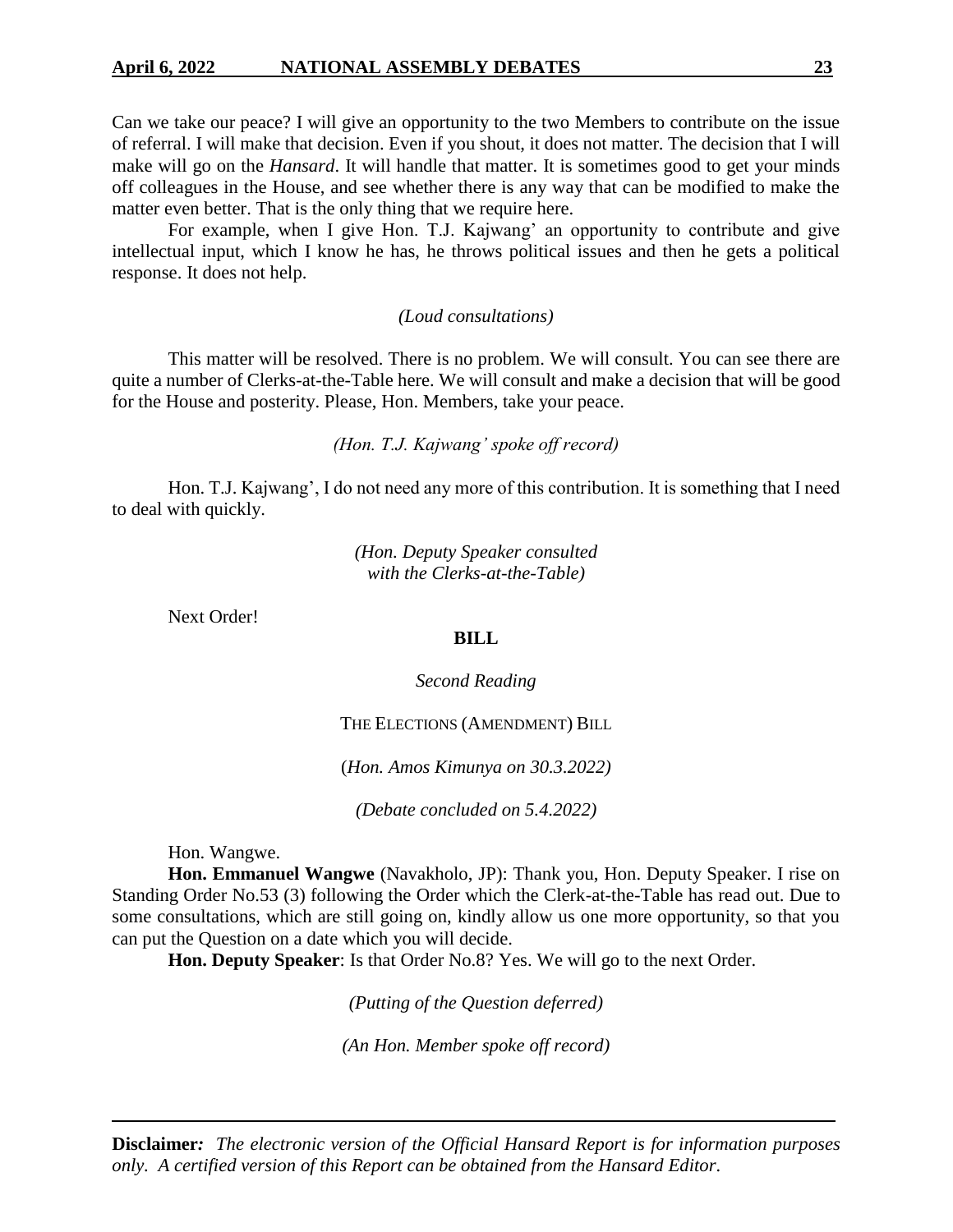## **MOTION**

## APPROVAL OF THE MEDIATED VERSION OF THE COUNTY GOVERNMENTS ADDITIONAL ALLOCATION BILL

THAT, pursuant to the provisions of Article 113(2) of the Constitution and Standing Order No.150, this House adopts the Report of the Mediation Committee on the County Governments Additional Allocation Bill (Senate Bill No.35 of 2021), laid on the Table of the House on Thursday,  $31<sup>st</sup>$  March 2022, and approves the mediated version of the County Governments Additional Allocation Bill (Senate Bill No.35 of 2021).

**Hon. Member**: On a point of order, Hon. Deputy Speaker. **Hon. Member**: There is no quorum, Hon. Deputy Speaker.

#### *(Laughter)*

**Hon. Deputy Speaker**: Hon. Wangwe.

**Hon. Emmanuel Wangwe** (Navakholo, JP): Thank you, Hon. Deputy Speaker. I rise on Standing Order No.53(3) to seek that you allow the Committee one more session and you appoint a time, at your discretion, so that you can put the Question next time.

**Hon. Deputy Speaker**: That is done. Next Order.

*(Putting of the Question deferred)*

## **CONSIDERATION OF REPORT**

THE COFFEE BILL

**Hon. Emmanuel Wangwe** (Navakholo, JP): Thank you, Hon. Deputy Speaker. I rise on Standing Order No.53(3) to seek that you allow me one more opportunity, so that I can consult with the Departmental Committee on Agriculture and Livestock. You will appoint the next opportune moment to put the Question.

**Hon. Deputy Speaker**: Under the circumstances, I proceed to defer Order No.11. If we got a second shot On Order No.10, it would have taken us to Order No.11. We will go to the next Order. We will defer putting of the Question.

*(Putting of the Question deferred)*

#### **BILLS**

*Second Reading*

THE CHILDREN BILL

*(Hon. Amos Kimunya on 22.3.2022)*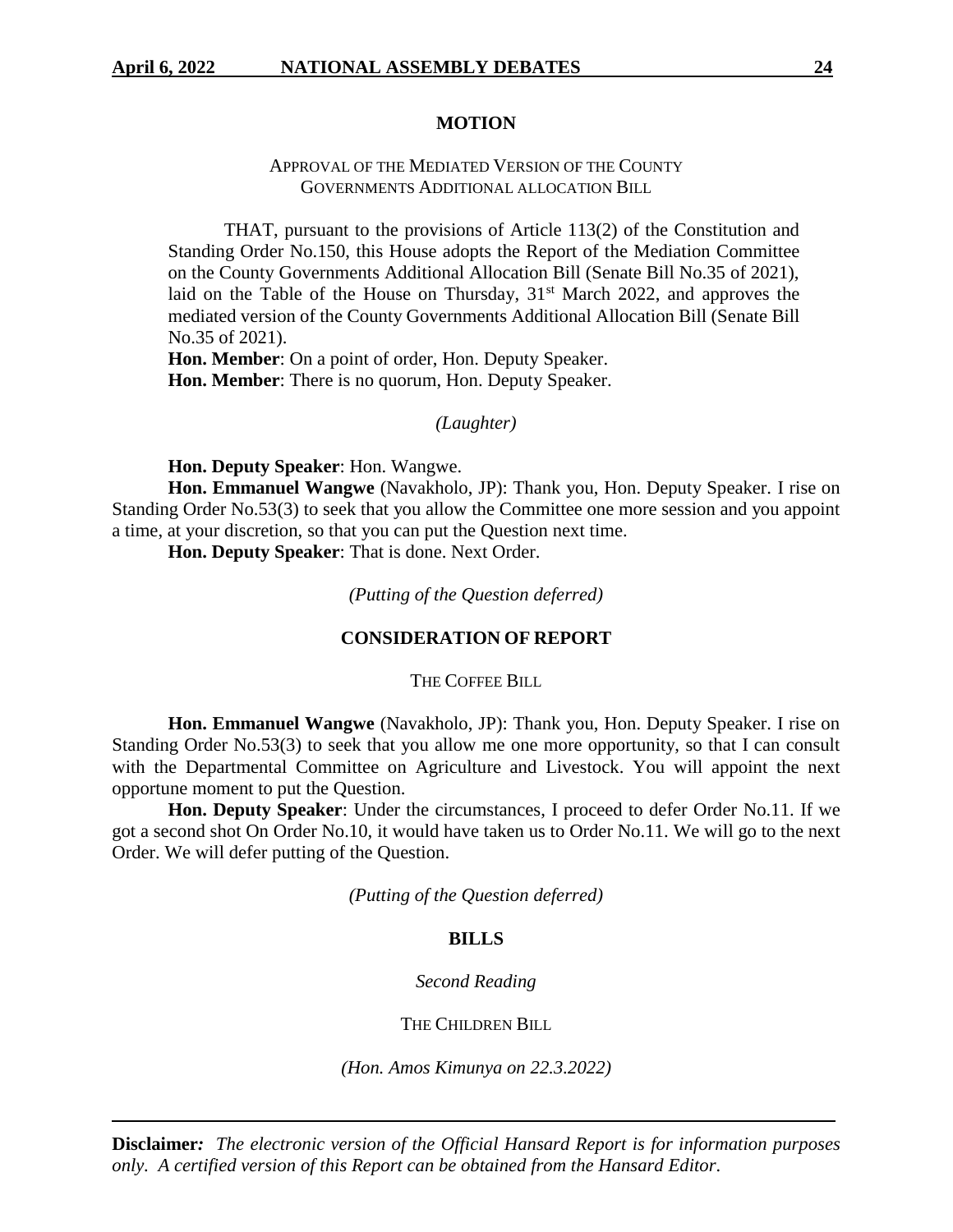*(Resumption of Debate interrupted on 22.3.2022)*

**Hon. Deputy Speaker**: There was no Member on the Floor. So, I will give the opportunity to any Member. I want to see who is interested to contribute to the Children Bill. Hon. (Dr.) Oundo.

**Hon. (Dr.) Wilberforce Oundo** (Funyula, ODM): Hon. Deputy Speaker, thank you for giving me this opportunity to contribute to the Children Bill. At the outset, I must admit that it is voluminous. So, it is not possible to deal on its every aspect.

We need to appreciate the important role that children play in the lives of this country, families and the society at large. We must also note that there are many cases where children are abused or denied their rights as dictated in the Constitution of Kenya, various international conventions, practices and norms all over the country, and the Africa Continent. We have a Children Act which is inadequate as far as the Constitution of Kenya is concerned and due to the changing realities of how children are brought up and managed in the various aspects. Indeed, children are our future all over the world. Consequently, a lot of effort is normally taken to ensure that they are protected adequately.

Allow me to pick a few issues that I came across as I read the Bill. Clause 2 of the Bill is on child abuse, which includes several issues. I want to make a comment on Clause 2(e). It clearly says that dissemination to a child any material, information, education or health service that promotes, induces, condones or normalises sexual activity or behaviour amongst children is an abuse. Many of the people whom I spoke to raised a bit of concern on the import of this clause in respect of children abuse. Through the Ministry of Education and other health providers, we provide sex education to children below the age of 18 years. If dissemination of such material amounts to children abuse, where then do we place the aspect of sex education in our lives and that of our children? Therefore, many stakeholders feel that particular aspect needs to be redefined clearly to ensure there is proper understanding of what constitutes a child abuse offence as far as the curriculum and delivery of sexual education to young people is concerned.

There has been an unending debate in this country on corporal punishment. It is defined in the Bill as physical force which is applied on a child by use of any means, including a cane or other object, with the intention of inflicting pain or discomfort for the purpose of corrective discipline or punishment.

*[Hon. Deputy Speaker (Hon. Moses Cheboi) left the Chair]*

## *[The Temporary Deputy Speaker (Hon. (Ms.) Soipan Tuya) took the Chair]*

We are Africans and we are like any other people in this world. We have our own traditional way of discipline and undertaking what we do. Making corporal punishment in the way it is framed here illegal, indeed, is to damage families and generally to make it extremely difficult to correct and put children in line or raise them in the correct way. There can never be any corrective discipline that does not come with sanctions or some form of pain. It is important again that at the Committee of the whole House, we redefine what constitutes corporal punishment both in public schools, private homes or any other corrective facility.

To the uninitiated or to any other person, the definition of a foster parent and a guardian seems to be very confusing. There must be an effort to clearly indicate what constitutes a foster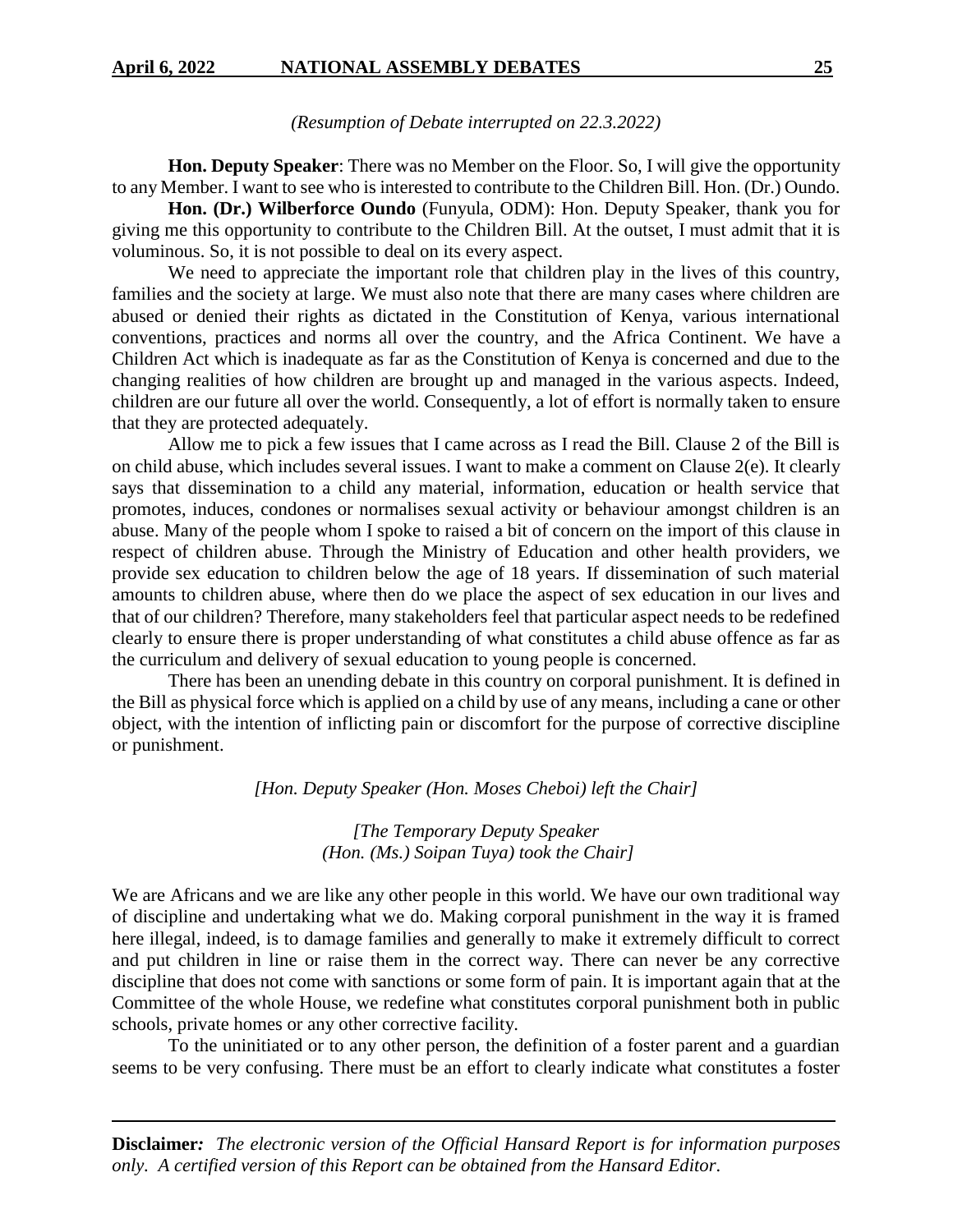parent or a guardian, so that any person who is reading or applying the Act has no confusion on what constitutes what.

Parent means the mother or father or any person who is liable by law to maintain a child or is entitled to his custody. This particular definition brings a lot of confusion. The definition of parent, foster parent, guardian parent, and a person who has taken parental responsibility must all be very clear. Therefore, we need to be very clear on what we want do and how we go ahead.

There is radicalisation...

**The Temporary Deputy Speaker** (Hon. (Ms.) Soipan Tuya): Hon. Oundo, you had spoken to the Bill.

**Hon. (Dr.) Wilberforce Oundo** (Funyula, ODM): No, Hon. Temporary Deputy Speaker. I was called and since I was not ready, I deferred my comments. It is clear on the *Hansard*. I am very clear in my mind. I have been here for four-and-a-half years and I am a fairly fast learner. I remember on that particular day, I clearly raised the concern and the substantive Deputy Speaker, clearly said that since we did not have the numbers, we just move the Bill and there will be another time slated for contributions on the Bill.

**The Temporary Deputy Speaker (**Hon. (Ms.) Soipan Tuya): Okay, I will go by your word.

**Hon. (Dr.) Wilberforce Oundo** (Funyula, ODM): You can rest assured, I do not lie.

**Hon. (Ms.) Odhiambo- Mabona (**Suba North, ODM): On a point of order, Hon. Temporary Deputy Speaker.

**The Temporary Deputy Speaker** (Hon. (Ms.) Soipan Tuya): Hon. Millie.

**Hon. (Ms.) Odhiambo-Mabona** (Suba North, ODM): Thank you, Hon. Temporary Deputy Speaker for giving me this opportunity to intervene. I apologise to my brother for interrupting. I did not wish to do so. There is an issue that I had raised with the Speaker informally, but I want to put it formally. Even as we are moving the Children Bill, I know that it is in the Departmental Committee of Labour and Social Welfare. There are also issues relating to it that ideally should be looked at by the Justice and Legal Affairs Committee (JLAC). I was wondering whether they could have a joint meeting. One of the reasons is because I have seen that my Bill on Child Justice has finally been gazetted, which is creating a different legal framework for children in conflict with the law when this one has a brief mention on children in conflict with the law. I think we will benefit from legal minds whether we should have that one Bill or whether we should have two separate Bills the way South Africa has, so that you have a legal framework that has a civil law for children and one that has criminal. When you have both disjunctive laws, then it means that one is likely to suffer. In this instance, it is the criminal that is suffering because it has very cursory mention. As I had indicated, I had made an informal request to the Speaker. So, I am making a formal request that the two committees sit together because my Bill on Child Justice was dealt with by JLAC, yet this one was dealt with by the Departmental Committee on Labour and Social Welfare. So, I did not have the benefit of appearing before the Departmental Committee on Labour and Social Welfare. I appeared before JLAC.

Hon. Temporary Deputy Speaker, I do not know if you are listening to me because your attention is distracted.

**The Temporary Deputy Speaker** (Hon. (Ms.) Soipan Tuya): Just go on, Hon. Millie, make your point.

**Hon. (Ms.) Odhiambo- Mabona** (Suba North, ODM): I was just saying that I had the occasion to appear before JLAC with the Child Justice Bill, but I did not have an occasion to appear before the Departmental Committee on Labour and Social Welfare with the provisions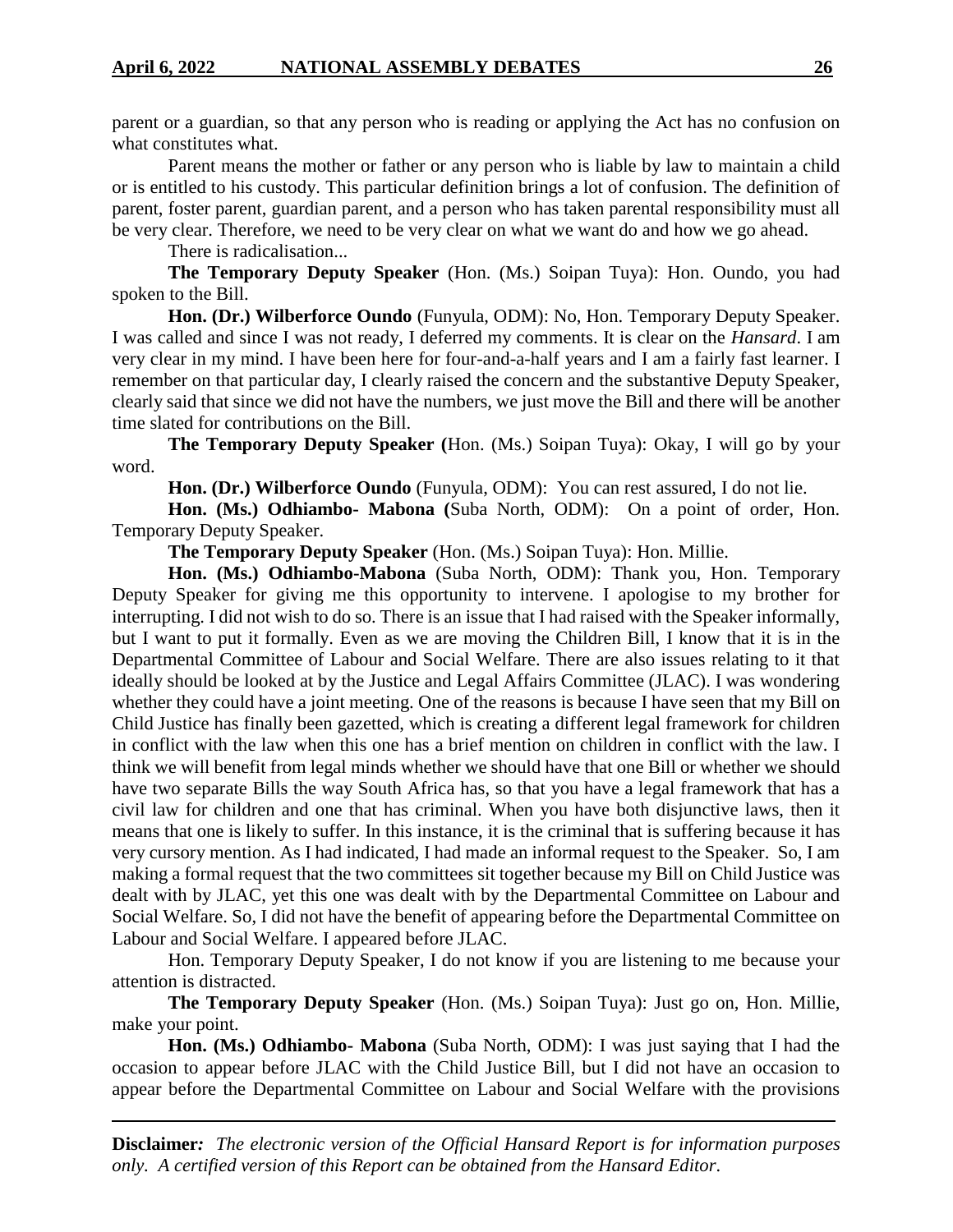which are on the same Bill. Even as we go on, I am not saying that we stop the Second Reading, but is it possible for JLAC and the Departmental Committee on Labour and Social Welfare to sit together and give guidance because if they find that my Bill on Child Justice is more comprehensive, then we can just bring amendments to remove the provisions on child justice from the Children Bill and fast-track the child justice, so that it moves at the same pace with this one.

**The Temporary Deputy Speaker** (Hon. (Ms.) Soipan Tuya): Okay. I know we have eaten into some minutes of Hon. Oundo. Hon. Millie, I will just do a bit of consultations with the Clerks and then I will respond to you. Hon. Oundo, I am sure the Clerk will compensate the time lost. Go on.

**Hon. (Dr.) Wilberforce Oundo** (Funyula, ODM): Thank you, Hon. Temporary Deputy Speaker. As I was indicating, the Bill is fairly comprehensive and it contains issues that I had been told to come and articulate on this Floor. I have mentioned a few. As I continue, when we go to Clause 6 of the Bill, it says that every child shall have a right to a name, a nationality and as far as possible, the right to know and be reared by their parents. The boy-child has sent me. The men who are still in the business of having children like some of my colleagues here and outside there have said that there has been so many cases of fraudulent claims by mothers in so far as parenthood or fatherhood of the child is concerned. Therefore, there has been a request, and I hope the committee handling the Bill is listening. There has been a request that before the child is given a name, which naturally in a patriarchal society like ours, will bear the name of the father, biological fatherhood must be established beyond reasonable doubt. I have been told that that can only be established by way of DNA. So, at the Committee of the whole House, we will have to make an amendment to ensure that before a name is given, the right to know who the father or mother is granted and there must be a scientific process to prove biological motherhood or biological fatherhood. There have been so many jokes all over the place. There has been an advert going round that why waste 18 years of school fees if you can spend Kshs18,000 to save you the 18 years of school fees.

There is also an emerging trend that the Bill does not seem to have captured. I am talking about cases where probably vulnerable families or families that are unable to maintain a child to a certain standard undertake what we call voluntary surrender of parenthood without necessarily amounting to adoption or amounting to relegation of duty. How do we handle such a matter where a parent or parents have had voluntary surrender of parenthood? Those are some of the debates that need to be understood.

If you go to Clause 12, it mirrors some provisions in the Basic Education Act. However, it would have been far much better to tighten it up and clearly make it mandatory that every parent has parental obligation to take their children of school-going age to school and the sanctions be imposed in the event of failure to do so. As it stands, in the Basic Education Act, it only mandates members of the national Government coordinating office to forcibly take the children to school. There seems to be no punishment. There seems to be no sanction. It would seem it is not an offence under the penal code or any other code for a child not to be taken to school. As a requirement, each child must have a right to go to school and it must be the obligation of the parent to do so.

Clause 14 indicates that every child shall have the right to freedom of thought, conscience, religion and religious education subject to appropriate parental guidance and in the best interest of the child. That is fairly contradictory and impossible to impose. In law, a child has no ability to make decisions. Indeed, it will be difficult to understand the best interest of a child. If parents are Catholics and the child associates with Muslims, can the so called child decide they are going to become Muslims without parental guidance because that would be in their best interest?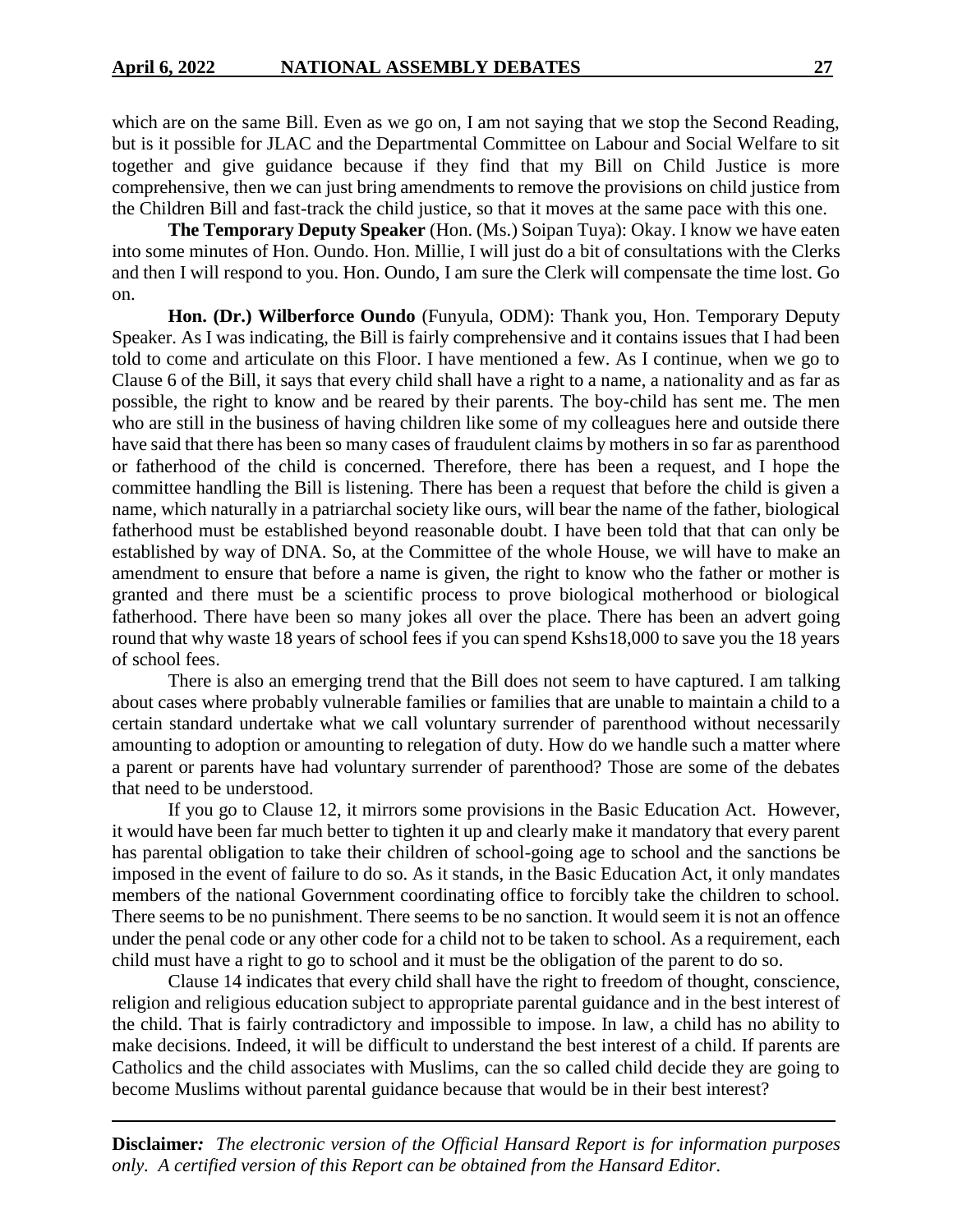Again, there is a fairly contentious clause here. This contentious clause spells doom to many parents. Clause 21(a) indicates that no person shall, in the case of a male child, subject a child to forced circumcision. Circumcision is a tradition in many societies. It is actually recommended on hygienic grounds. If a child, upon attaining adulthood, decides to take parents to court for forced circumcision, how will the parent ever defend himself yet he did it purely out of the need to comply with traditions and medical conditions? There is a false claim on circumcision by some people. It is good *Baba* answered it very well. Circumcision needs to be looked at.

As I said, the Bill is voluminous. We will peruse it at the Committee of the whole House and make sure that we move amendments to it.

**The Temporary Deputy Speaker** (Hon. (Ms.) Soipan Tuya): Hon. Oundo, have you finished? Have your words fitted in the cut minutes? I will give you a moment.

**Hon. (Dr.) Wilberforce Oundo** (Funyula, ODM): I support. I have said that it is a voluminous Bill. We will go through the Bill with a toothcomb and bring amendments to align it with modern realities, our cultural, traditional and religious values. On that score, I support.

**The Temporary Deputy Speaker** (Hon. (Ms.) Soipan Tuya): Great. Hon. Sankok.

**Hon. David ole Sankok** (Nominated, JP): Thank you very much, Hon. Temporary Deputy Speaker. I rise to interrogate this very important Bill. Children are our future. There is no country without children.

This Bill has attracted a lot of interest. I do not know where the interest it attracts emanates from. This Bill was moved in the House before a report of the Committee was tabled. I am a Member of the Departmental Committee on Labour and Social Welfare and even before we finished public participation, the Report was already tabled in the House. It was the first time the Leader of the Majority Party came to the Committee and sat through a whole retreat of the Committee. I do not know what form of interest this Bill attracts from other quarters. We even know there are Members of this House who run children homes. It is really attracting a lot of emotion. We need to prosecute this Bill, so that we can protect our children. It is very voluminous and detailed.

There is also a 20-year renewable moratorium on international adoption. The Government has realised, through a lot of investigations, that our children, in the pretence of being adopted internationally, are trafficked for organ harvesting, sexual molestation and pornographic video businesses. Our children, who are adopted internationally, are going through a lot. There is no law to protect them because they are under the laws of those lands. On international adoption, I thank the Government of Kenya for putting a 20-year renewable moratorium on all international adoptions. There are cartels that have rushed with this Bill to try and reopen, through the backdoor, that moratorium on international adoption, so that they can continue with their illegal business of selling our children abroad. They sell our children for organ harvesting, for some people to grow and marry them, and for some people to use them in the business of pornographic videos. Let us say it as it is.

We have gone to children homes with children who are abandoned and collected on the streets, majority of them being boys. When you go to international adoption, a majority are girls. An old man comes to pretend to be adopting a child only for him to go and use that child as a maid or grow her up for marriage. We do not know whether the child is nine years old when they start the marriage business. There is evidence that children who are adopted internationally and even nationally have ended up being wives of their purported parents or adopters.

The question is: When did they start realising that this is not my biological child and can be a baby oryx that can be adopted in other means? Is it when the child was nine or twelve years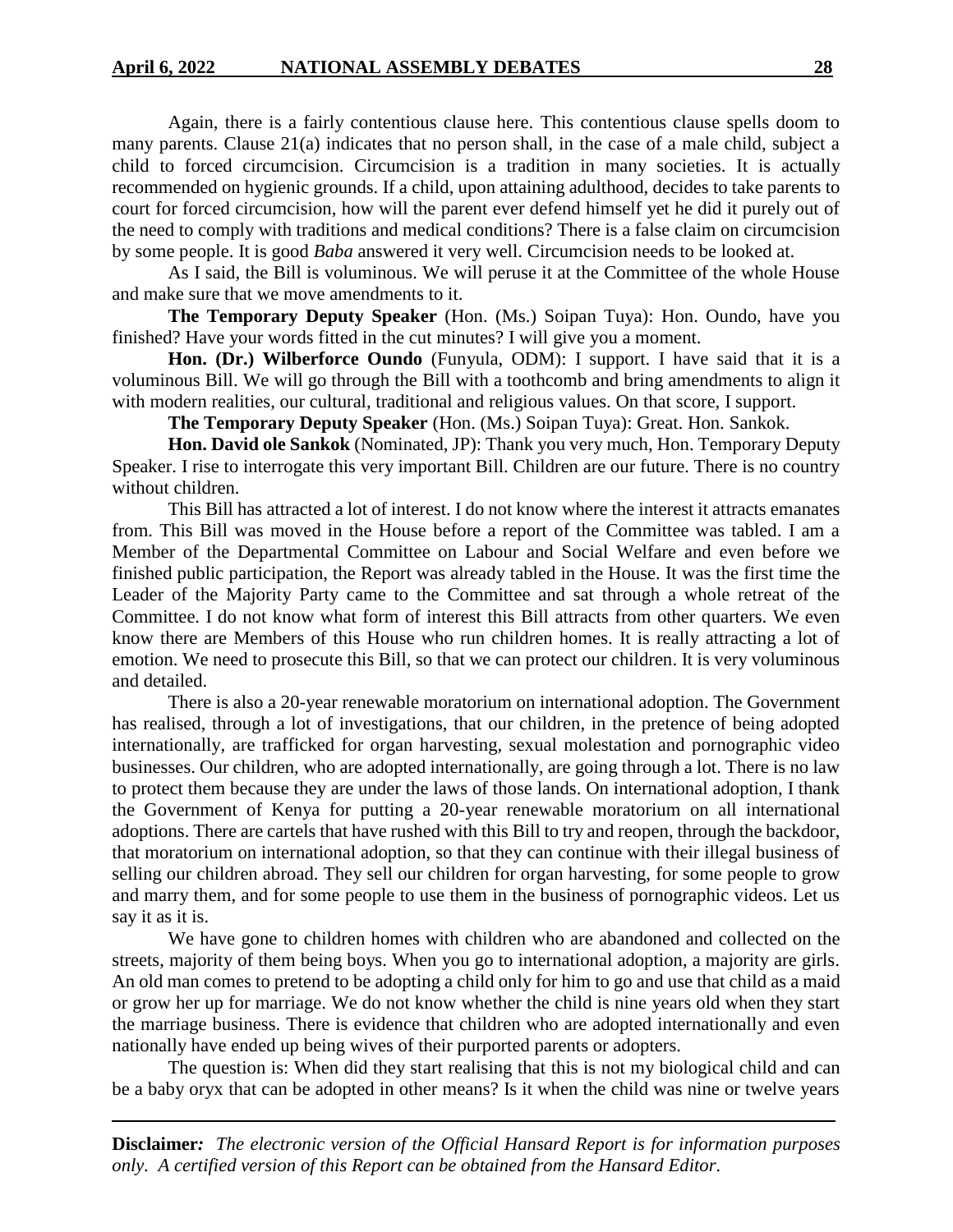old? We have gone to children homes, especially private ones and we know that the highest number of abandoned children in any country are children with disabilities. It is children who are HIV positive. Go to private children homes and you will find no child with disability. Why? Because they are not sellable and they fetch no money. They are not good breeds for sale. You will not find children with HIV/AIDS yet we know they are the ones who are abandoned. What is the purpose of children homes? They are supposed to assist the most vulnerable children. I think the most vulnerable children are those with disabilities and those who are HIV positive. But you will not find them in private homes because this is a breeding ground for children to be sold. A child with disability is not a very good breed to be sold. It will not fetch any money. These children homes are selling our children. That is a fact.

The Child Welfare Society of Kenya is a Government institution that is mandated to take care of our children. It is sponsored and supported by the Exchequer through this House. It has capacity and homes all over the country. It has enough personnel. It is supposed to take care of our children because it is a Government institution and it cannot sell our children. But the cartels in child trafficking are fighting the Child Welfare Society. In fact, a video was doing rounds which was an expose on the Child Welfare Society of Kenya misusing our children and treating them with drugs that are not prescribed by doctors. We know they were giving children supplements. Some of these are children with disabilities and require supplements. For example, children with cerebral palsy require supplements.

**Hon. (Dr.) Otiende Amollo** (Rarieda, ODM): On a point of order, Hon. Temporary Deputy Speaker.

**The Temporary Deputy Speaker** (Hon. (Ms.) Soipan Tuya): Hon. Otiende Amollo, what is out of order?

**Hon. (Dr.) Otiende Amollo** (Rarieda, ODM): Thank you, Hon. Temporary Deputy Speaker. It was not my intention to interrupt Hon. Sankok. However, the more he continues, the more he uses unsubstantiated unparliamentary language. He began by saying that this Bill was sneaked in by cartels when the Bill was presented by the committee mandated by the House. He did not substantiate that. He has now named a particular organisation and accuses it of all sort of unprintables. Hon. Sankok must substantiate that or withdraw his remarks. It is not fair to name entities that are not in this House and cannot defend themselves without substantiation.

**The Temporary Deputy Speaker** (Hon. (Ms.) Soipan Tuya): Hon. Sankok, you know that when you make allegations targeted on an organisation and individual, it can only be through a substantive Motion or through substantiated statements. Just put your contribution into perspective. You are a Member of the Departmental Committee on Labour and Social Welfare.

**Hon. David ole Sankok** (Nominated, JP): Hon. Temporary Deputy Speaker, Hon. Otiende Amollo did not listen to me carefully. I said that before we tabled our report as a Committee, the Bill was moved. Normally, a report is tabled first and then the Bill is moved after Members have gone through the report. Again, I said that the…

**The Temporary Deputy Speaker** (Hon. (Ms.) Soipan Tuya): You know your Chair is seated right behind you. Chair, you may want to speak for the Committee on the issue Hon. Sankok is raising. Hon. Sankok, because of that matter, I will give you one more minute to finish. Let me hear what the Chair has to say on what you have said. Let us listen to the Chair on the issues Hon. Sankok is raising about tabling of the Committee's Report and when the Motion was moved.

**Hon. Josphat Kabinga** (Mwea, JP): Hon. Temporary Deputy Speaker, Hon. Sankok has talked about so many things. I do not know which one to single out.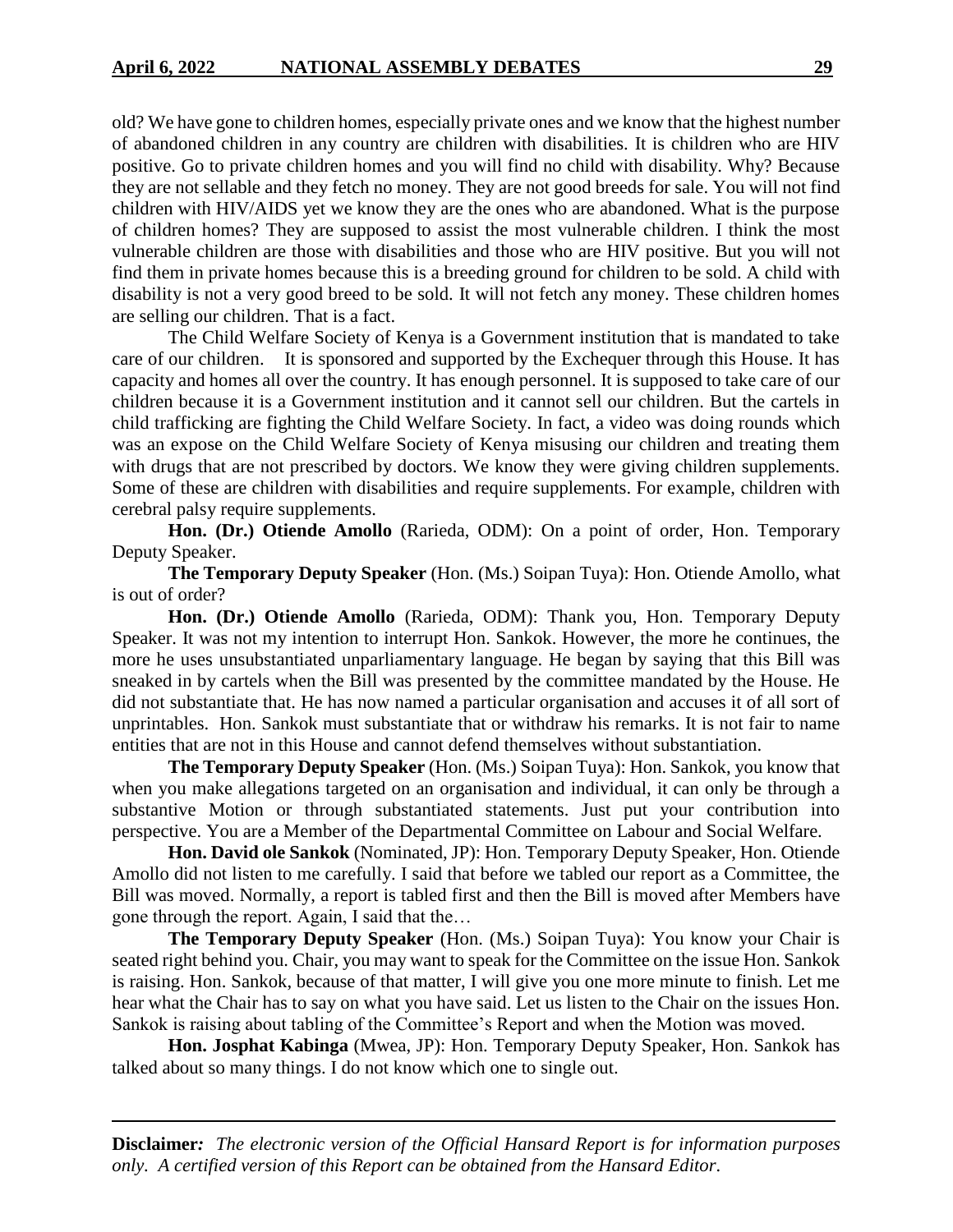## *(Hon. David ole Sankok spoke off record)*

On the tabling of the Report, it is true that the Motion on the Bill was moved by the Leader of the Majority Party and seconded by Hon. Otiende Amollo when the Committee was retreating to do its report. I communicated to the Leader of the Majority Party that we did not have a problem with that. This afternoon, I tabled the Report and Members saw the volumes that we had to deal with. The number of amendments proposed by the various stakeholders was something the Committee could not ignore hence the voluminous two to three Reports that we tabled on the Floor of this House.

On the other comments by Hon. Sankok, I will comment on some of them when I will be making my contribution to the Bill. I submit.

**The Temporary Deputy Speaker** (Hon. (Ms.) Soipan Tuya): Hon. Milly. Hon. Sankok, I will give you your minute to finish.

**Hon. (Ms.) Odhiambo-Mabona** (Suba North, ODM): Thank you, Hon. Temporary Deputy Speaker. Even though it is a good practice to move a Bill when the Committee is present… I am personally interested in this Bill as a practitioner of child rights. In my entire life, I have practised family law on children rights and that is why I am unwell, but I am in the House today. It was not in good standing for the Leader of the Majority Party to move the Bill when the Chair was not there. However, I remember when I raised the matter with the Leader of the Majority Party at the time he was moving it, he indicated that he will move it, but step it down so that the Committee is present when the House debates it. I do not think there was any ill intention. That is one. Two, the issue of concern for me with what Hon. Sankok is raising is relevance. The Child Welfare Society of Kenya is not part of this Bill at all. So, the issue of whether people are trying to undermine it or not does not arise.

**The Temporary Deputy Speaker** (Hon. (Ms.) Soipan Tuya): Hon. Sankok, I will give you two minutes. It is clear now that the Second Reading of the Bill is proper before the House because the Mover had the blessings and permission of the Speaker to do it irrespective of the fact that the tabling of the Report came later. So, let us put that to rest.

**Hon. David ole Sankok** (Nominated, JP): Thank you, Hon. Temporary Deputy Speaker. I was only trying to build a point. Why all this interest and haste? People are raising points of order because of conflict of interest. I have painfully heard that Hon. Otiende Amollo seconded the Bill. We support this Bill. What I am saying is that, as a House, we should make sure that there is nothing like international adoption. The Child Welfare Society of Kenya, against what Hon. Milly Odhiambo has said, is an important stakeholder. As a Committee, we visited the Child Welfare Society, and the Mama Ngina Children's Home. That is the only place where you can find children with disability. If you can remember, I rescued Ben Busia from Narok where he was detained in a kennel for almost 10 years. He is now housed at the Child Welfare Society. You cannot find children with disabilities like cerebral palsy, who are abandoned in large numbers, in private children's homes because they cannot fetch them any money. We have enough parents in this country who can adopt children.

There is a committee of experts' report that indicated that for every abandoned child in Kenya, there are six Kenyan parents who are willing to adopt them. However, because they cannot pay more money like foreign parents, these children are not given for adoption within our country. Cartels are fighting for us to return international adoption so that they can sell our children overseas for child trafficking, organ harvesting and sex abuse. We will not do that. I urge this House to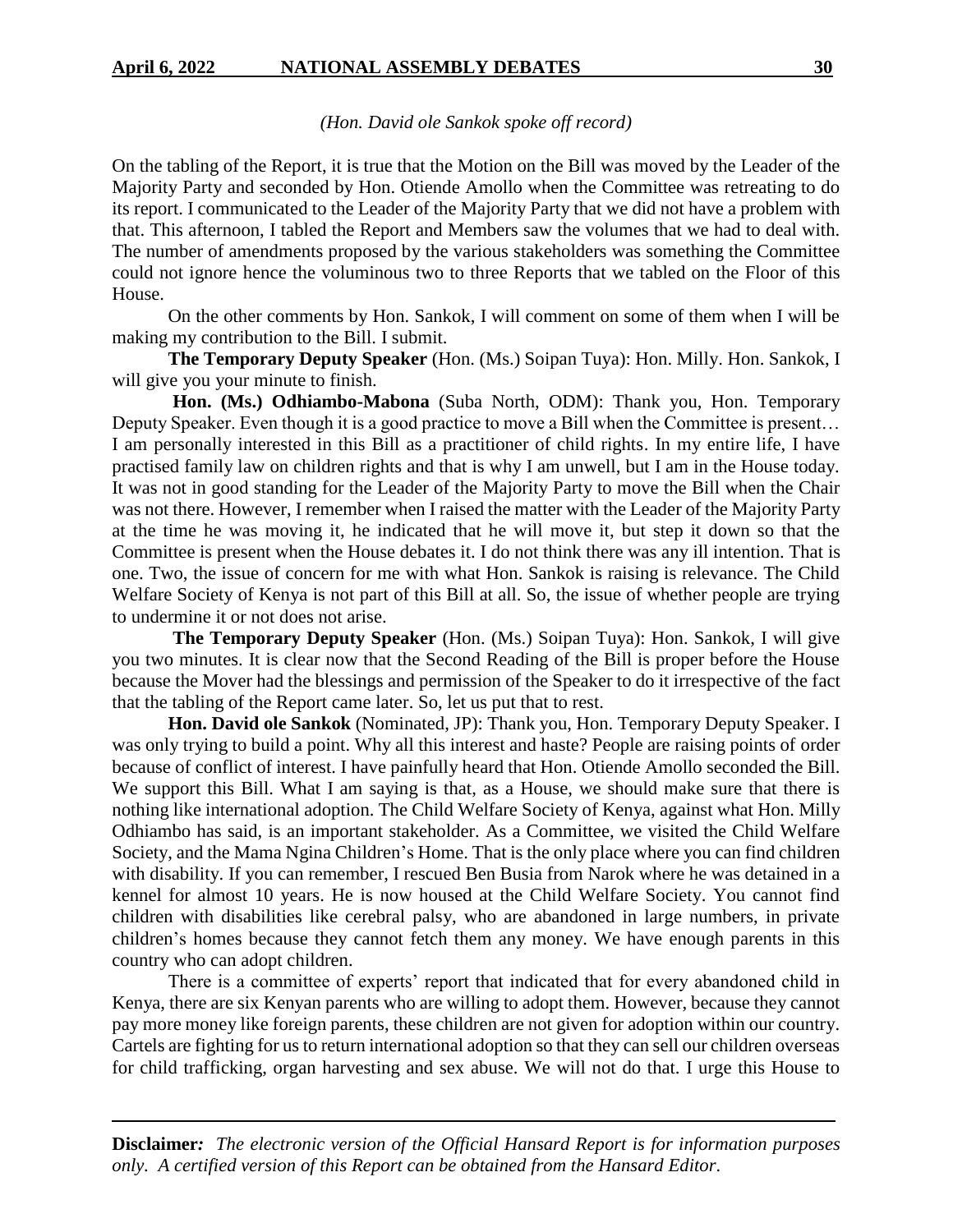make sure that as we support this Bill… For us, we have ruled out the issue of foreign adoption forever as other countries like Rwanda.

 **The Temporary Deputy Speaker** (Hon. (Ms.) Soipan Tuya): You will have one minute to finish, Hon. Sankok.

 **Hon. David ole Sankok** (Nominated, JP): Hon. Temporary Deputy Speaker, there are countries like Rwanda that have done away with private children homes. We should make sure that all our abandoned children are reintegrated into families so that we do not lose our culture. We need enough human resource. As I said, we have enough parents here to adopt our own children. Let us not allow our children to be trafficked abroad. People are now looking for organs from pigs. If you can remember, a pig's heart was used. They will traffic our children for organ harvesting. The Bill as proposed by our Committee will not allow foreign adoption. We request anybody who is for our children not to allow foreign adoption. For those who want to sell our children, sorry to them. I support.

**The Temporary Deputy Speaker** (Hon. (Ms.) Soipan Tuya): There is a moratorium against international adoption. Hon. Otiende Amollo, you seconded the Bill and you cannot speak to it.

## *(Hon. (Dr.) Otiende Amollo spoke off-record)*

On what basis, Hon. Otiende? Just give him the microphone. Let me hear you, Hon. Otiende Amollo.

**Hon. (Dr.) Otiende Amollo** (Rarieda, JP): Hon. Temporary Deputy Speaker, let it be very clear that I am not speaking to the Bill yet.

The Bill is shown as brought by the Leader of the Majority Party. It has been the practice in this House; a practice I have questioned, whether Bills that relate to particular committees should be brought in the name of the Leader of the Majority Party or in the name of the Chair of the committee. The substantive Speaker, two-and-a-half years ago, ruled that there is nothing wrong with these Bills coming in the name of the Leader of the Majority Party. First of all, it is quite procedural that the Leader of the Majority Party brought and tabled the Bill. On that particular day, and Hon. Millie Odhiambo was here, there was paucity of Members in the House. The Members who are now speaking loudly did not have the courage to come to this House, including Hon. Sankok, to point out the things they are generously pointing out.

The Leader of the Majority Party then asked me, as an agent of necessity, to second the Bill. Being an ardent Member, and having read the Bill, and having found nothing wrong with it, I seconded it. There is no conflict of interest. I never appeared before the Committee and I represent no one. So, to accuse me of conflict of interest for supporting the Committee is quite absurd on the part of Hon. Sankok. However, this is the direction I seek. When I seconded the Bill, I did so by doing the minimum of saying, I second. I asked the substantive Speaker then, and the *Hansard* will bear me out, that I reserve my right to contribute to the Bill. So, the direction I seek of you is whether having requested and having been granted, I now lose it, subsequently.

Thank you.

*(Hon. David ole Sankok spoke off-record)*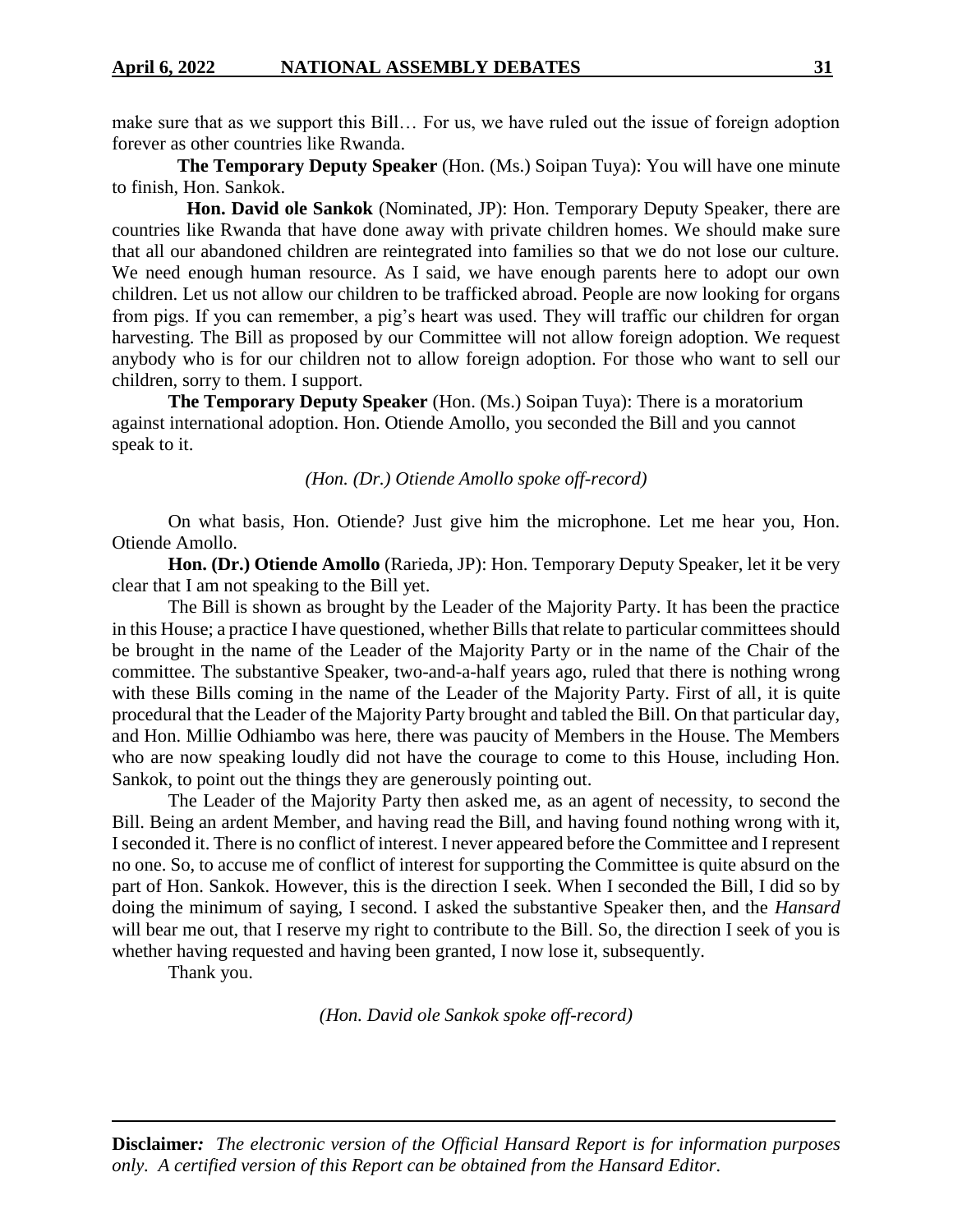**The Temporary Deputy Speaker** (Hon. (Ms.) Soipan Tuya): Hon. Sankok, listen to me carefully. I heard you say that Hon. Otiende Amollo has a conflict of interest. He has clarified that all he did was to second the Bill. So, you just need to withdraw that statement unconditionally.

**Hon. David ole Sankok** (Nominated, JP): The statement that I made was not with bad intention. It is only that he seconded while the report was not ready. You hear that he was even hijacked just to second because there was a hurry because of the conflict of interest. However, if I did something wrong to Hon. Otiende Amollo…

**The Temporary Deputy Speaker** (Hon. (Ms.) Soipan Tuya): Just withdraw and apologise.

**Hon. David ole Sankok** (Nominated, JP): I respect him as a senior counsel. I withdraw and apologise to him because he is a senior counsel and a respected Member of this House, but we know there is a chain all the way from the Judiciary to private children's homes which are selling our children.

**The Temporary Deputy Speaker** (Hon. (Ms.) Soipan Tuya): Now, you are out of order, Hon. Sankok.

### *(Loud consultations)*

Hon. Ndindi Nyoro.

*(An Hon. Member interjected)*

No, let us go on. I think things have been clarified enough.

**Hon. Ndindi Nyoro** (Kiharu, JP): Thank you, very much Hon. Temporary Deputy Speaker for the opportunity to contribute. Children are a heritage of our nations. All of us have been children at some point and every adult has to pass through that stage. I would want to highlight a few issues that we should be doing, and one is about safeguarding the children of Kenya.

Looking at it broadly, the parameters we should be looking at as adults and leaders are well defined in the welfare of the children of Kenya. One is the issue of diet and making sure that those who are younger than us are well replenished with the right diet for them to grow to be responsible adults of Kenya. They are a source of labour for our economy.

Two, and very important, is the issue of health. This is making sure that the children we raise are well catered for in matters health. It is for us leaders and the Government to make sure that our children have access to the right health and are raised in a good manner.

I would want to speak more on the issue of education. As we know, the age which a person is called a child is between 0 to 18 years. In between, there are stages of new borns, infants and that of school-going children. Now, school-going children in Kenya means children who are in pre-primary school, primary school all the way to secondary schools. When President Uhuru Kenyatta was campaigning, his team made a promise to all the children of Kenya that there was going to be free secondary education. However, as a Member of Parliament, and I am sure my colleagues can bear me witness, what we call free secondary education in Kenya is more or less like a mirage. We still have to support those who go to day schools which is deemed free by this Government, whereas many of us know that for the day scholars to go through their education years, they have to pay more than Kshs10, 000 per year. There is the feeding programme. When we call it free, it has to be free, indeed. It is, therefore, the responsibility of the Government to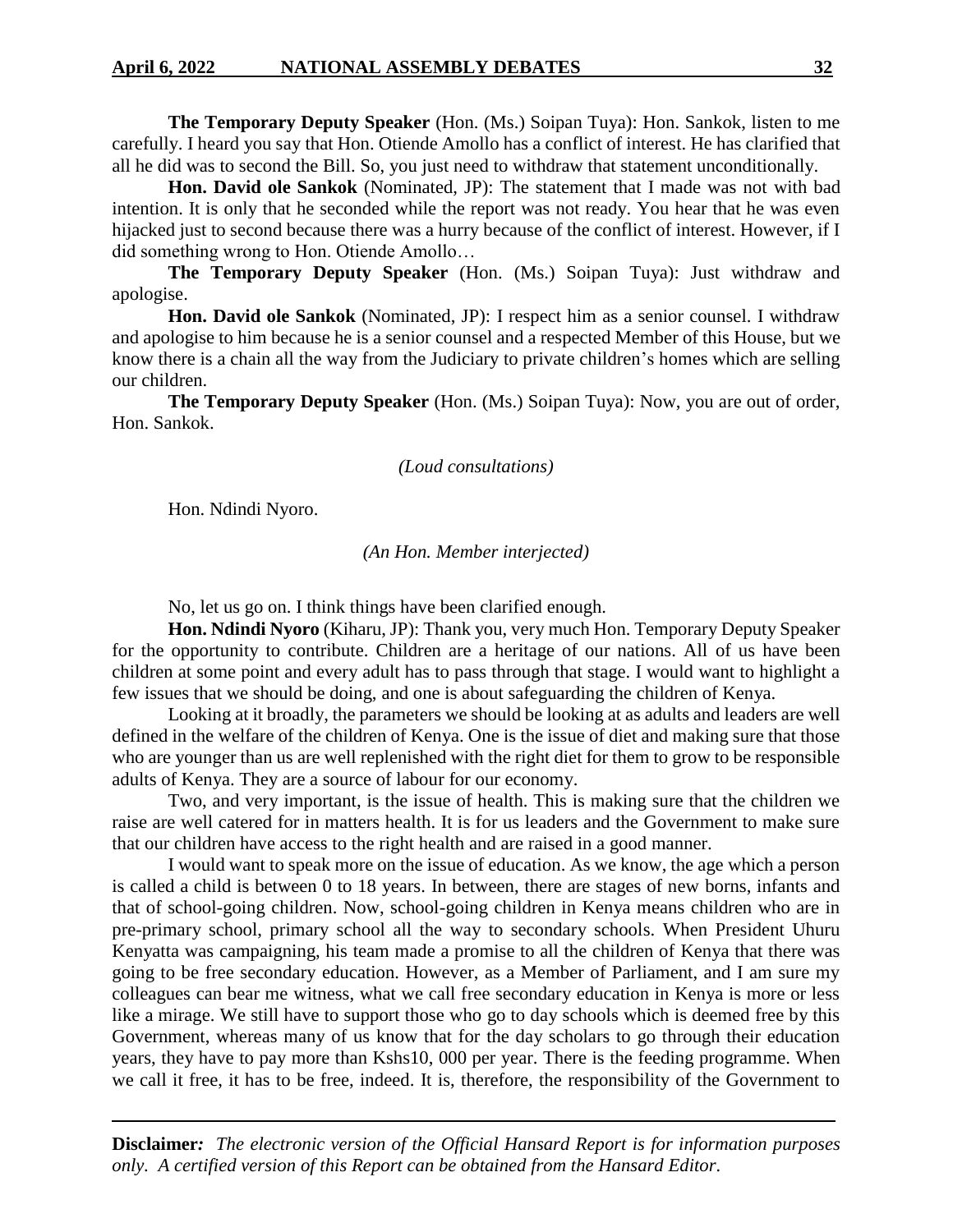make sure that the children of Kenya go through their education years and process in a manner they can afford. And for us to come and tell to our children and their parents that there is free secondary in Kenya, that is a lie. In practice, they have to pay more than Kshs10, 000 per annum in day schools.

We also need to regularise all institutions like the children's homes and all charitable institutions that deal with children. Some could be predatory, but we need to have a body that regulates and looks into activities of charitable institutions that deal with children in this country.

As I wind up, as a country, it is good to be aware that the education system the children we raise up go through prepares them to be the labour force that our nation will depend on. We need to look at an education system that absorbs everyone. Absorption from primary to secondary school must be 100 per cent. That is why I was referencing that for us to have the 100 per cent transition, education has to be free. We also need to look at what we teach in primary and secondary schools. We currently have the CBC programme, which has turned out to be very expensive for our parents. We also need to look at how the Government can shoulder the burden on Kenyan parents, especially in the CBC regime, which to some is unaffordable. We also need to be forthright on STEM because the world economy currently relies more on changing dynamics in technology. That cannot be done at the tertiary level. It has to start from lower levels for us to have greater emphasis on science, technology, engineering and mathematics. The rate at which the global economy is evolving and the direction it is headed will need much more of STEM that is conceptualised from lower levels and from earlier years of children so that they are prepared well for the new dispensation of the global economy.

## With those remarks, I support.

**The Temporary Deputy Speaker** (Hon. (Ms.) Soipan Tuya): Hon. Millie, just to go back to the issue you raised on the Children Act and the Child Justice Bill, I will direct that you put your heads together. You notice that the Chairman of the Departmental Committee on Justice and Legal Affairs and the Leader of the Majority Party are not in the House. You raised an issue of concern. For the amendments you proposed to gain the prominence and attention they deserve, you need to consolidate them in one Bill or whichever other best way the four of you will agree on. I will direct that the Leader of the Majority Party convenes a meeting so that you can put your minds together, including with the Chairman of the Departmental Committee on Labour and Social Services. I am sure you will find a way forward.

## Hon. Wachira Kabinga.

**Hon. Josphat Kabinga** (Mwea, JP): Thank you, Hon. Temporary Deputy Speaker. Before I make my contribution to this Bill, I want to note two things. I want my brother Hon. Otiende Amollo to know that the Committee appreciates his seconding of the Bill. We were in consultation with the Leader of the Majority Party and we have no problem with that development. We had actually requested that the Bill be deferred once more, but because of the business of the day they found it necessary to be moved. We have no problem with that. I only want to make a note to his remark that Members did not attend the meeting that day. No, we did not because we were on a retreat to finalise the Report.

The other point I want to make is that it would have been my wish as the Chairman of the Departmental Committee on Labour and Social Welfare to be given priority so that I can put the Bill into perspective before the rest of contributions. We have given Members a chance to contribute without the input of the Committee.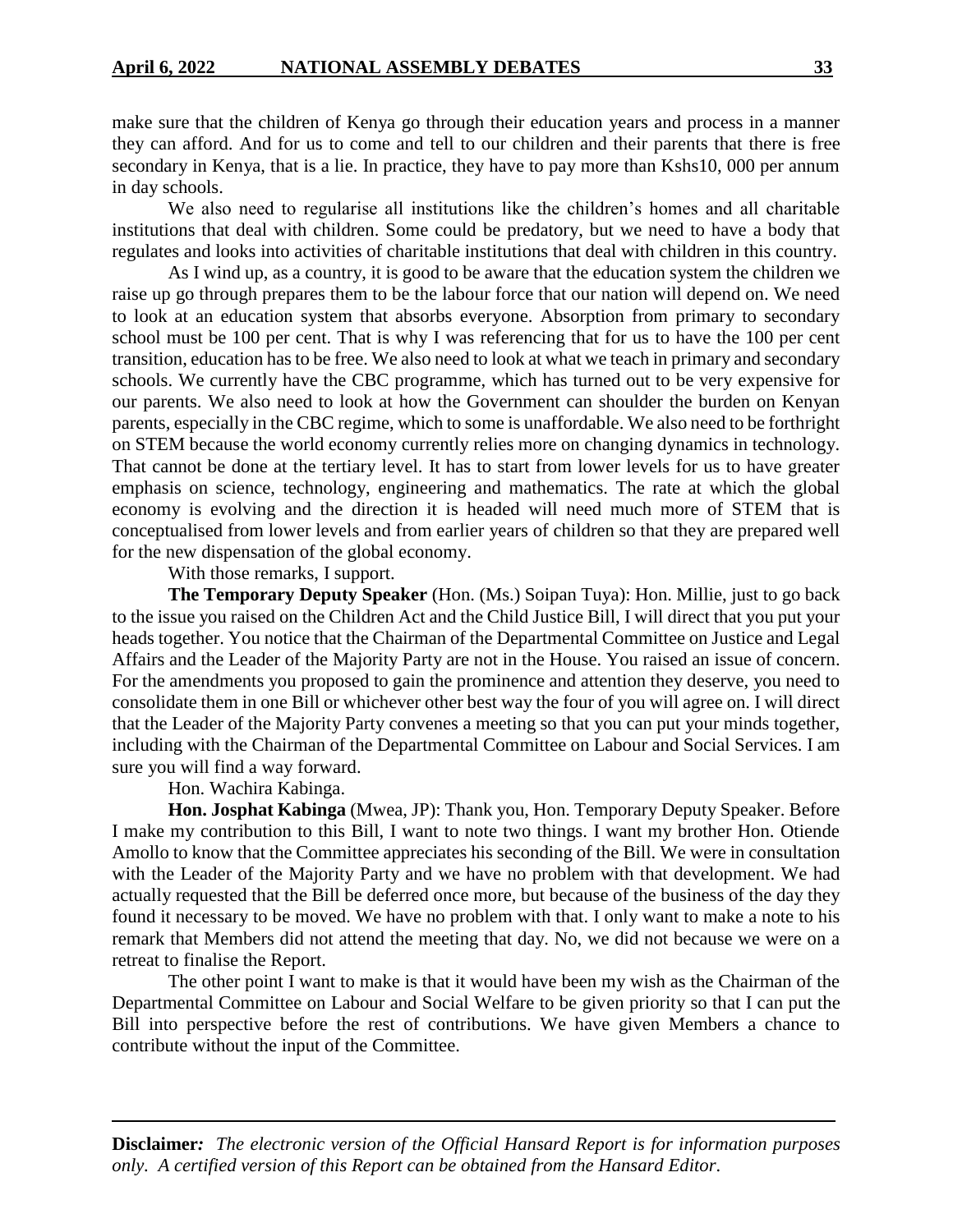**The Temporary Deputy Speaker** (Hon. (Ms.) Soipan Tuya): Hon. Kabinga, it was an oversight. You actually deserve the right to speak before everybody else. But take your time; now you have it.

**Hon. Josphat Kabinga** (Mwea, JP): Thank you, Hon. Temporary Deputy Speaker. Again, I have no hard feelings on that. This Bill should be taken very seriously by this House. It concerns our children. It comes at a time when the country has had a lot of challenges with issues of children. This is a sector that has been dogged by a lot of interests, as Members who have spoken before me have alluded to. This is an area where my Committee took a lot of time to not only engage various stakeholders but also to make physical visits to various facilities. Some of our findings were really shocking. We went to some children's homes and remand centres managed by the Government. The findings and what we heard from various stakeholders is shocking. My Committee has decided to stand very firm on issues to do with children. I know attempts have been made in the past to streamline children services in this country. I know there have been a lot of challenges here and there. People do not work together. Non-state actors have taken over the running of children affairs in this country. My Committee has decided to be firm in the way we handle children's matters.

If you look at the kind of amendments proposed after listening to various stakeholders, you will see that my Committee took this issue very seriously. At times we were retiring at about 11 O'clock in the night. We were still going through various amendments that were presented to us. We decided not to ignore any. Consequently, I can say without any fear of contradiction that the Committee has all the information that it requires to push this particular Bill through.

There are some very important issues that we dealt with as we reviewed this Bill. One of them was on the area of adoption. I do not want to repeat what Members have said, but it is true that adoption has been used in the past as a conduit of trafficking and mistreating children in this country. As a result, we dwelt on the issue very intensively. We also considered the moratorium that was put in place, why it came about and why the Government decided on it through a Cabinet directive. We also looked at improvements that may have been made since the moratorium was put in place. I know there are amendments that will come in this area. Even as we debate here, there are many people who are watching and listening to us simply because there is a lot of interest on the matter. We are determined to move on as a Committee. We decided to retain the moratorium on the basis that the country has not fulfilled some of the promises that were made to allow us to go back to international adoption systems.

The other issue that we dwelt on is to do with children's homes and care institutes. We reviewed the policy on the same. The policy is very clear that over time we should phase out children's homes in this country. We looked at the policy and listened to stakeholders and we made recommendations on the same. We need to move to family care over time and do away with children's homes. That recommendation is contained in our Report. But we also looked at the realities of the same and the Committee decided that we cannot and we will not close them down immediately. We have recommended a period within which we should phase them out so that we engage in family care.

In doing so, we did look at various case studies, including Rwanda and South Africa. We looked at how these countries have gone about the issue. It is true that while Rwanda has stopped inter-country adoption, South Africa reopened the same after they were able to develop a clear legal framework through which one can see how the process is undertaken. I wish Members would take time to look at our Report. Those case studies are attached to the Report. Rwanda is still closed because they have not built the capacity to deal with international adoption, properly documented for the future of the children of the country. That is an area that attracts a lot of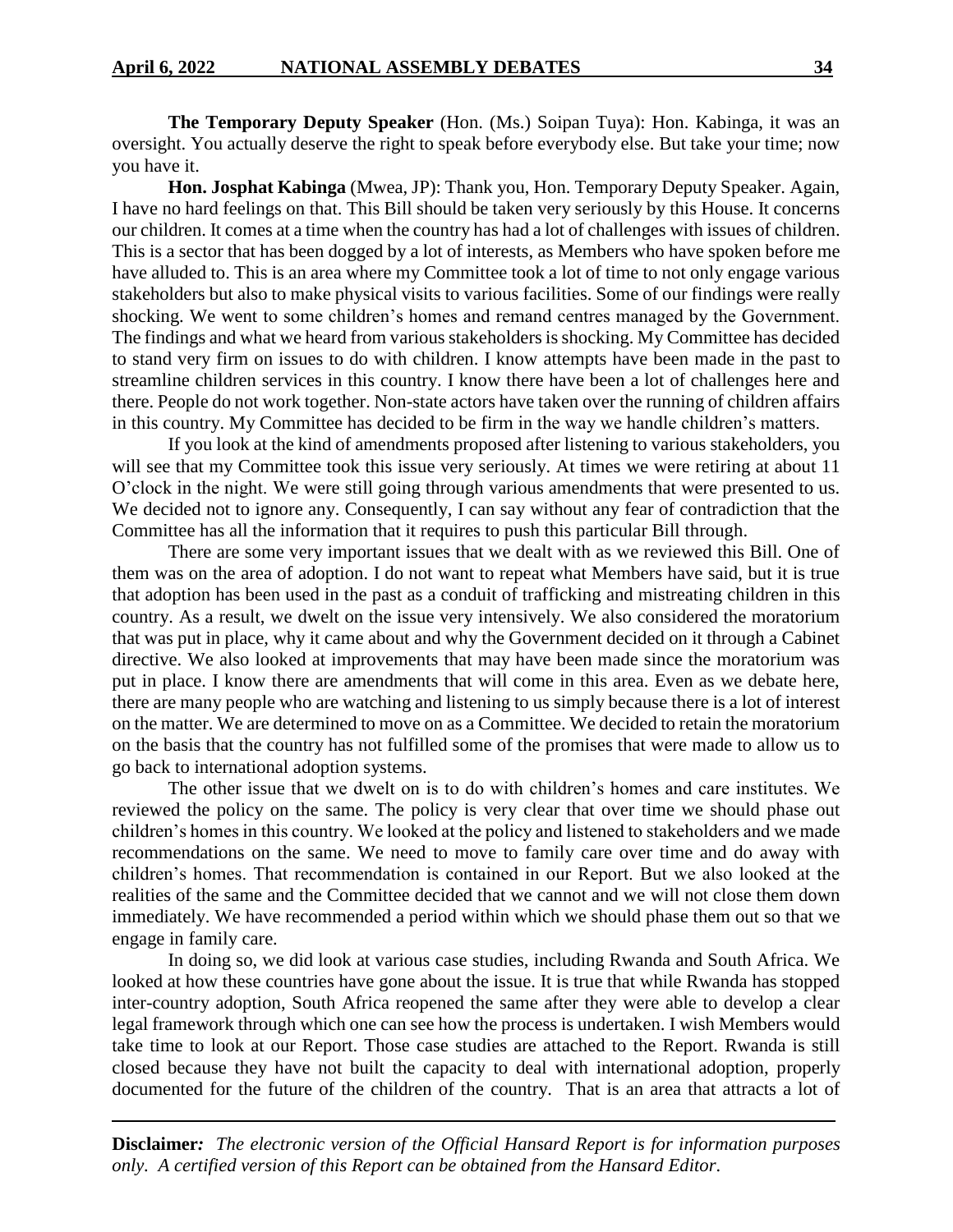interest. Many of the non-state actors want to push this country into opening immediately, even before building up the structures. We advise against that. We need to uphold the moratorium, until such time when we will sit and say that this country is now ready for international adoption.

Hon. Temporary Deputy Speaker, some of our findings were horrible. The international adoption takes place in this country. However, you cannot trace those children in any way, even in the database that we have. When you go to the children's homes, you do not get clear information on the children who have been adopted internationally. South Africa has put in place a central command that keeps all the records. It ensures that any child who moves out of South Africa after adoption can be traced. Even the movement of the parent who adopts that particular child can be traced. Our case is horrible. Probably, we are soft on our Kenyan colleagues who are abroad who adopt our children. We looked at some of the examples of children traffickers like Bishop Deya who is a Kenyan. He participated a lot in children trafficking in this country. We need to strengthen the systems to avoid this.

We also looked at intersex children in this country. This is a community that is not well taken care of. People assume that our children are either male or female. They forget that we have intersex children. Some of them go through tremendous torture in this country because of the way they were born. The Committee had an opportunity to hear from Mr. James Karanja who was born as Ms. Mary Waithira. We understood the issue of intersex children and their problems in this country. There is one challenge that we dealt with. We have clauses that say that a man cannot adopt a female child and a lady cannot adopt a male child. We were not sure on how to deal with intersex children because of the nature of their sex organs.

The other issue that this Committee was really concerned about was the work relations between the various stakeholders in this country in children matters. In this regard, we looked at the Child Welfare Society of Kenya and the National Council for Children's Services. We realised that their work relationship is not the way we expect. It is unfortunate that this Committee may not have enough time to convene meetings between the various entities to bring better work environment among them. Because of that problem, some of the actors take advantage. They align themselves with either Child Welfare Society of Kenya or the National Council for Children's Services. In the process, they carry out activities in this country that do not favour our children.

For this reason, we discovered that some of the strong institutions that have the capacity to help us to take care of the children are fought in this country. Fighting is geared towards:

(a) ensuring that this country cannot phase out children's homes because there are no other alternatives; and

(b) this country continues with international adoptions that have been a problem.

As a result, we made various recommendations. One of them, that is attached to our Report, is ensuring that we understand the functions of the Child Welfare Society of Kenya in the Ministry, National Council for Children's Services and also various other actors. The Child Welfare Society of Kenya is budgeted for in this country. If we have problems with some of these institutions, why are they budgeted for? We realised that it is all about fighting. As a Committee, we will put efforts in the remaining time to ensure that we sit with these institutions, so that each one of them can adhere to its functions as spelt out. If each player, including the non-state actors, can play his part without interfering with the other, we can have order in the manner in which we handle our children in this country.

Hon. Temporary Deputy Speaker, I also commend all the actors, including the non-state ones. As I said, we visited them again. Some of these homes are really doing good things to our children. Some of them struggle to keep children in their homes. They are not supported in any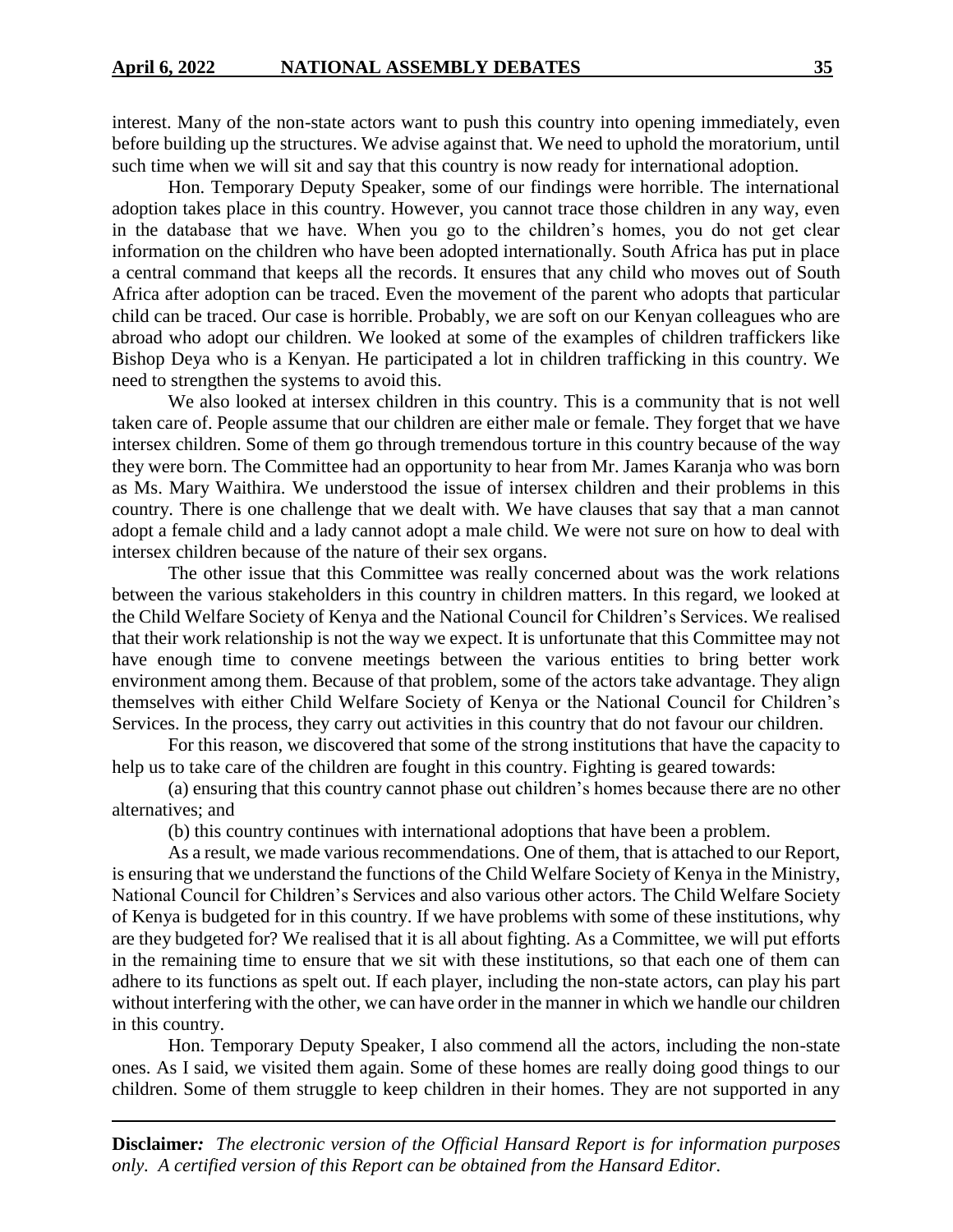way. This is something that should be looked at within the remaining time, as we phase out children's homes and look for alternatives. We should strengthen various institutions, so that this country can build a one-stop shop for children in every county. This is where we will have a remand for children.

If a child is in conflict with the law in Turkana County, he or she becomes a problem to the police and other State organs because they have nowhere to keep him or her. There is no remand for children. Going forward, we need a one-stop shop where we can have a remand in one area and infants care unit. We visited the infant care unit in Kabete. I was shocked to see the number of children who are there; they are many. They are one week or two weeks old who have been abandoned in this country because of the economic hardships that we have. We recommend to have these facilities in every county. They should be in the hands of the Government, so that we do not have the conduits that we have observed.

There is one horrible story that we got. There was a time when there were too many abandoned children in hospitals, especially in Nairobi City County. A directive was given that they should be taken to children's homes. When that directive was given, they disappeared within one day. Only two or three were available to be taken to the homes. That begs the question: Where did the other children go to? When those hospitals were asked, most of them said that they traced their parents. If they could not do it in a year, how could they do it within one or two days?

This confirms that we have a real problem in this country on children. As this House considers some of the amendments that will be brought by various stakeholders - some of them will be sponsored - we must be very careful. We must take time to scrutinise them. Otherwise, we will continue having the problems that our children go through. As somebody said, when you go to some of these children's homes, you get shocked.

You find that a school has been running for many years. However, the children whom you find there are two years old. Where are the children who may be 10 or 12 years? What happened to them? Where are they? These are some of the things that disturb this Committee. This is why we have taken so long to consider this Bill. We will take all the interest to scrutinise and look at the amendments that will be brought in this House, to ensure that the position of the Committee is properly documented for the future of the children of this country.

Hon. Temporary Deputy Speaker, I support this Bill.

**The Temporary Deputy Speaker** (Hon. (Ms.) Soipan Tuya): Well said. Let us have Hon. Mishi Mboko, Member for Likoni.

**Hon. (Ms.) Mishi Mboko** (Likoni, ODM): Thank you, Hon. Temporary Deputy Speaker. I support this Bill which seeks to amend the old Children Act so that it is in tandem with our Constitution. This Bill talks about children in terms of parenting through the biological parents, fostering, adoption and guardianship. All these categories of parenting need to have some regulation so that our children are protected.

This Bill will protect our children against child labour. We have experienced child labour all over our country especially in our *shambas.* We have what we call the *shamba* boys in our homes. We also have what we call maids and most of them are minors. This Bill also seeks to protect children against exploitation, abuse especially gender based violence and children trafficking. Our children are being transported to other countries for forced marriage, forced labour and other abuses. We need to have some regulations to ensure that our children are protected.

This Bill also talks about forced marriage. This is something that is happening in most of our communities and sometimes it contradicts some of our religions. Some religions perceive that if somebody has reached adolescence, she has a right to be married or a right to marry. So, we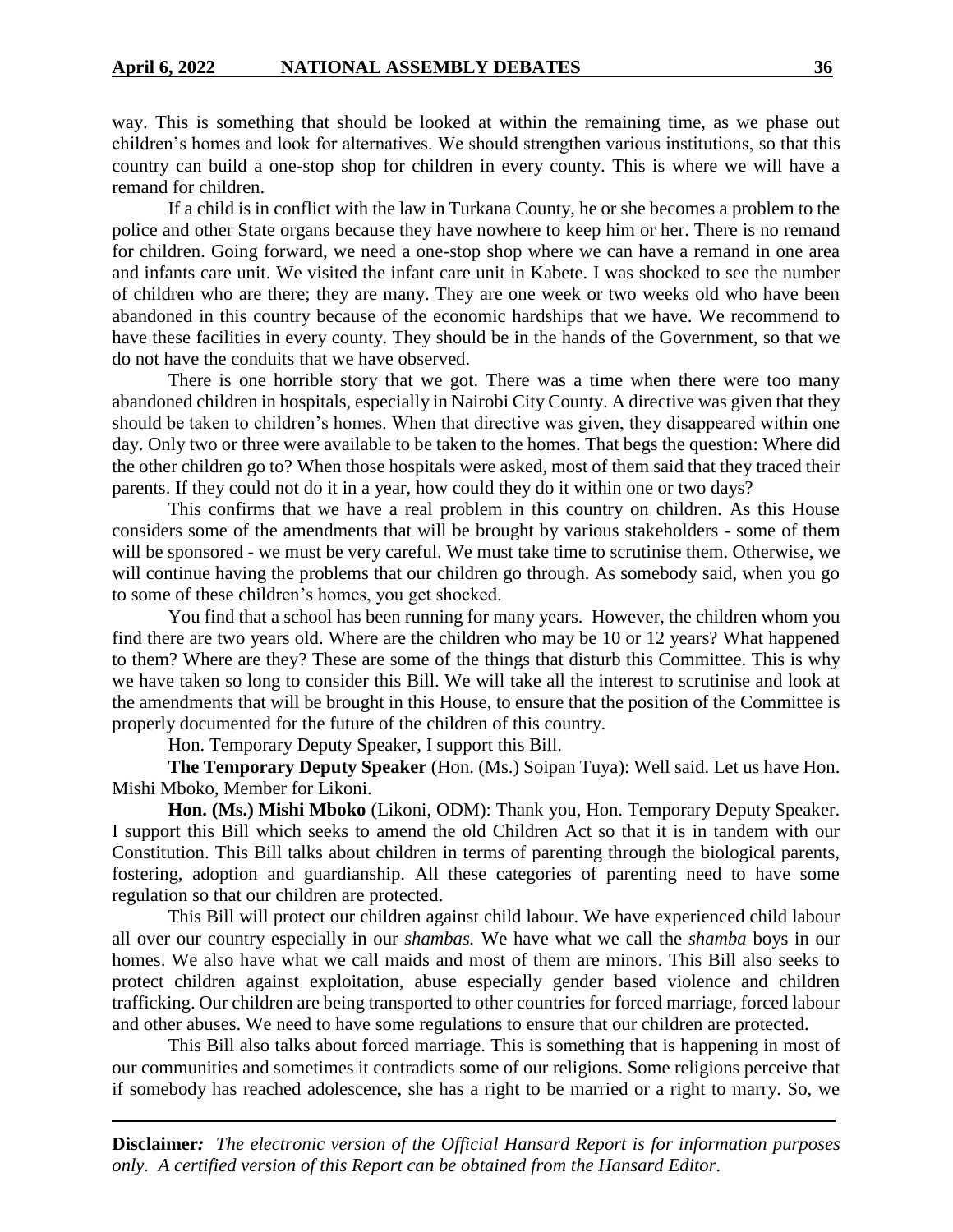need to have some regulation or laws to ensure that we protect these minors against forced marriage.

There are children who have both genitalia. They are the ones we call intersex. I do not think the Government has done something to ensure that these children have their fundamental rights. I am looking at a child who has both genitalia and does not know whether she is a girl or he is a boy. We need to have proper centres or special education for these children. Most of them are stigmatised, they do not know where they belong. When you talk about registration for these kinds of children it is also a problem. So, we need to have some regulation or some proper legal framework to ensure that they are protected.

Currently, we have juvenile gangs or minors who are criminals. Anytime these minors participate in crimes, they are taken to normal prisons because we do not have enough centres. In the Coast region, we only have one centre at Shimo la Tewa. This is not enough. It therefore means that all those other minors who commit crimes have to go to prison. Instead of being rehabilitated, they end up becoming hardcore criminals. There is need to ensure that we have these rehabilitation centres to ensure that our children are not left to become criminals.

The other thing is about children with disabilities. Most of the time when we talk about children with disabilities, we forget that we have different types of disabilities. For instance, children with hydrocephalus and spina bifida, children with cerebral palsy and autism. These are children who need special education, special facilities and equipment so that they can access education. Right now we are not doing much for these children.

In our normal school, we have some units. If you go to a primary school, they will have one classroom and they call it a special unit for children with disabilities. Is it enough? Do we have facilities? Do we have proper equipment? Do we have teachers who have been trained to ensure that these kinds of children access education?

Our children have also been exposed to pornography and obscene materials. This is because of new technology, social media and so many other issues. There is nothing being done to ensure that we protect these children in terms of all these.

I know we have vulnerable children, we have street children and orphans. We appreciate that we have these orphanages, children centres but sometimes, those people who organise or start these children centres use them as income generating facilities for themselves or for their own interest. You can see in a place where we have some orphans who are not going to school, they do not eat or dress well, yet there are so many donors who are giving a lot of funds in those centres. So there must be some regulations to ensure that while we appreciate these centres, these children receive proper care.

I also want to talk about education. When you are talking about scholarships and you have been given scholarships in our country, do we put more emphasis on these children with special disabilities? The answer will be no. We are doing very little. It is high time we had special funds. Right now we have the presidential fund for education in terms of scholarships. Why can we not have a certain percentage which will say this percentage will just go directly to children with special needs in terms of education?

In the entire Coastal region, we only have one school for the blind. It is located in my constituency; Likoni. There are so many children and that is why you see parents who do not want to expose their children because they do not know where they are going to take them in terms of education. It is high time when we are doing our budgeting in this Parliament to take care of special children with special disabilities by giving proper funding.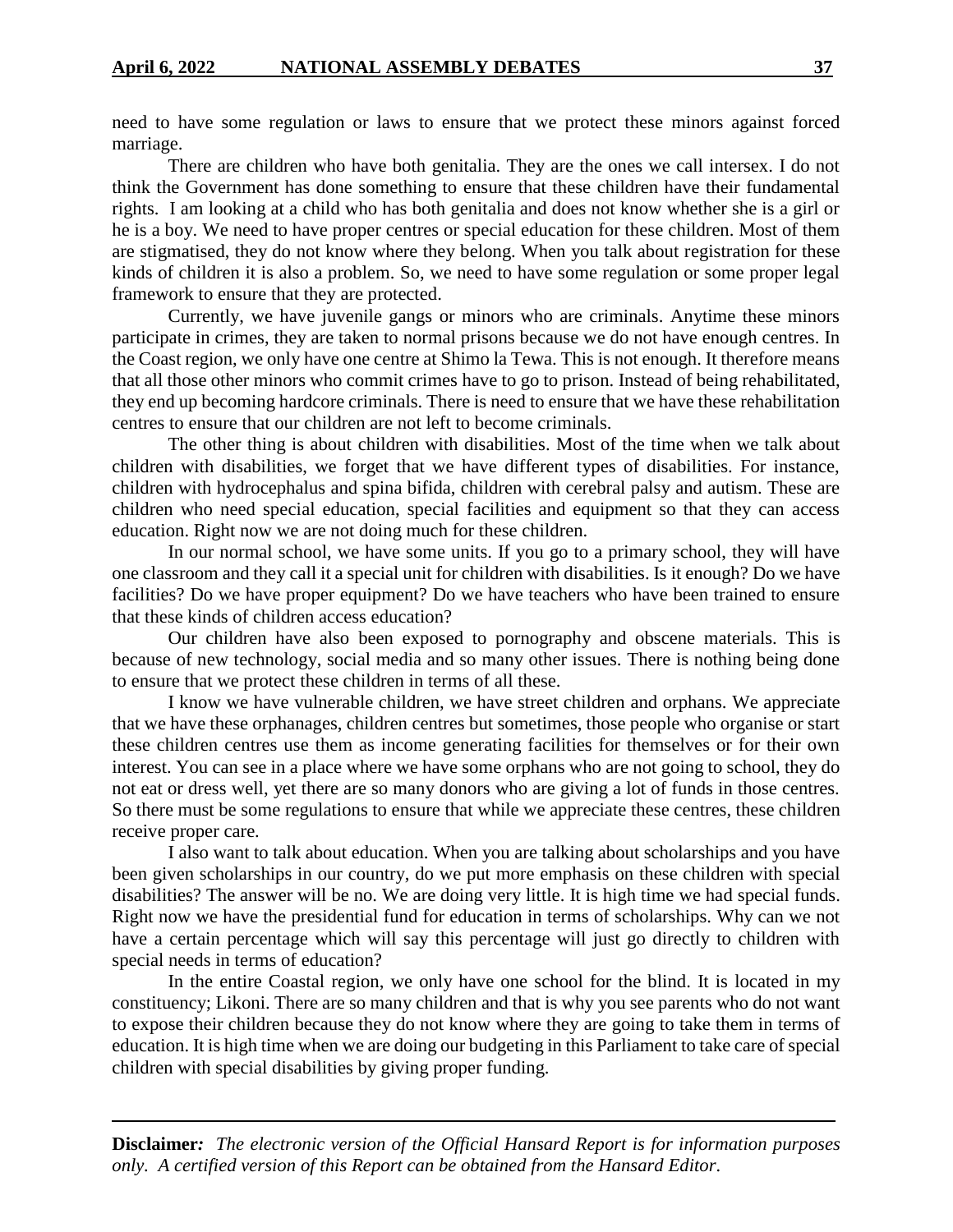There is the issue of trafficking. We have had so many cases of child trafficking yet we do not have solutions. What kind of measures are we putting in place to ensure that children are not being trafficked? We know about so many brothels where minors have been abused, yet we do not have any kind of laws or solutions to protect our children whether it is here in the country or outside the country. We have heard of so many cases. Our children have been taken from Kenya, lied to that they are going to be given jobs or are going to be married to wealthy people only to discover that they are being abused. This is another area that we need to look at and ensure that there is proper regulation which is going to be implemented to ensure that our children are safe and free.

When you are talking about foster parents or biological parents, in some cases foster parents are not ready to provide proper care to their children. They deny them education, they beat them and do so many other bad things. So, even before you take a child from a biological parent to a foster parent, there must be a framework to ensure that these foster parents are going to take care of these children who have been taken from their biological parents.

There is the issue of registration for those children who do not have parents; the orphans. They neither have mothers or fathers. According to the laws, you need to take a birth certificate of your father or mother or the identity card of your parents for you to be registered. These children are orphans. There are those who have been left. They do not know who their parents are. There must be a regulation. I know there is a regulation that if children have been seen in this country for a certain period of time, they are presumed to be Kenyan. There needs to be proper legislation to ensure that these children are protected not only for the issue of registration but also for their welfare. This Bill is huge and good. There is the issue of having a council. I know the council is there but we need to strengthen it. This Bill talks of strengthening the council for children so that their issues and matters will be looked into.

I support this Bill and I want to appreciate that my colleagues are also doing the same. I know, as we go, we are going to bring other amendments like Hon. Millie Odhiambo has said, so that we can ensure that we have a comprehensive and all-inclusive Bill, which will touch on all the dynamics in terms of matters to do with children.

I thank you, Hon. Temporary Deputy Speaker.

**The Temporary Deputy Speaker** (Hon. (Ms.) Soipan Tuya): Hon. Rono Kipkogei.

**Hon. Daniel Rono** (Keiyo South, JP): Thank you, Hon. Temporary Deputy Speaker for giving me this opportunity to weigh in on this Bill. It is a weighty Bill.

First and foremost, I was not around when the Building Bridges Initiative was finally buried. Allow me to congratulate the Judiciary for a job well done at the Supreme Court. We hope that it dies forever. Meanwhile, anybody who might wish to resurrect it should follow its fate.

Every child has a right. Even as we take care of them and look at their rights, we should not deny them the right to international adoption. There are good and bad people in this world. There are bad people here in Kenya and all over the world. If children had a right to choose, they can choose to be adopted in any country they want. But because they cannot choose now, we should make laws that can guide the issues of adoption, their rights and education.

The Committee has extended the moratorium for international adoption to 20 years. I am against that and I think we should bring amendments on this. Whereas you have said that this should continue as per the Act in place, this should only be until such a time that proper rules and regulations are put in place, as the Chairman has rightfully said. I support that because for example, South Africa, which the Chair has referred to, has put proper regulations on issues to do with children's welfare and adoption.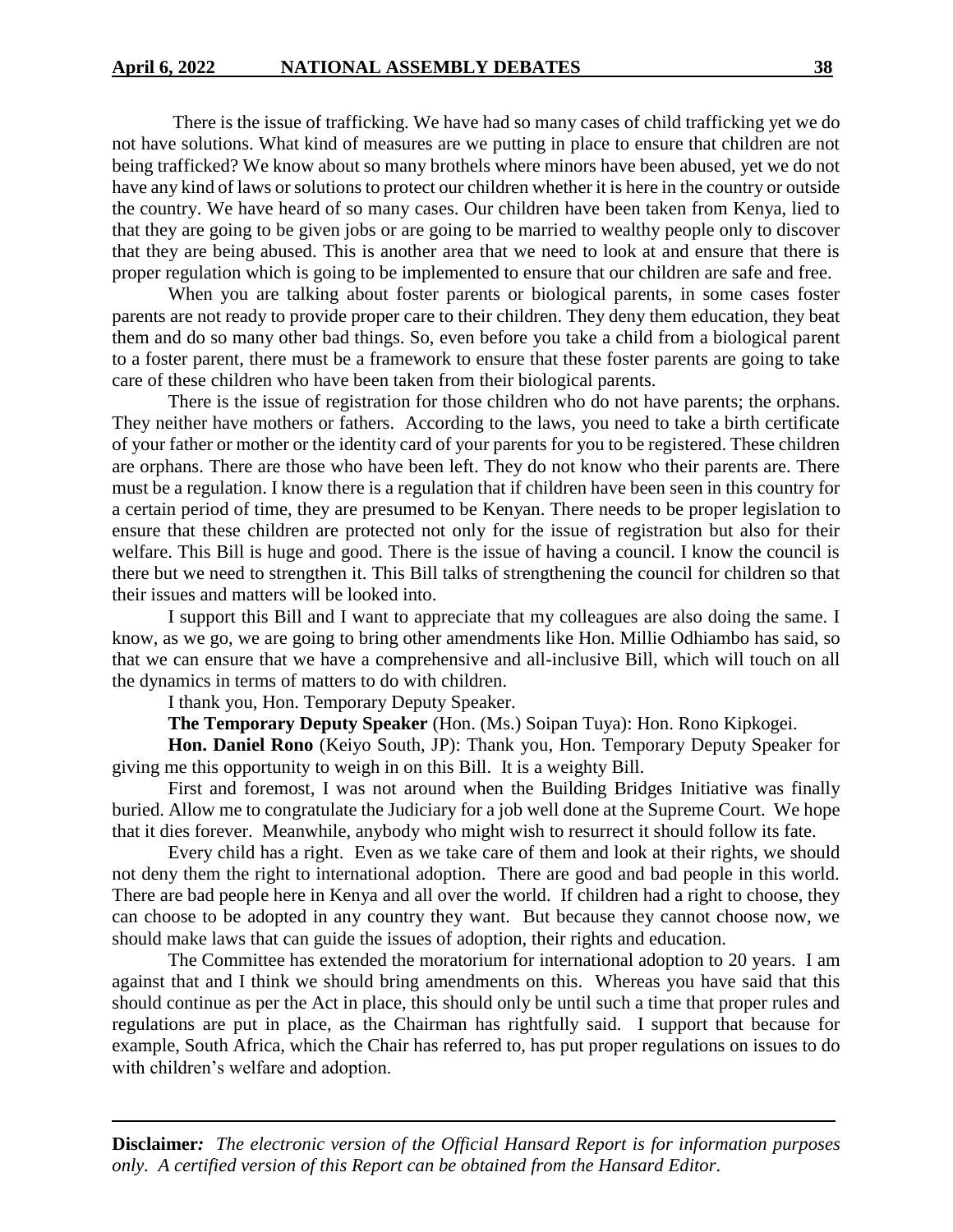*(Hon. David ole Sankok spoke off record)*

**The Temporary Deputy Speaker** (Hon. (Ms.) Soipan Tuya): Hon. Sankok, what is your point of order?

**Hon. David ole Sankok** (Nominated, JP): Thank you, Hon. Temporary Deputy Speaker. I have so much respect for my colleague here. He is a very intelligent Member of Parliament. However, he is out of order because he is saying that we should allow children to choose which country they should be adopted to. Imagine a one-year-old child who is stolen from Pumwani Hospital, placed in a children's home and taken to court for legal adoption to be sold abroad. That is out of order. Our children cannot decide.

**The Temporary Deputy Speaker** (Hon. (Ms.) Soipan Tuya): Hon. Kipkogei, you may need to clarify that.

**Hon. Daniel Rono** (Keiyo South, JP): Hon. Temporary Deputy Speaker, Hon. Sankok did not listen to me. Sometimes, he hardly listens. I said, "if a child was to choose…" I know Hon. Sankok has challenges with his education. I do not wish to go there because he is my friend and brother.

We have talked about the economic hardships in this country and in other countries. Children can be born in families that may not take care of them. We have children who are abandoned and taken to children's homes. If a good foreigner would wish to adopt such children, as long as regulations are put in place, why would you deny such children to be in good hands, as the case may be in this Bill? This is a good Bill but we should bring some amendments to it.

The other issue is that of children with disabilities. We should have a clear plan for them from the time of birth, education and up to when they get to 18 years. Where do such children go when they become of age because they may not be adopted? The Government must invest in these children.

The Bill also suggests to put in place welfare facilities all over the country. We should narrow this down to every constituency having a welfare home to take care of these children.

Otherwise, this is a good Bill and I will be bringing amendments to it.

I support.

**The Temporary Deputy Speaker** (Hon. (Ms.) Soipan Tuya): Member for Likuyani, Hon. Kibunguchy.

**Hon. (Dr.) Wamalwa Kibunguchy** (Likuyani, FORD-K): Thank you, Hon. Temporary Deputy Speaker. I also stand to support the Children Bill. I am just going to talk about two or three aspects of it.

One is education which is very dear to my heart. Education in this country disadvantages the child. As much as we say that we have free primary and secondary education, in most instances, this is not the case. You will find that even at pre-school level, there is always some payment that parents have to make. When it comes to primary education, there are so many aspects in play and it becomes virtually impossible for the Government to police every school and make sure that things like uniform levies and school feeding programmes are run properly.

I wish there was a decree that education in primary day schools should be free. This is so that parents do not have to pay Ksh10,000 or Ksh15,000 for lunch and remedial fees. My plea goes to the Education Cabinet Secretary, he talks big and rough, but he must admit that he has failed to implement the free primary school education.

I know presidential aspirants are saying that education is going to be free in their governments. I heard one say that, in their tenure, education is going to be free from pre-school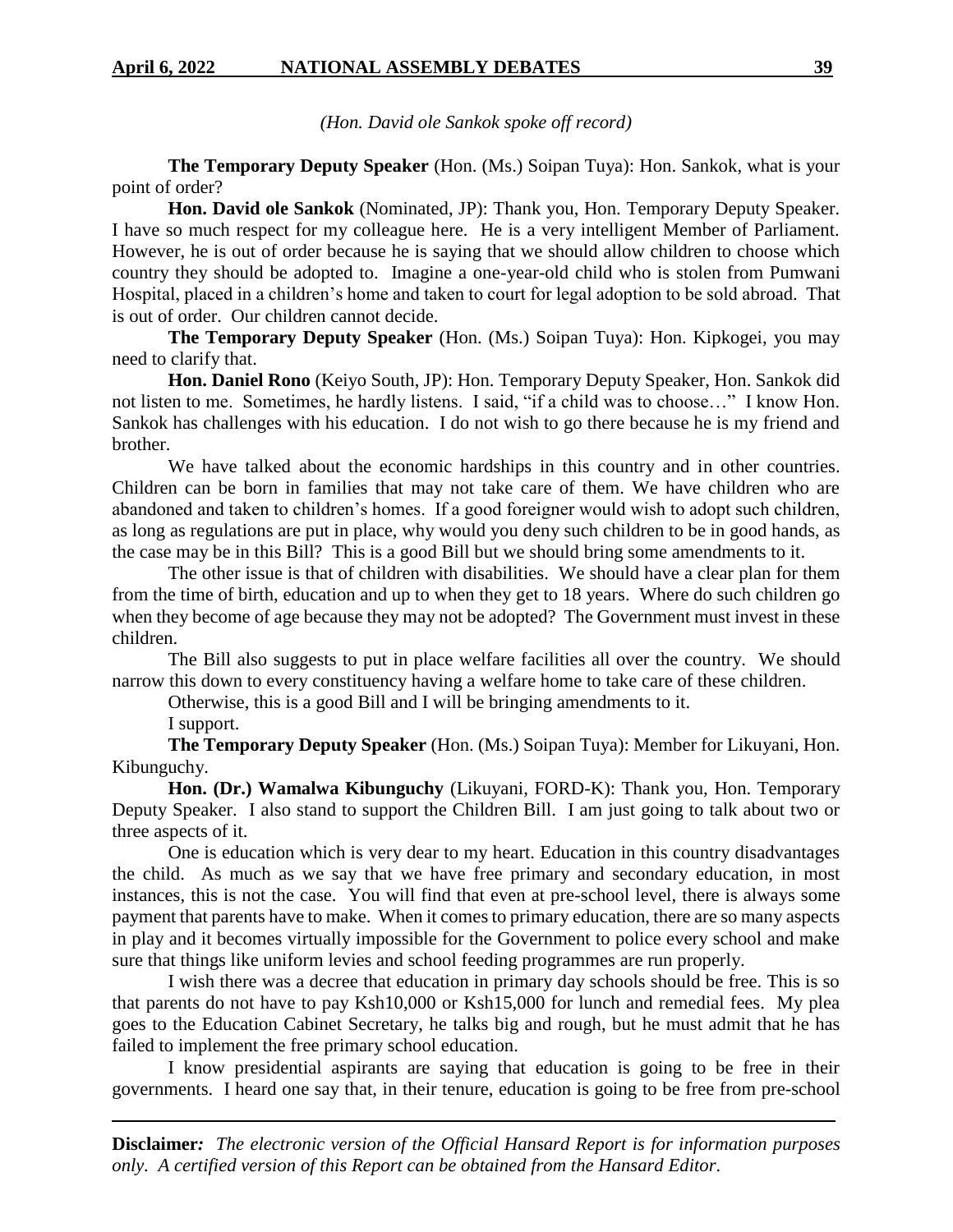to the university. As much as that sounds good, this might not be quite the case in boarding facilities. It might not even be possible that education will be free. We have to wait and see. May God give us life so that we see whether this will be implemented.

The next thing I would like to talk about is the aspect of adoption. I know adoption is exciting when it comes to international adoption. Everybody is talking about it. I would like to zero in on adoption locally. Adoption of our children locally is quite frustrating to parents who need to adopt children. It has so many stringent conditions that one has to fulfil. I wish it could be made easy. As a doctor who deals with parents who cannot have children, these parents are there and they suffer. In the olden days, especially in my tribe, we used to solve issues of childlessness in families very easily. If it was a question of a woman being unable to give birth to children, the husband was advised to marry a second wife and it was so easy. If it was the question of a man not being able to make a woman pregnant or a man who was infertile, again, that used to be very easy. The brother, the first cousin or whoever would do the services. So, it used to be easy.

These days, with the advent of education and everybody making sure there is fidelity in the family, it is a big issue. For us who treat couples that cannot have children, it is very frustrating because you can do virtually everything and not get it—everything, including the latest innovation called In-Vitro Fertilisation (IVF), but you are not always 100 per cent successful. It comes down to where this couple has to or must adopt a child for them to appear like a complete family.

As we go through this, I would like us to lessen the stringent measures that would make it possible for couples that cannot have children to adopt children. I am talking about local adoption. Everybody is talking about international adoption on which I concur with my colleagues that we should not make it so easy. We do not exactly know in whose hands children fall in when they go out there.

Finally, I commend the Committee for having come up with this aspect of family care rather than having children homes. I believe in family care because it is everywhere and it is documented everywhere that the child is best brought up in a family set up. That is something I really commend the Committee on. I think it is an amendment that we will support wholeheartedly.

With those few remarks, I support.

**The Temporary Deputy Speaker** (Hon. (Ms.) Soipan Tuya): Hon. Edith Nyenze.

**Hon. (Ms.) Edith Nyenze** (Kitui West, WDM-K): Thank you, Hon. Temporary Deputy Speaker. Let me take this opportunity to say that I support the Children Bill.

I am supporting it with interest in children with disabilities. Disability has different classes. There are children who have very severe disabilities. These have not been taken care of in this Bill. These children have very severe disabilities such that they cannot even talk, walk and move. They are just put on beds or wheelchairs. I have come across these children in my constituency. Maybe my colleagues also have such cases. I have so many of them in one of my wards. It is very wanting.

I support the Bill, but I will propose amendments to it to take care of the dignity of children with cerebral palsy and other cognitive and developmental disorders. There should be provision for access to social assistance by children with such severe disabilities and neurological development disorders, through their parents and guardians. These children require special care. Most of the time it is the mother who takes care of them. This mother cannot even participate in any meaningful business because these children cannot be left on their own. It is notable that these children require care all the time. The parents of these children are unable to even mingle with others through merry-go-rounds and other social activities. The parents or their guardians do not undertake any income generating activities.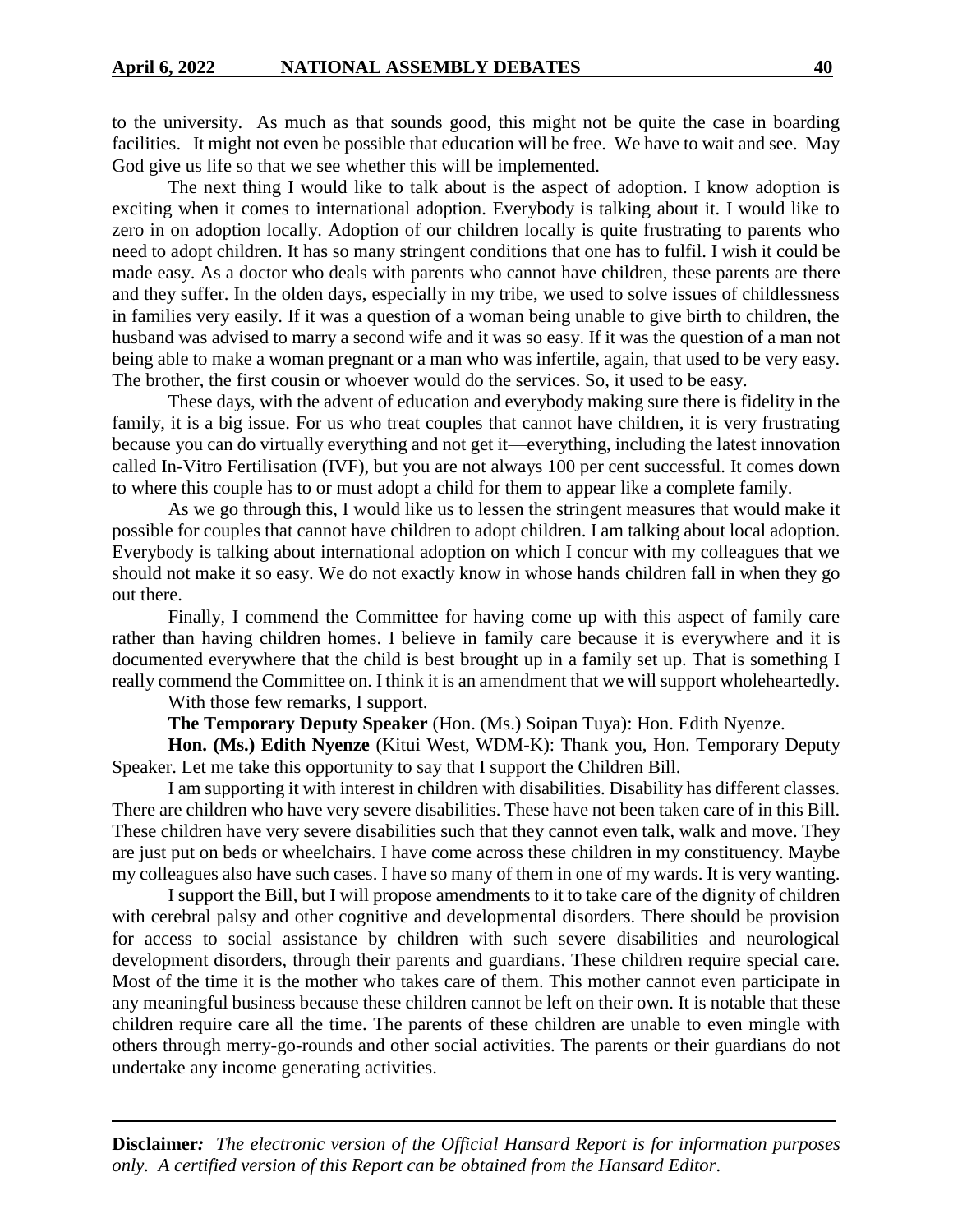## **April 6, 2022 NATIONAL ASSEMBLY DEBATES 41**

Granting social assistance to support such children through their guardians or parents will strengthen the families financially. That is why I am proposing that, through the National Social Security Fund, these children be given special attention so that their parents and guardians can be getting some funds. This will assist these children and ensure that their parents have some income. These parents will even have some money which can be used to hire people to take care of the children as the parents or guardians are freed to do other meaningful activities.

Mine is to recommend that we have special funds for children with severe disabilities. These children do not even go to school. They do not talk.

> *(Hon. David ole Sankok, Hon. Daniel Rono and Hon. Peter Mwathi consulted loudly)*

**The Temporary Deputy Speaker** (Hon. (Ms.) Soipan Tuya): Order, Hon. Sankok and the two Chairs. You know Hon. Nyenze is raising some critical issues of concern that the Chair should be listening to. But Hon. Mwathi and Hon. Sankok are making sure he does not listen. Please, Hon. Chair, pay attention.

Hon. Nyenze, go on.

**Hon. (Ms.) Edith Nyenze** (Kitui West, WDM-K): Hon. Temporary Deputy Speaker, I am sorry. This did not get you on time. I had actually proposed amendments.

**The Temporary Deputy Speaker** (Hon. (Ms.) Soipan Tuya): Just go on. You can consult with the Chair later.

**Hon. (Ms.) Edith Nyenze** (Kitui West, WDM-K): It is okay.

I have said that I am proposing some amendments to the Children Act because of that severity. I am also proposing an enhancement to the definition of the terms "severe disability" because of what I have explained and an enhancement to the provisions on county governments to ensure that they provide services to children with severe disabilities and neurological development disorders free of charge. I also propose that a child with disability should have the right to access child care welfare schemes established by county governments and receive special care free of charge.

Notably, I propose that we have special homes for such children. What the Committee came up with about family care is really good and I support it.

With those remarks, I support the Children Bill with amendments to include such conditions of disabilities.

Thank you.

**The Temporary Deputy Speaker** (Hon. (Ms.) Soipan Tuya): Okay. You may need to have a sitting with the Chair so that your amendments are accommodated in the next stage.

Hon. Mwathi, are you ready to contribute?

**Hon. Peter Mwathi** (Limuru, JP): Yes I am, Hon. Temporary Deputy Speaker.

**The Temporary Deputy Speaker** (Hon. (Ms.) Soipan Tuya): Proceed.

**Hon. Peter Mwathi** (Limuru, JP): Thank you, Hon. Temporary Deputy Speaker. I rise to support this Bill. At the outset, I want to congratulate my Chair of the Departmental Committee on Labour and Social Welfare for the good work that he has done with the Committee and the Secretariat. I will not forget to mention that I was the Chair of this Committee when this Bill was commenced and I left it under the good hands of the current Chair who has done us justice by virtue of what he has brought here as recommendations. I, therefore, want to associate myself with the good work from the output that has come from the Committee. I will be very brief.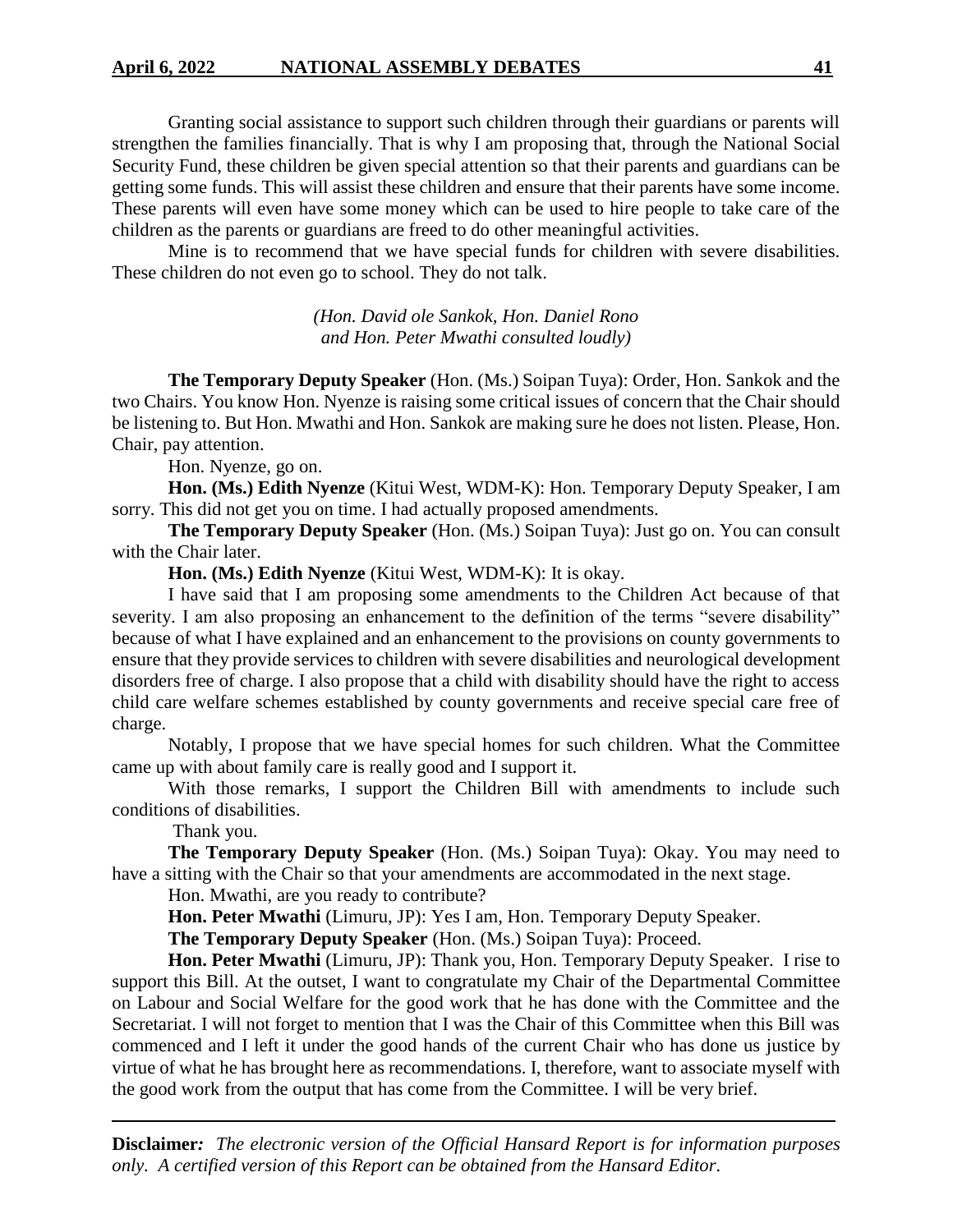It is critical for us to know that we live in a world that we will bequeath to the generations to come. Currently, the generations are our children. We are here to protect the very generations that we are talking about. I cannot imagine… I have listened to the Chair talking about some children who were at one time at Kenyatta Hospital. They were 300. The moment it was ordered that they be taken to children's homes that are government institutions, in three days only three remained. Two of them were disabled and one was infected by HIV. That means that within those three days, 297 children in this Republic were taken to God knows where. I want to imagine that the inter-county adoption that was happening then must have resulted in our children going outside this country for all manner of rituals or adoptions. What is critical between us in this Assembly if I may loop you in this, Hon. Temporary Deputy Speaker, imagine the brilliant work you are doing now and that, at one time in a hospital bed, somebody stole you because your mother did not know what was happening at that time. By now, your organs would have been eaten by ants because somebody took you out there, removed your organs and put them into somebody's life who does not belong to this country. We would have lost such a brilliant mind. That applies to all of us.

I am happy to report the case of Rwanda. Rwanda has decided that children of Rwanda belong to Rwanda. Period. We do not need to sell our brains out there. We have very nice professors and legislators like Otiende Amollo, Millie Odhiambo and Mwashako who are my friends. Imagine those people could have stolen and destroyed the good work they are doing. That is why we say no. I want to persuade all of us that we say no. Our children should remain here in the country. The entities that have been doing this work, especially the private adoption homes, are the ones that have been in this business. Let us leave this to the hands of the Government. The maximum one can have is having our children getting foster parents and they are reintegrated back to the society. They will not be sold to where they do not belong.

The Child Welfare Society of Kenya is doing some good work. But I hear people speak about the institutions that we have like Mama Ngina Children's Home. They say that it belongs to the former First Lady. It does not. It is just like how we have Moi Children's Centre in Nakuru. It does not belong to Moi. Tomorrow, we may have another one like Mwathi Children's Care Centre named after the Chair of the Committee on Administration and National Security. It does not mean it belongs to me. It will belong to the Government. These children are ours. So, let us have what is ours. When we were consulting, I was persuading the Chair to follow the regulations that will put in place to ensure that we close all those private institutions and leave our children to be looked after by the Government with the support from the same Government. So, without belabouring the point, as a country, it is time for us to stand up. If you have been in that business and you are listening to me, please, enough is enough. Whatever you have done is enough. Let us stand for our children, our future and for the generation that will one day say that there were people in this august House this day and this time, who talked about their rights and bequeathed them this country without selling them to foreigners.

Thank you.

#### *(Applause)*

**The Temporary Deputy Speaker** (Hon. (Ms.) Soipan Tuya): That is well stated. There being no further interest to contribute, I call upon the Mover to reply.

**Hon. Emmanuel Wangwe** (Navakholo, JP): Thank you, Hon. Temporary Deputy Speaker. I wish, first and foremost, to thank my colleagues for the strong contributions they have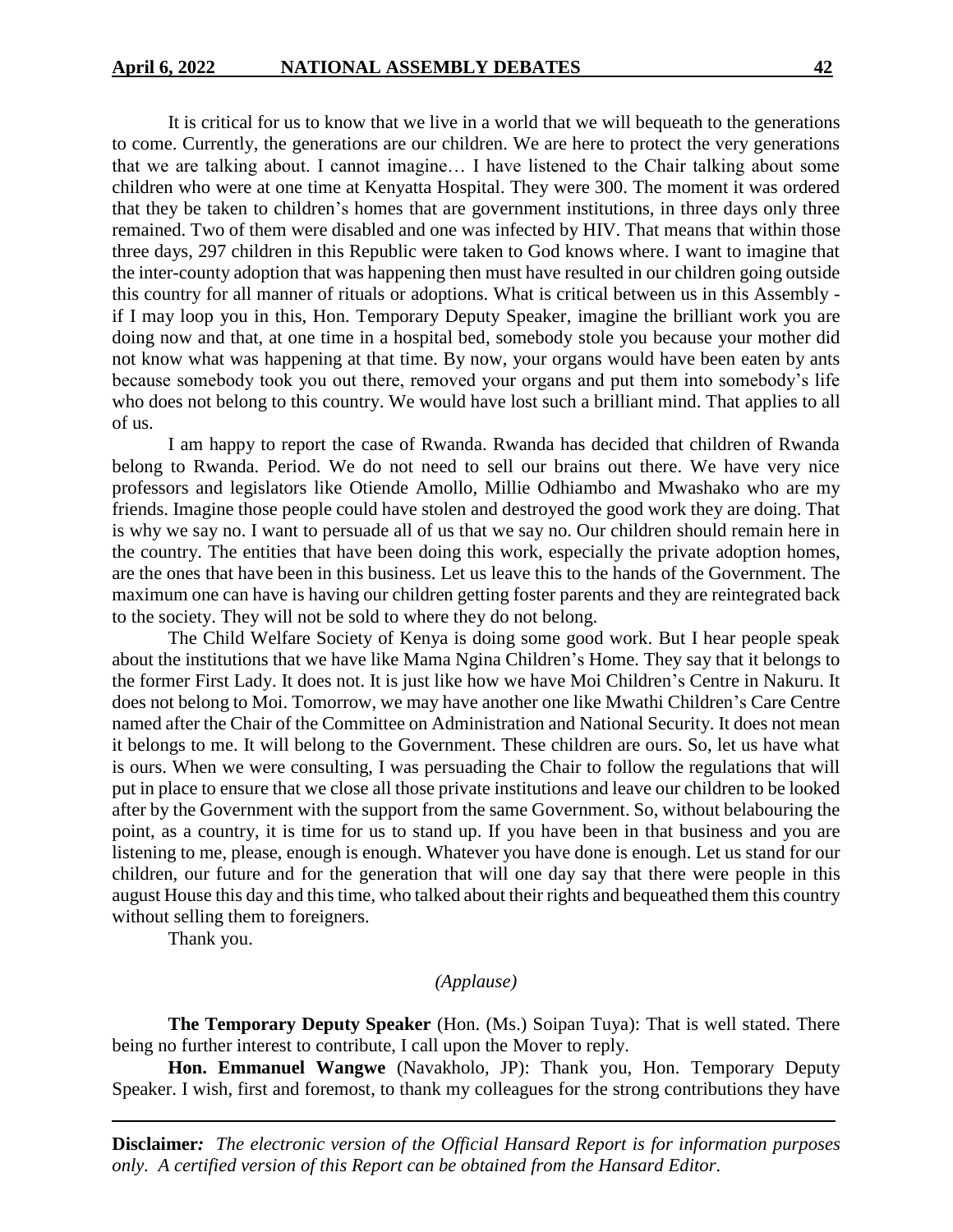put forward. For the first time, to the Chair of the Departmental Committee on Labour and Social Welfare, the wheel of a car is as good as the driver. I am happy and impressed that the Chair has moved very well. He has collated all the data and tabled a huge document. He understands the document. He enlightened the House without referring to it. This has been a good debate. Many of the contributors have raised issues that they desire to amend in the Bill. You have gone ahead to advise that the Bill by Hon. Millie should be looked into jointly with this Bill. When the Leader of the Majority Party comes back, I will have to inform him of that directive you have given so that he can invite Hon. Millie together with the Chairs of the Departmental Committee on Labour and Social Welfare and Justice and Legal Affairs committees to harmonize their Bills.

I am happy because I sit in JLAC. I will do the same to the Chair of Departmental Committee on Justice and Legal Affairs (JLAC). I wish to reply.

Thank you.

**The Temporary Deputy Speaker** (Hon. (Ms.) Soipan Tuya): That is well in order. You actually sit between the Leader of the Majority Party and JLAC. I am sure you will ensure that, that happens.

Hon. Members, we will defer the putting of the Question until we have that business back on the Order Paper.

## *(Putting of the Question deferred)*

Next Order.

#### *Second Reading*

## THE NATIONAL ELECTRONIC SINGLE WINDOW SYSTEM BILL

**The Temporary Deputy Speaker** (Hon. (Ms.) Soipan Tuya): Hon. Majority Whip.

**Hon. Emmanuel Wangwe**(Navakholo, JP): Thank you, Hon. Temporary Deputy Speaker. I beg to move that the National Electronic Single Window System Bill, (National Assembly Bill No. 15 of 2021), be now read a Second Time.

This Bill's principal purpose and framework is to facilitate trade and commerce by introducing a national electronic single window system in which data and collection of information on transit of persons and goods is done. The Bill proposes the establishment of a national electronic single window system which shall serve as a single entry point and platform for any person(s) involved in trade and transport. The platform shall allow people to lodge documents electronically, including import or export documents, for processing and approval. The platform shall facilitate electronic payment for fees and levies due and owed to the Government on goods imported or exported for transactions submitted through the system.

The main objective of the system shall be as follows:

- (a) To facilitate the single entry point to submission and receipt of documents or any other information required for trade facilitation;
- (b) To enable the synchronised processing of data or information;
- (c) To enable the standardisation of documents and single decision making for customs release and clearance;
- (d) To facilitate electronic transactions in trade and reduce legal and operational barriers to electronic transactions; and,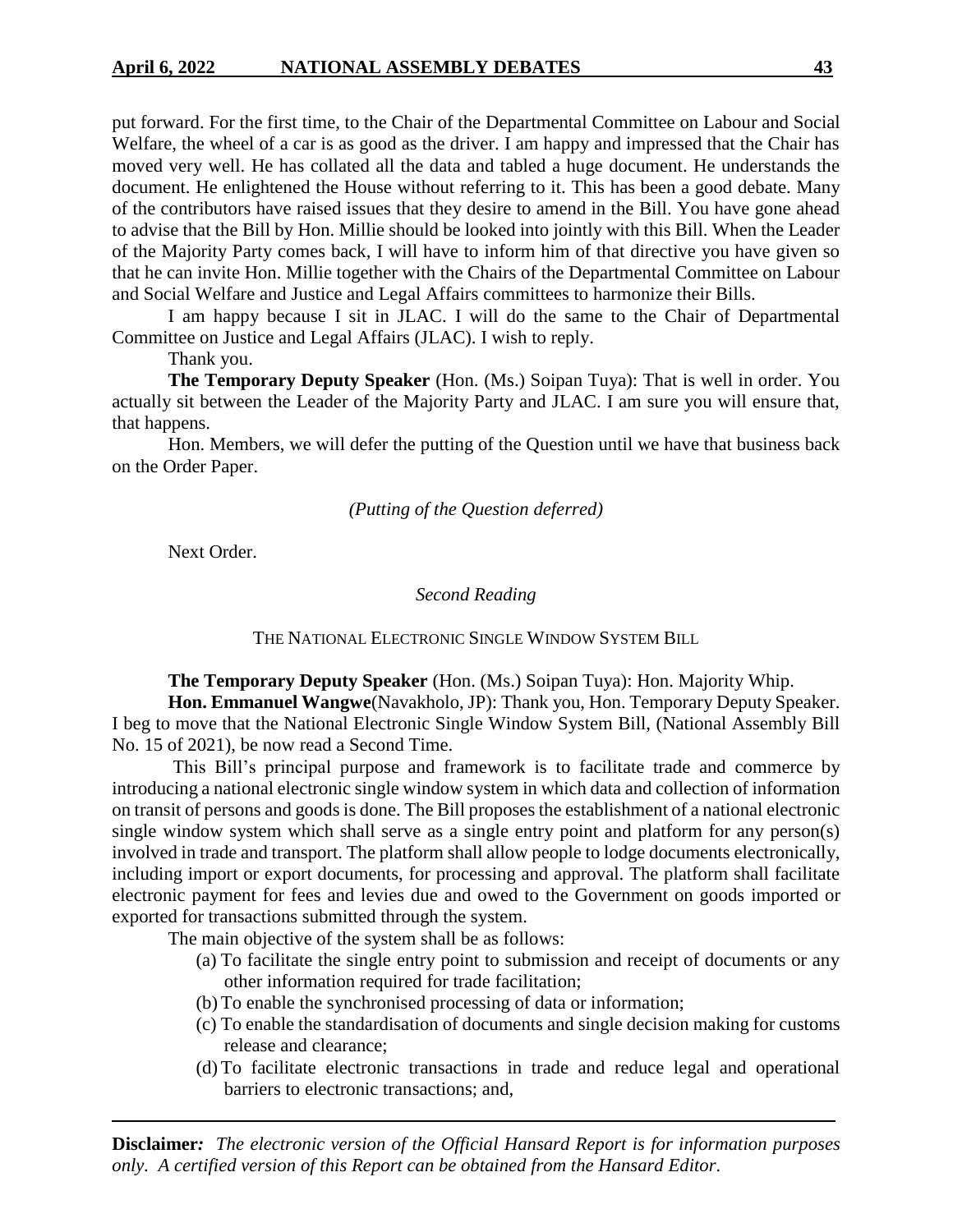(e) To facilitate coordination and partnerships among the departments responsible for customs, other relevant government ministries, departments or trade agencies and industry players dealing with trade and trade facilitation.

Hon. Temporary Deputy Speaker, without any hint of doubt, this Bill intends to improve and harmonise an area of law that is skewed and that is causing lags and delays in the ports of entry. The Bill requires the Government to co-operate with the agencies concerned in respect of the following:

Making and conducting service level agreements; digitising, underlining of internal operations; registration for use of the electronic systems; payment of fees and levies approved by the Cabinet Secretary; and lastly, entry and operations and generation of received data, among other aspects.

This Bill is focused on trade facilitation. There is plethora of literature that captures the importance of trade and its effects on economic growth. Trade allows countries to specialise; enables technologies, know-how and ideas to spread; promotes competition and economies of scale. Such factors contribute to boosting innovation and productivity which fosters economic growth.

Trade has been credited to have contributed to the reduction of global extreme poverty between 1990 and 2015. This has been achieved through globalisation and easing of trade relations between economies. It is in this similar version that this Bill aims at enhancing the efficiency of electronic transactions as far as international trade is concerned.

This Bill aims to create harmony among trade facilitation organs in Kenya, including clearing and forwarding agents; custom services department; Kenya Ports Authority, among others. In this respect, I urge Members to review this Bill with a fine tooth-comb to appreciate its intent and purpose.

I beg to move and ask the Chair of the Departmental Committee on Trade, Industry and Co-operatives, Hon. Aden, to second.

Thank you.

**The Temporary Deputy Speaker** (Hon. (Ms.) Soipan Tuya): Hon. Aden.

**Hon. Yussuf Adan** (Mandera West, EFP): Thank you, Hon. Temporary Deputy Speaker. At the outset, I wish to second the National Electronic Single Window System Bill (National Assembly Bill No. 15 of 2021).

This Bill was read the First Time on Tuesday, 8<sup>th</sup> June 2021. It was, thereafter, committed to the Departmental Committee on Trade, Industry and Co-operatives, pursuant to Standing Order No.127 having been recommitted from the Departmental Committee on Finance and National Planning. The National Electronic Single Window System Bill (National Assembly Bill No. 15 of 2021) seeks to provide a framework to facilitate trade and commerce using the single window system. This is done through the establishment of the National Electronic Single Window System and prescribing a framework for its operations. The Bill seeks to establish a National Electronic Single Window System known as the Kenya Trade Net.

In terms of what the Bill seeks to achieve, the electronic system allows parties, for example, Kenya Ports Authority, Customs, agents as well as all actors in logistic and transport to lodge standardising information and documents with a single entry point to fulfil all import and export related requirements. Other objectives include provision of efficiency in trade transactions by providing a central platform where traders can get services and permits from all Government agencies that are involved in international trade by making applications through one single system. It also ensures standardisation and faster processing of trade documentation.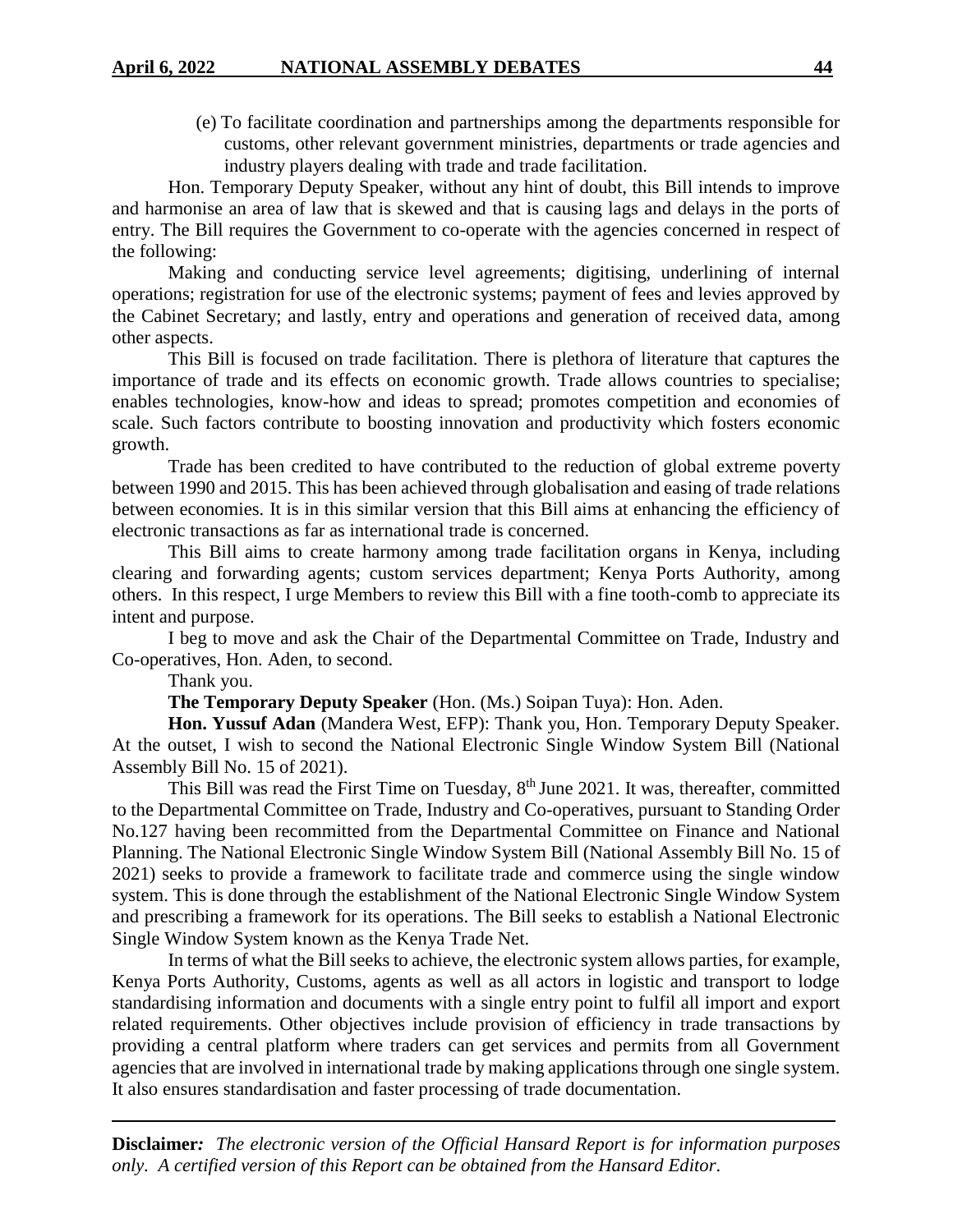In terms of the content of the Bill, the National Electronic Single Window System Bill (National Assembly Bill No. 15 of 2021) contains 42 clauses which seek to provide a legislative framework for a national electronic window system among, others:

- (i) Facilitate single point of submission and receipt of trade data and information;
- (ii) Enable synchronised processing of data and all information;
- (iii) Enable standardisation of documents and single decision-making for custom releases and clearances. The National Electronic Single Window System facilitates electronic transactions across border trade; and also seeks to remove legal and operational barriers to electronic transactions as well as reducing graft;
- (iv) The National Electronic Single Window System facilitates coordination and partnership among departments responsible for customs and other relevant line ministries, and agencies and industry players dealing with international trade and trade facilitation.

The Bill, obviously, contributes to the ease of doing business in the country. Some of the key benefits of introducing this system include:

- i. Reduction in the average number of processes which are tedious and time consuming;
- ii. Reduction in the number of documents required (to eliminate huge paper work);
- iii. Adopting to the green or paperless environment;
- iv. Electronic processing and confirmation of payment is enhanced;
- v. Increase compliance; and
- vi. Reduction of time wastage and providing for ease of doing business as we had earlier said.

Hon. Temporary Deputy Speaker, in prosecuting this Bill, proper procedure was followed. An advertisement was placed in the print media on  $11<sup>th</sup>$  June 2021, requesting for comments on the Bill from members of the public and relevant stakeholders, pursuant to Article 118(1)(b) of the Constitution and Standing Order No.127(3). The Committee received two written memoranda.

The Committee further discussed the Bill with stakeholders on  $9<sup>th</sup>$  March 2022 within Parliament buildings.

At this juncture, I wish to acknowledge the important role played, and appreciate the contribution made by different stakeholders who include the National Treasury, Ministry of Industrialisation, Trade and Enterprise Development; the Kenya Revenue Authority, and the Kenya Trade Network Agency (Kentrade).

While considering the Bill, the Committee noted the proposed amendments by stakeholders. Some were adopted while others were outrightly rejected, but with justification as highlighted in the Committee's Report.

As I conclude, allow me to express my special thanks to the Members of the Departmental Committee on Trade, Industry and Co-operatives, the staff of the Committee for their significant role towards the scrutiny of the Bill and production of this great Report.

The Committee is grateful as well to the offices of the Speaker and the Clerk of the National Assembly for the logistical and technical support accorded to the Committee during its many sittings.

Finally, the Committee further wishes to thank all the stakeholders who participated in consideration of the Bill. I will be calling upon the House to support the Committee's amendments to the Bill during the Committee stage.

Hon. Temporary Deputy Speaker, I thank you, and I second.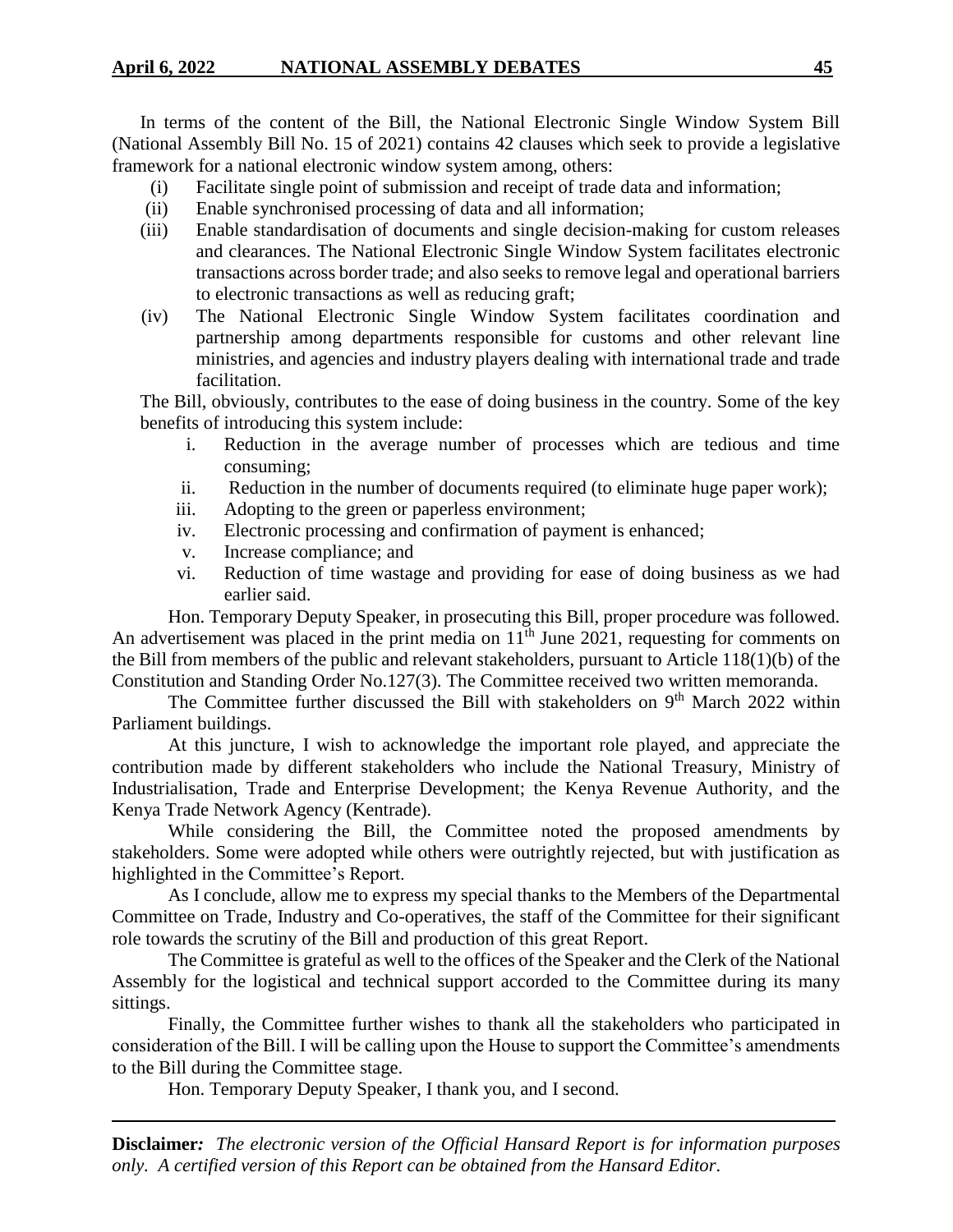**The Temporary Deputy Speaker** (Hon. (Ms.) Soipan Tuya): Hon. Members, with that, I now go ahead to propose the Question.

## *(Question proposed)*

Let us start with the Member for Funyula, Hon. Oundo.

**Hon. (Dr.) Wilberforce Oundo** (Funyula, ODM): Thank you, Hon. Temporary Deputy Speaker, for giving me this opportunity. Let me indicate that I am a founder member of the Departmental Committee on Trade, Industry and Co-operatives. I am told it was hived off from the Departmental Committee on Finance and National Planning in the 12<sup>th</sup> Parliament. If I am wrong, I am sure I will be corrected. As a result, for some years, I have interacted with traders, businesspeople and everybody involved in both domestic and international trade. Indeed, the cry has always been about bottlenecks associated with transacting a business deal in this country. I also recall sometime in 2019 when I appeared on *Citizen Television* together with small-scale traders to discuss trade facilitation and how to make import and export processes much cheaper. It was a round-table discussion which illuminated my understanding of the dangers and challenges facing trade in this country.

We need to appreciate that trade is, essentially, an exchange of goods and services. Simply, it means those who have certain goods exchange with those who do not have such goods. Before the discovery of money, we used to practise barter trade where people would meet and exchange goods. If you had cassava, you would exchange with fish. I remember my late aunt taught and exposed me to that kind of trade in the late 1970s when I was a small boy. So, I got interested in the process of trade and trade facilitation.

When many people talk of trade, they think of a physical market where people can go to and exchange goods and services. Due to technological changes and emergence of money and transport network, buyers and sellers do not have to meet physically. They can transact business virtually. Therefore, in order to ease that kind of arrangement, there must be an electronic system. Hence the concept of national electronic single window system. The short and long of it is that we seek to avoid physical movement of documents. Instead of using courier services to move documents from one place to another, we can lodge those documents online and transact and conclude business without even knowing whom you are transacting with, as long as goods move from one place to another. It is more or less akin to the so-called e-business, where you can order a good and you are supplied with it without having to know the seller.

Over the years, the issue of easing trade practices has been one of the strategic goals of the Ministry of Industrialisation, Trade and Enterprise Development. Today, we stand here to support a Bill to actualise that strategic goal. Looking at the Bill keenly, and in order to reduce the number of Acts in the country, this Bill could have been a subset of the ICT Act or the Data Protection Act. The Bill proposes quite a number of amendments to those Acts in order to align them with the legal framework that we need.

If you scrutinise the Bill further, its focus on international trade. It is disappointing that local or internal trade is given a casual mention. These are some of the areas that we will need to fine-tune through amendments at the Committee of the whole House. We need to look at best practices and incorporate both international and local trade. Clause 3 says despite clause 2, the system may be used by a person involved in domestic trade transactions. We must have a seamless system that deals with both domestic and international trade. The truth of the matter is that the supply chain is very clear. There must be a primary producer who sells to either an aggregator or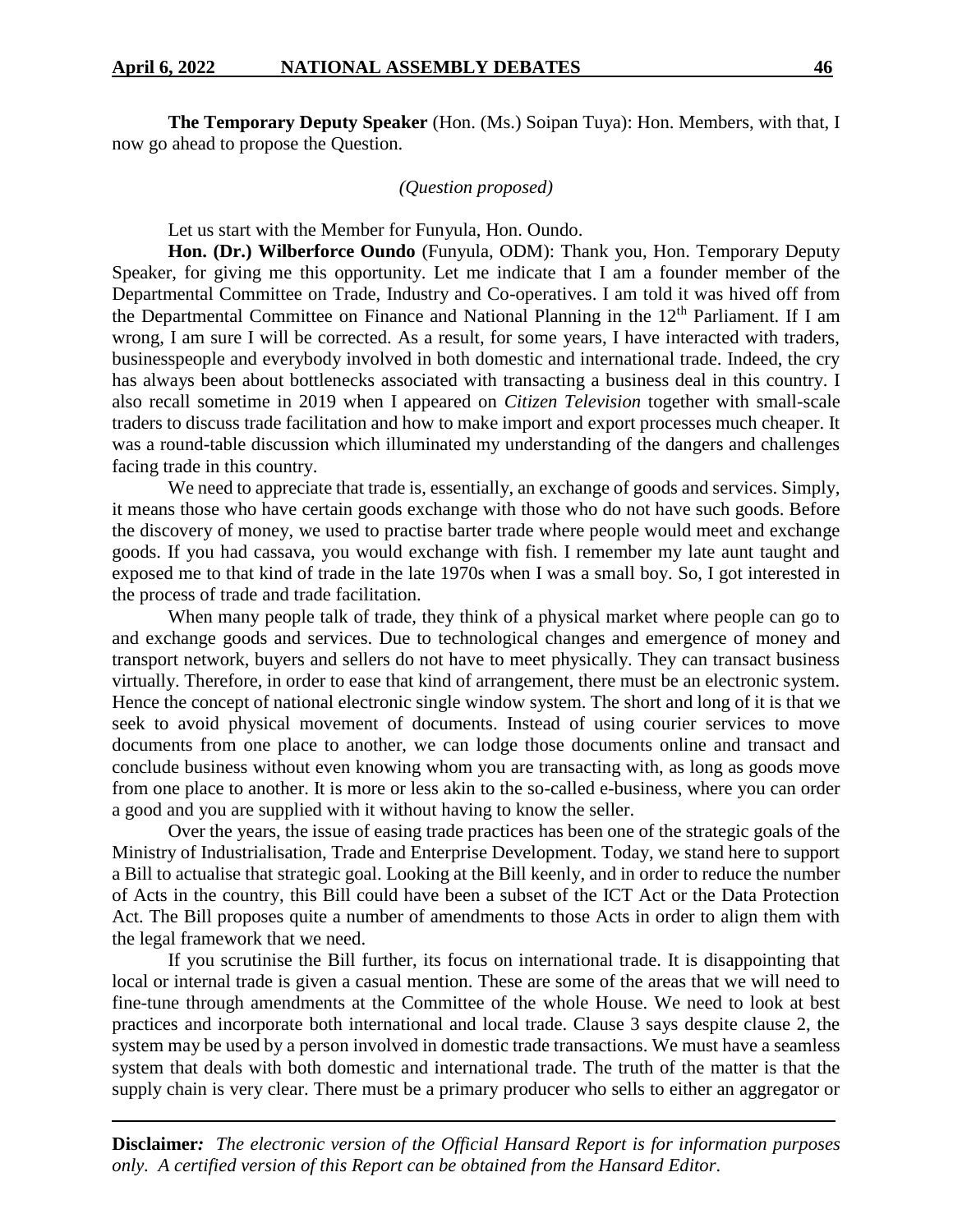a broker or a trader, who connects with somebody else in another country to move the goods. It is the same way to import goods from China. There must be an importer, a consolidator and an end receiver, either a hawker or small-scale trader, who then moves the goods to the final buyer. So, we need to find a way of integrating both local and international trade and, more so, with regard to goods that involve exportation and importation.

The system, like any other system, must have safeguards to avoid infringement or data mining. That is why clause 7 will ensure that the system is secure, accessible, simple, confidential and reliable. Any trade system must allow all the actors, both traders and buyers, to access it so that they have adequate information about the goods and services being transacted. Anything that makes the system opaque will imply a market system that is not open, but is closed and not active. And that will hinder decision-making. Efforts must be made to ensure that we have an open system. There exists a Trade Facilitation Agency, which was established by an Executive Order in 2010. It is called the Kenya Trade Network Agency. By passing this Bill, we will incorporate the trade agency to become a body corporate so that it does not operate on Executive's whims. Those are some of the measures that we need to be clear.

The Bill, unfortunately, has a shallow provision that this system will be the national lead agency, presupposing that there will be other agencies involved in trade practices. It presupposes that there could be other agencies that could open a window system to compete with it. We should avoid these levels of windows or bureaucracy. This system should be the sole agency with respect to matters to do with international trade.

Like any other data or ICT system, there is provision for electronic signatures and authentication of documents. Many of us who are old school and who were found by technology, and who might leave before we fully appreciate technology, always worry about how the system works. The system needs to be fool proof.

As I conclude, because I can see my time is up, the Bill provides for appointment of various persons. There will be board members and Chief Executive Officer. Unfortunately, it leaves out the office of a company secretary, which is an important organ that has been incorporated in our system. The opaque appointment of the three other board members is not good. We need to make provision for a competitive process of appointment.

Hon. Temporary Deputy Speaker, I could have said more, but I appreciate the rules of the House. I support.

**The Temporary Deputy Speaker** (Hon. (Ms.) Soipan Tuya): Hon. David Sankok.

**Hon. David ole Sankok** (Nominated, JP): Thank you very much, Hon. Temporary Deputy Speaker, for giving me this opportunity to support the Bill.

From the layman's perspective, it is a Bill that will ease licensing and doing business in this country just the way we have the Huduma Namba. We brought all the documents that we carry in our wallets like driving licence and identification card into one particular document to make it easy to transact business. You do not have to go from one Government office to another one seeking services. Huduma Centres also solve some of these issues. You can apply for a certificate of good conduct, identification card and all manner of documents in a one-stop shop. When it comes to businesses, it is the same.

We will bring amendments in the Committee of whole House to make sure that the National Electronic Single Window System will be used for international businesses, as well as local ones. We must make it easy for all of us to do business. The Committee did a good job. However, they viewed the Bill through the lens of the very rich in our society. They forgot that the hustlers contribute a huge chunk of the wheels that drive our economy, even though they run local Small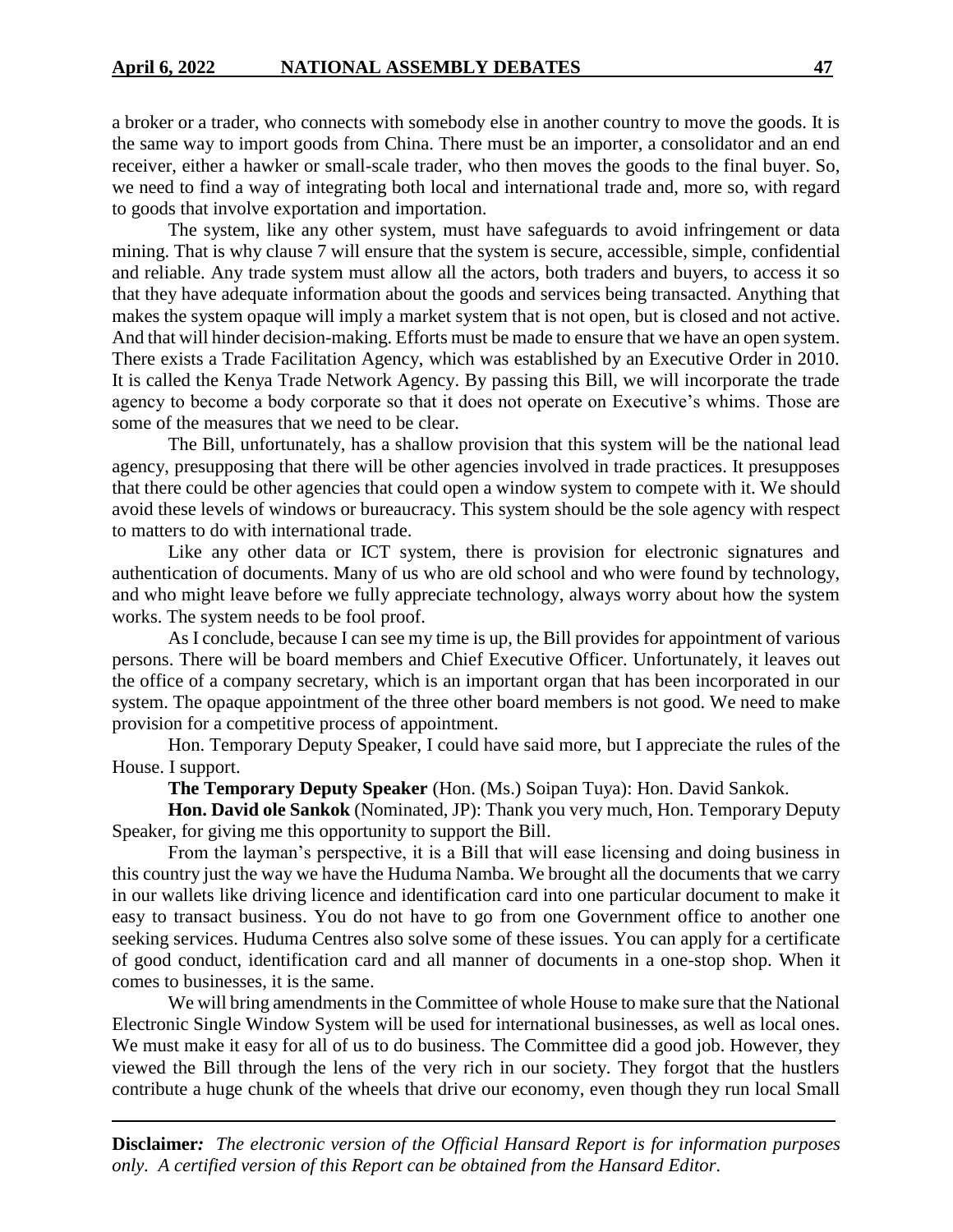and Medium-Sized Enterprises (SMEs). That is why it is focused so much on international business. We will bring amendments to make sure that even those who do business locally are catered for. The world has moved to digital way of doing business. We, as a country, cannot be left behind. Currently, you can order for any commodity that you want anywhere in the world, and you receive it at your doorstep without even knowing the seller, how it arrived and whether it was *via* the sea, air or road. We should move with that speed.

This Bill has advantages. It will reduce the number of processes, when you are doing business. These processes scare away potential investors in this country, who can bring massive businesses that can employ our youth, as well as pay taxes that will enable us pay loans. They are tiring. When you have money, you have a choice to invest either in Kenya, Uganda, Tanzania or any other country in the world. When we make these processes easier, then we will attract those very big investors who will do business in this country.

FedEx Corporation is a very big company that does business digitally. How can we attract it when we have a red tape and bottlenecks in registration and doing business? We do not have regulations to safeguard their interest. As I said before, those big companies and very rich individuals have choices. We do not have a choice in Kenya. We only have to attract those businesses, businesspeople and investors for us to clear our loans. Our Gross Domestic Product (GDP) is Kshs9 trillion. The loans that we owe other countries and financial institutions amount to Kshs12 trillion. We are already on negative. We are barely surviving. The gross domestic income in Kenya is Kshs96,000 per annum. Every Kenyan owes our loaners around Kshs206,000. You can see the quagmire that we are in. We do not have a choice but to attract them.

Hon. Temporary Deputy Speaker, the National Electronic Single Window System will also reduce the number of documents which are required. The businesspeople have a lot of documents like the business permits. Sometimes, you require a big safe to put them. There are those who come to check those businesses like the National Construction Authority (NCA) and the county governments' staff who check business permits. The system will reduce the number of documents that you need to operate a business.

It will also bring green or paperless environment. At the moment, the world is digital. Why should I carry documents that can get lost at times? If you have a lounge or hotel, you have to keep all those receipts, in case Kenya Revenue Authority (KRA) comes. You have to keep all the documents like Tourist Levy Fund and Pay As You Earn (PAYE). There are other many documents that you need to keep. This Bill will reduce them. The system will be paperless.

It will help in electronic processing and confirmation of payments. This is very important. When I pay, I can just walk with my phone. If you ask me whether I have paid, I will produce my phone and you scan some form of QR code. I am not an Information and Communications Technology (ICT) expert. There are some codes that they can scan to confirm that you have paid. When you travelled abroad during the COVID-19 pandemic, you did not have to carry the COVID-19 vaccination certificate. You only need to carry your electronic copy and they scan to see whether it is genuine or not. This will also expose those people who are very good in faking documents. Some of them survive in this country by faking all manner of documents. This system will curb that.

The National Electronic Single Window System will increase compliance on regulations. This is very easy. When you do it at the comfort of your bedroom, I can tell you that you will be compliant. However, if I am told that I have to move from one Government office to another one, I will not comply with the regulations because I do not have that time. These rich businesspeople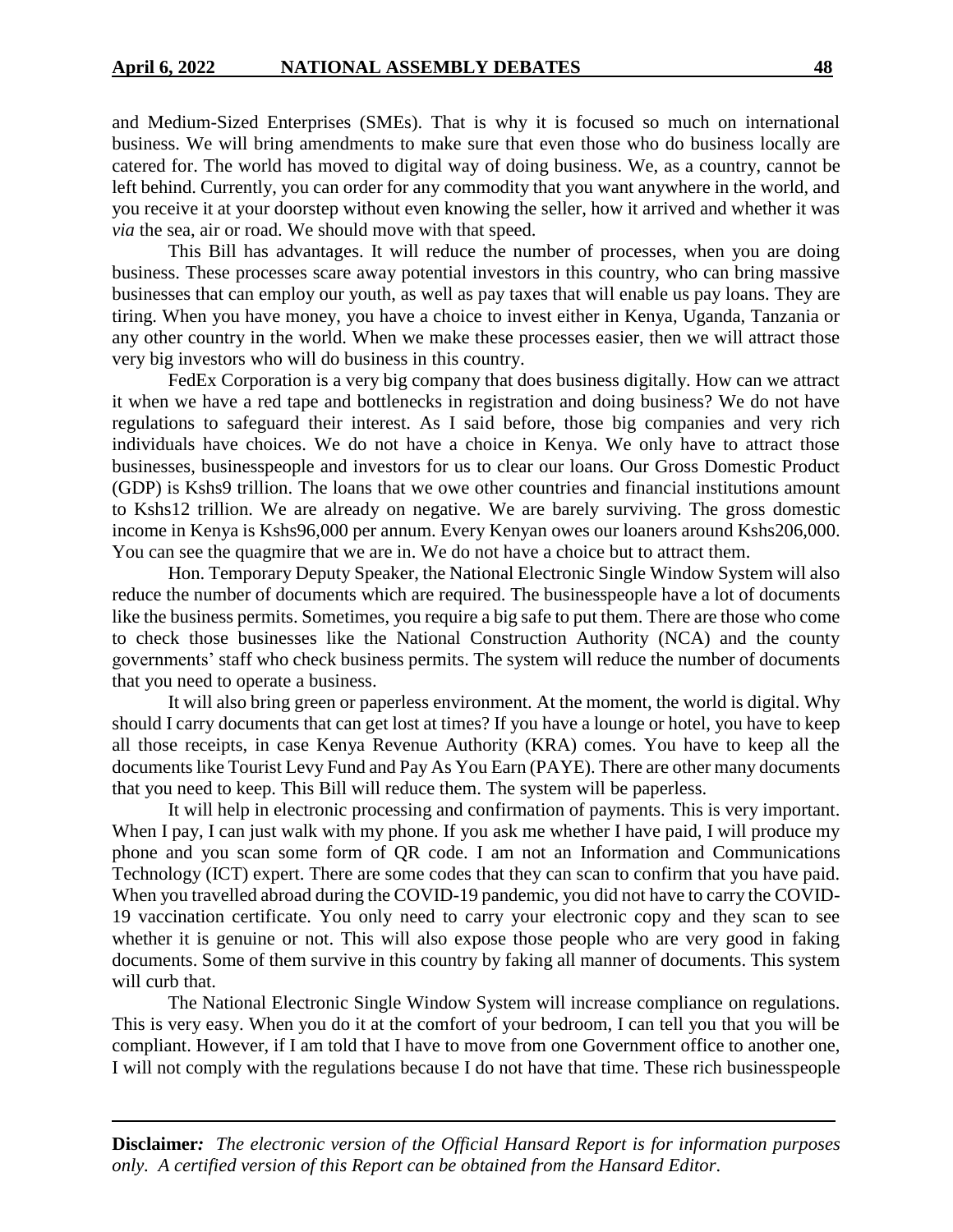have the luxury and choices to say where it is easier to do business and they can migrate to that country. We, as a country, are very poor. We do not have any choice but to attract them.

Hon. Temporary Deputy Speaker, the system will reduce time wastage and provide ease of doing business. I mentioned this one. This is a very good Bill which has come at the right time. Let us be present during the Committee of the whole House, so that we can bring amendments to ensure that the Bill is not only for the rich but also, it is for every business. Currently, it is for international businesses. It mentions local businesses casually. We need to customise it, so that we even include local businesses, including hustlers like *mama mboga* and *boda boda* riders.

Lastly, I thank this House today. It has made a history by protecting our children. It has rejected the international adoption which is a conduit of selling our children for organ harvesting. We have also done away with private children's homes which steal our children from hospitals.

I support this Bill.

## *(Applause)*

**The Temporary Deputy Speaker** (Hon. (Ms.) Soipan Tuya): Hon. Sankok, you are out of order. You will even confuse the *Hansard*. You are talking about a totally different Bill which was dispensed with. You have to be relevant.

Hon. Wambugu, did we remove you or you removed yourself from the request list?

## *(Hon. Ngunjiri Wambugu spoke off-record)*

Okay. Let us have Hon. Mwashako.

**Hon. Danson Mwashako** (Wundanyi, WDM – K): I thank you, Hon. Temporary Deputy Speaker. I will be very brief because colleagues have contributed immensely on this Bill. I stand to support the National Electronic Single Window System Bill. We must support anything that improves the ease of doing business in this country. Today, we have so many entrepreneurs in this country who want to get into international trade. We must support them as a country.

We have also been championing and seeking investors with foreign direct investment to come and do business in this country, so that we are able to grow our economy in a way that millions of Kenyans who are seeking employment can find jobs. I want to commend this Departmental Committee on Trade, Industry and Co-operatives. They have processed this Bill quickly and now it is in the Second Reading. I urge my colleagues in this House that we should prepare to conclude this Bill soonest possible even before we go back to seek another mandate.

I support. Thank you.

**The Temporary Deputy Speaker** (Hon. (Ms.) Soipan Tuya): Hon. Maanzo.

**Hon. Daniel Maanzo** (Makueni, WDM-K): Thank you, Hon. Temporary Deputy Speaker, for giving me an opportunity to contribute to this very important Bill. The world has become a global village. In one of the conferences I was sponsored by this House to attend before COVID-19, this was a major topic in relation to co-operatives and many other businesses. The people who came to present were talking about the future; where the world is going when it comes to electronic dealings and making business cheaper. They were talking of paperless society where we could save on paper, trees and many other things and that we will have a system that works for everybody. We had a presentation that talked of a future where there was going to be vehicles run electronically and will not be driven by humans. It could happen 100 years to come. One of the biggest challenges is how we legislate those electronic issues so that it goes round and covers the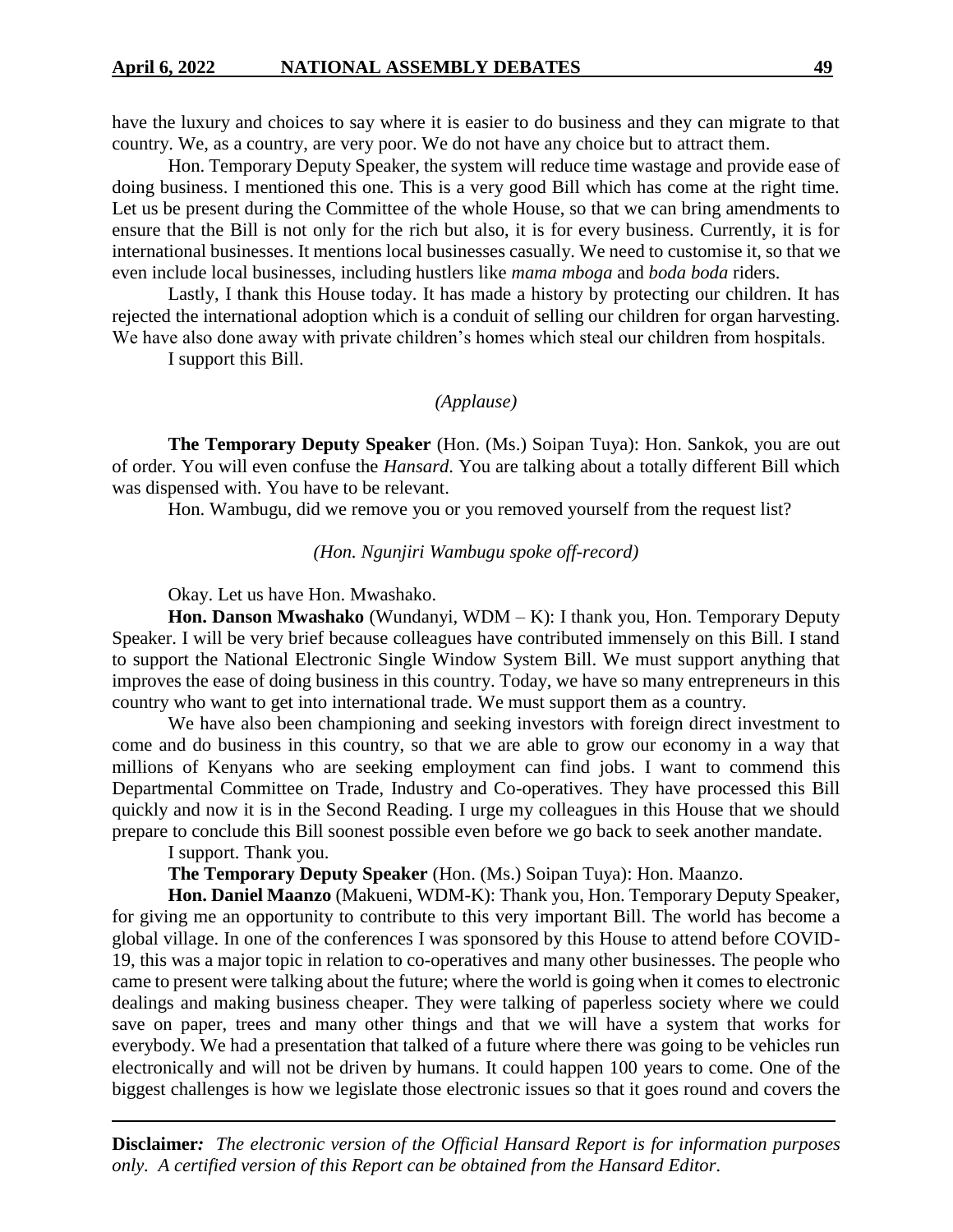whole globe and becomes a single system. We have begun this and have a medium of communication. We will end up in a situation where you will only carry your phone and all transactions are verifiable on your phone, whether you are travelling or issues to do with your passport or confirmation that you are COVID -19 positive or not.

Since a lot has been said with regard to this particular Bill, I support it and urge Members that, as we go to the Committee of the whole House, we make the necessary amendments to make it better. We have experts in this area in the House.

I thank you, Hon. Temporary Deputy Speaker.

**The Temporary Deputy Speaker** (Hon. (Ms.) Soipan Tuya): There being no other interest, I call upon the Mover to reply.

**Hon. Emmanuel Wangwe** (Navakholo, JP): Thank you, Hon. Temporary Deputy Speaker. At the outset, allow me to appreciate my colleagues for the wonderful contributions they have made. I would want to single out the great Member, Hon. Sankok, who represents 6.5 million people. His contribution has gone well and I am pretty sure that his population will benefit from the single window system once the Bill is assented to.

There are various proposals in terms of amendments which the Committee has proposed. I wish to request that my colleagues support it at the Committee of the whole House, so that we have a well-polished Bill. We are all importers of goods. We all survive because of business. Once business is made possible, we will all be happy and our country will move forward.

Thank you, Hon. Temporary Deputy Speaker. I wish to reply.

**The Temporary Deputy Speaker** (Hon. (Ms.) Soipan Tuya): Very well. We shall once again defer the putting of the Question, until when we have the business back on the Order Paper.

#### *(Putting of the Question deferred)*

Let us go to the next Order.

*Second Reading*

#### THE HUDUMA BILL

**Hon. Emmanuel Wangwe** (Navakholo, JP): Hon. Temporary Deputy Speaker, I beg to move that the Huduma Bill, (National Assembly Bill No. 57 of 2021), be now read a Second Time.

The primary objective of this Bill is to provide for a primary law on civil registration and legal identity management by establishing the National Integrated Identity Management System (NIIMS) and provide for the enrolment into the system, assigning of the Huduma Namba and issuance of legal identity document.

The over-arching objectives of the Bill are one, it aims to consolidate the law on civil registration and legal identity management for our great Republic. Two, it seeks to establish a digital national population database to be a primary source of foundational and functional data for a resident individual. Three, it seeks to anchor into law, unified mechanisms for registration of births, deaths and recognition of vital events of a citizen or resident. Four, it seeks to give legal recognition to the Huduma Namba, its issuance and issuance of the identity documents, and five; it provides mechanisms that ensure integrity, confidentiality and the security of personal date under the NIIMS database.

Hon. Temporary Deputy Speaker, let me discuss the above objectives one by one in quick succession to bring Members up to speed on the overall intent of this Bill.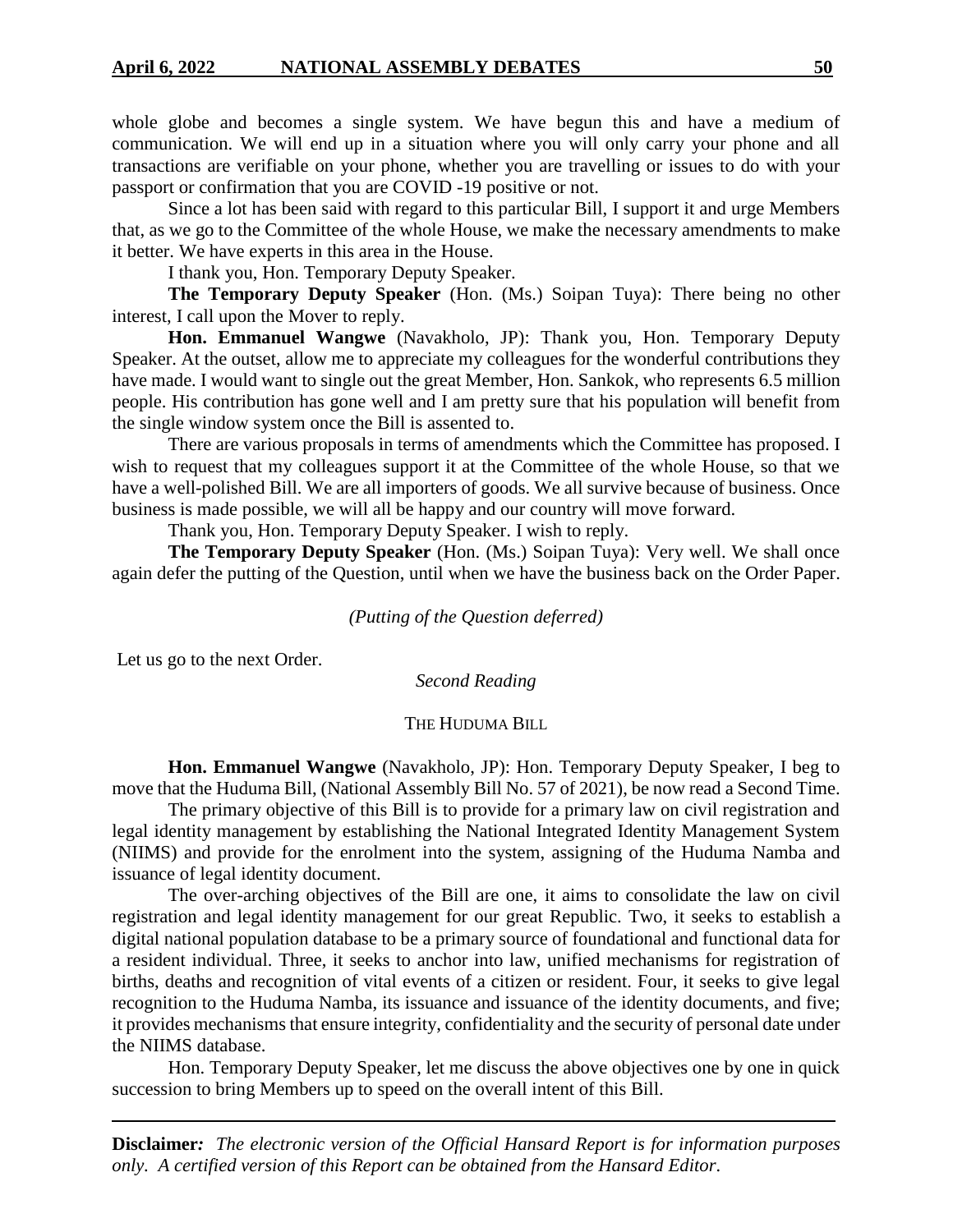One, being the consolidation of civil registration and legal identity. This Bill in Clause 4 proposes to establish the NIIMS which is to consist of the systems database, the Huduma Namba which is assigned at birth and the Huduma card issued. The NIIMS database will be an integrated digital population register of resident individuals enrolled under the law. It will contain the foundational data and functional data. The NIIMS database will firstly operate as the primary source of foundational data for every enrolled resident individual. Secondly, it will enable the use of biometric data to identify and enroll individuals and, finally, it will facilitate or aid the use of personal data under NIIMS to assign the Huduma Namba, issue Huduma Card, issue passport and support access and issuance of copies of legal identity documents. The Huduma Card will constitute sufficient proof of identity to facilitate access to any public service which may require official identification. Consequently, all Government, if this law passes, will rely on the NIIMS database to authenticate the foundational data of an individual.

The second objective being the establishment of a digital national database to be a primary source of foundational and functional data for resident individual, as initiated and captured in the Committee's Report, the Bill will establish the NIIMS database in which the foundational and functional data of a citizen or a resident will be maintained for use and retrieval for ease of delivery of services. In fact, this House passed the Data Protection Act and established the Office of the Data Protection Commissioner. Therefore, we should not be worried that a lot of data is being aggregated.

As Members may be aware, many advanced jurisdictions use this approach. Let me take the example of the social security number in the United States of America which is coordinated by the Social Security Administration (SSA). The SSA is integrated such that it captures information relating to social security, employment, medicare, social security insurance, disability and security statements. I am happy that we can benefit from the analysis detailed in the Committee's Report to appreciate the underlying objective of this Bill.

The last objective in number three and four, is the legal recognition of a unified mechanism for registration of a citizen and the consequent issuance of the Huduma Namba. It is the view of the foregoing that this Bill seeks to create a legal basis for a unified mechanism for registration of births, deaths and the recognition of vital events of a citizen, resident as well as giving legal recognition in an Act of Parliament to the Huduma Namba and the consequent issuance of the relevant identity documents. This Bill has in its purpose and intent the need for expedience of public services to the citizens of our great Republic. I have read through the Committee's Report which is well articulated and more so, the comparative analysis captured and how different countries deal with these issues. I urge Members to support this Bill. Any complementary amendments to make it even better are encouraged.

Thank you, Hon. Temporary Deputy Speaker. I beg to move and ask the Chairperson of the Departmental Committee on Administration and National Security, Hon. Mwathi, to second.

**The Temporary Deputy Speaker** (Hon. (Ms.) Soipan Tuya): Hon. Mwathi.

**Hon. Peter Mwathi** (Limuru, JP): Thank you, Hon. Temporary Deputy Speaker. I rise to second this Bill. In seconding, I associate with the notes or sentiments that have been given by the Mover.

In the interest of time, I let the House know that, on its First Reading on  $21<sup>st</sup>$  December 2021, the Bill was referred to the Committee. The Committee proceeded to undertake public participation in which case an advertisement was placed in the dailies on 23rd December 2021. Thereafter, we held consultations with the State Department for Immigration. We met key stakeholders among them the National Registration Bureau, the Registrar of Marriages, Refugee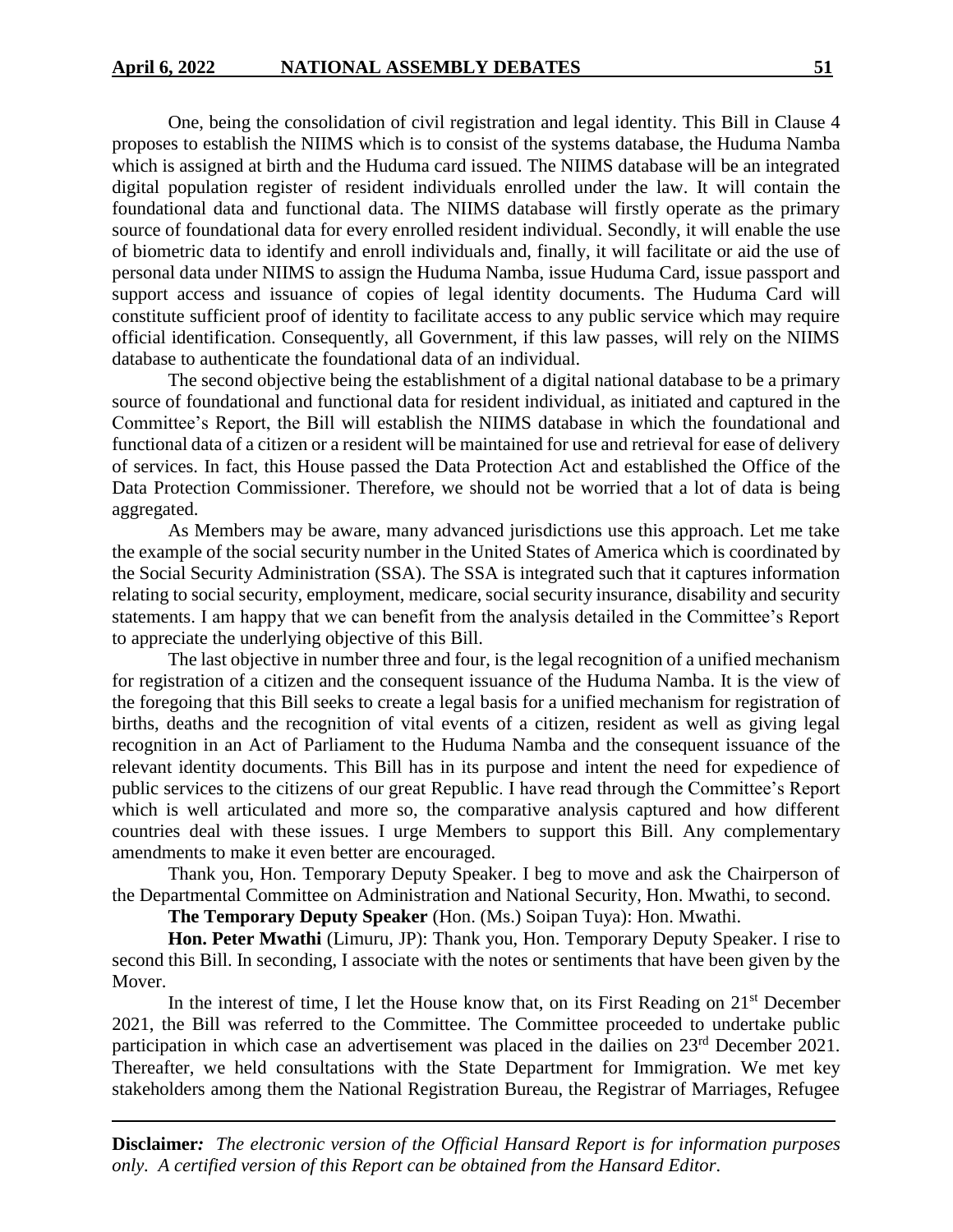Affairs Secretariat, the National Social Security Fund, the National Hospital Insurance Fund (NHIF), the Kenya Revenue Authority, the National Transport and Safety Authority (NTSA), the Independent Electoral and Boundaries Commission (IEBC) and the Office of the Data Protection Commissioner. We also engaged key civil society organisations in the name of the Undugu Society of Kenya, the Nubian Rights Forum, NAMATI Kenya, the Lawyers Hub Kenya, the National Coalition of Human Rights Defenders - Kenya, Amnesty International Kenya, Kituo cha Sheria, Katiba Institute, among others.

It is important to know that the Ministry of Interior and Coordination of National Government has invested a lot of money in ensuring that this consolidated legislation on registration of persons, including other information and data, is brought to one platform. One will not have to carry several documents like an identity card and possibly a passport when he or she is visiting various institutions in the name of KRA, NSSF and NHIF. It is happening in many other countries, including Estonia which did a very comprehensive presentation before the Committee. It was quite a noble idea that the Ministry could take. It is important and instructive to note that the Ministry has so far spent Kshs450 million. In that, we have 11,000,000 cards done. The process is proceeding. It was being done under administrative procedures and arrangements. That is why we need this Bill passed so that we can anchor it in law.

I know there has been concern. Let me speak to those concerns, especially from the State Department of Immigration. That, immigration officers were going to be mere data collectors yet we know that they deal even with security issues. I want to mention here and now that Clause 72(4) of the Bill provides that a public officer who immediately before the commencement of this Act, was a member of staff of the entities known as the National Registration Bureau, the Civil Registration Services, the State Department of Immigration and the Integrated Population Registration Services shall, upon such commitment, be deployed to carry out the functions of their respective services within NIIMS. None of them is being moved out of what they are doing. Their duties and functions are going to remain the same. The Committee is of the view that this provision is meant to ensure that each of the entities retain their functions as they are.

The Kenya Citizenship and Immigration Act (No. 12) of 2011, on which the immigration function is anchored, has not been repealed. I am emphasising this because there have been issues with immigration saying that the law is going to be repealed by the Huduma Bill. I can confirm here that it is not going to be repealed and that their duties are going to remain the same. The Huduma Bill of 2021 only provides for minor amendments on the Act to harmonise it with its provisions.

The Committee noted with appreciation that this is in realisation that the immigration function is more than just personal data collection. The functions of the Directorate of Immigration Services as outlined in Clause 4(1) of the Kenya Citizenship and Immigration Act remain intact. However, the Committee is recommending some amendments to the Bill as it is, to ensure smooth carrying out of all the functions within the NIIMS. Specifically, there has been a proposal to have amendments to ensure that there is no single office that takes over all the functions of the other entities.

The independence of the mechanism is also going to be addressed by the amendments that are contained in the Report. The issue of births happening outside health institutions is also going to be taken care of; it was not there before. Possibility of access to personal data by unauthorised personal has been curtailed by the amendment. Kenyans with no identity cards who would feel that they are not going to be taken care of will be taken care of by the regulations.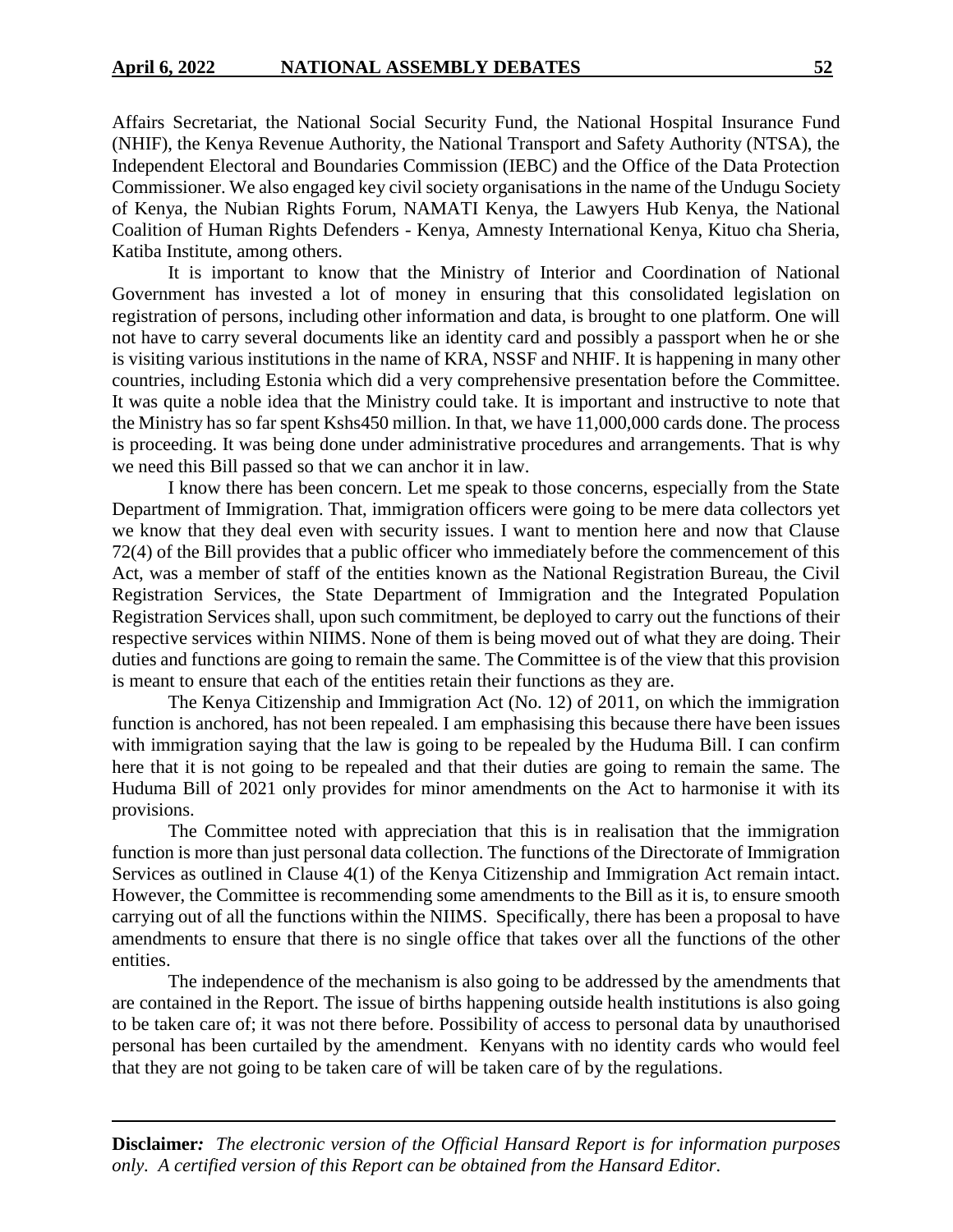Lastly, let me thank your office and the Office of the Clerk of the National Assembly for the support. I also thank Members of the Committee who worked tirelessly to ensure the process is completed. Members made great sacrifices given that the country is already in election mood. I must recognise the good support that the Committee received from its secretariat in processing this Bill.

With those many remarks, I beg to second.

## *(Question proposed)*

## **The Temporary Deputy Speaker** (Hon. (Ms.) Soipan Tuya): Hon. Wambugu.

**Hon. Ngunjiri Wambugu** (Nyeri Town, JP): Thank you very much, Hon. Temporary Deputy Speaker. I stand to support the Huduma Bill (National Assembly Bill No. 57 of 2021). At the outset, I am member of the Departmental Committee on Administration and National Security. I would like to focus this House on the primary reason why this Bill is important. In the corporate sector today, we have big emphasis on what we call "know your customer" where for you to serve your customer well, you need to know as much as possible about that customer. The Government's primary customer is the Kenyan citizen or a member of the Kenyan population. As it is right now, the information of this client is scattered in all manner of places. We have drivers' licence in one place, IDs somewhere else and immigration passports somewhere else. That means that the Government is not efficient in how it serves the customer.

The purpose of this Bill is to create efficiency and transparency on how the Government is serving its customer. The most exciting part about this Bill is the ability to consolidate all the information we have about our Kenyan population. That will allow us to plan and allocate resources to the right places. Once we know our customer, the citizens, and the people living with us, even if they are foreigners in terms of what they need, where they are, their level of education and abilities, we can allocate resources to them efficiently. This Bill is going to take us in that direction. Of course, there have been concerns. In this age of technology, there are concerns about what will happen with that information. That information exists as it is right now. If it is going to be misused, it has been misused. In fact, this Bill creates a capacity for that information to be protected more than it is being protected now.

The other thing that is important for us as we think about and we consider this Bill is that we have been served by laws that were made before this country got independence in many capacities. We need to take this country to the level of the  $21<sup>st</sup>$  and  $22<sup>nd</sup>$  Century. This Bill is taking us there.

I also want to raise the fact that once we have a single source of information on the Kenyan population, our ability to function as a nation; and to deal with very many other things will be enhanced. Just before this Bill, we had the Bill on the single entry for purposes of managing trade. Many laws that we pass in this House depend on us having an efficient and effective process of managing the information we have about our population.

The Huduma Bill will help this country. It will take us to the level where we are more efficient, effective and transparent. It is going to serve every Government moving forward from here to plan and allocate resources well and ensure those of us in this House are able to represent those who elected us efficiently. It is also going to be a platform for us to access information even of our own respective constituencies and counties so that when we are representing the people who elected us, we are able to do it from a point of information.

I support. Thank you.